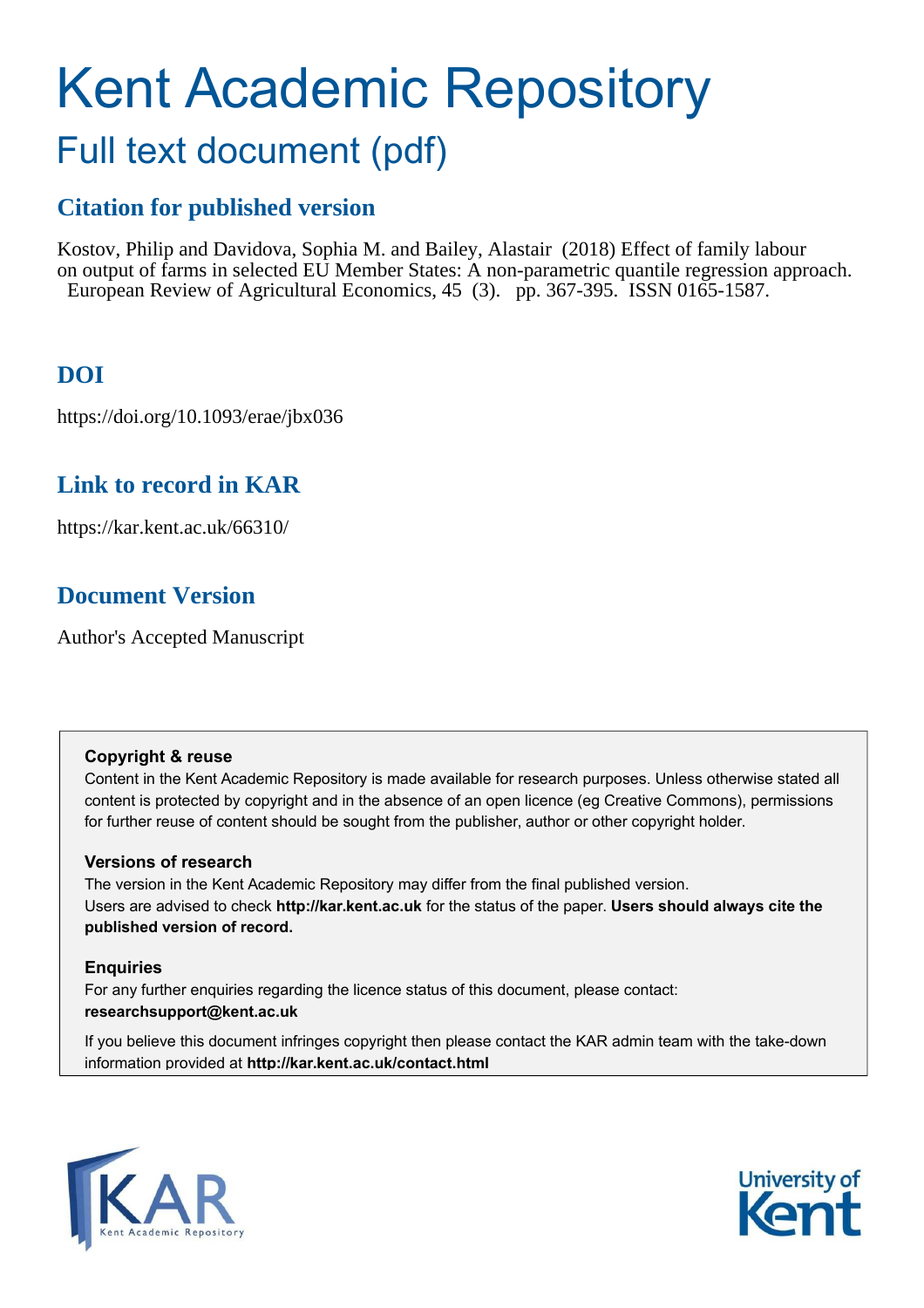#### **Kostov, P., Davidova, S., Bailey, A. Effect of family labour on output of farms in selected EU Member States: A non-parametric quantile regression approach**

#### Abstract

There is very little empirical evidence supporting the claims that family farming is a 'superior' form of organisation for agricultural production. This paper investigates the comparative output effects of family labour in several EU Member States. No positive output effects can be discerned when farms are characterised by a low level of technical efficiency. In the case of efficient farms, the incremental effects of family labour are characterised by a number of thresholds. The paper only finds limited support for the claimed positive output effects of family farming and these only materialise after a considerable family involvement is committed.

#### JEL codes: C21; L25; Q12

Keywords: family farms; quantile regression; production effects

#### **I. Introduction**

 $\overline{a}$ 

The United Nations (UN) announced 2014 as the International Year of Family Farming (IYFF) with the objective of this world-wide initiative to draw attention to the multiple roles played by family farming. The regional and global events, organised within the IYFF, supported strongly the claims of the 'superiority' of agriculture organised by family farms in contrast to the non-family 'corporate<sup>1</sup>' form of organisation of farming. The debate gave prominence to the family values sustained by the family farming and the social functions these may generate. The FAO, for example, emphasised that the family and the farm are linked through co-evolution that provides a combination of economic, environmental, social

<sup>&</sup>lt;sup>1</sup> In this work we will use the term corporate farms to refer to all types of farm business which are not wholly or majority controlled by the family of the manager. As such, these farms will include farming companies and production cooperatives. However, since some farming families could own several separate farm holdings, and engage managers on several holdings, the definition of family simply relates to the use of family labour on each holding as distinct from the farm business as a whole.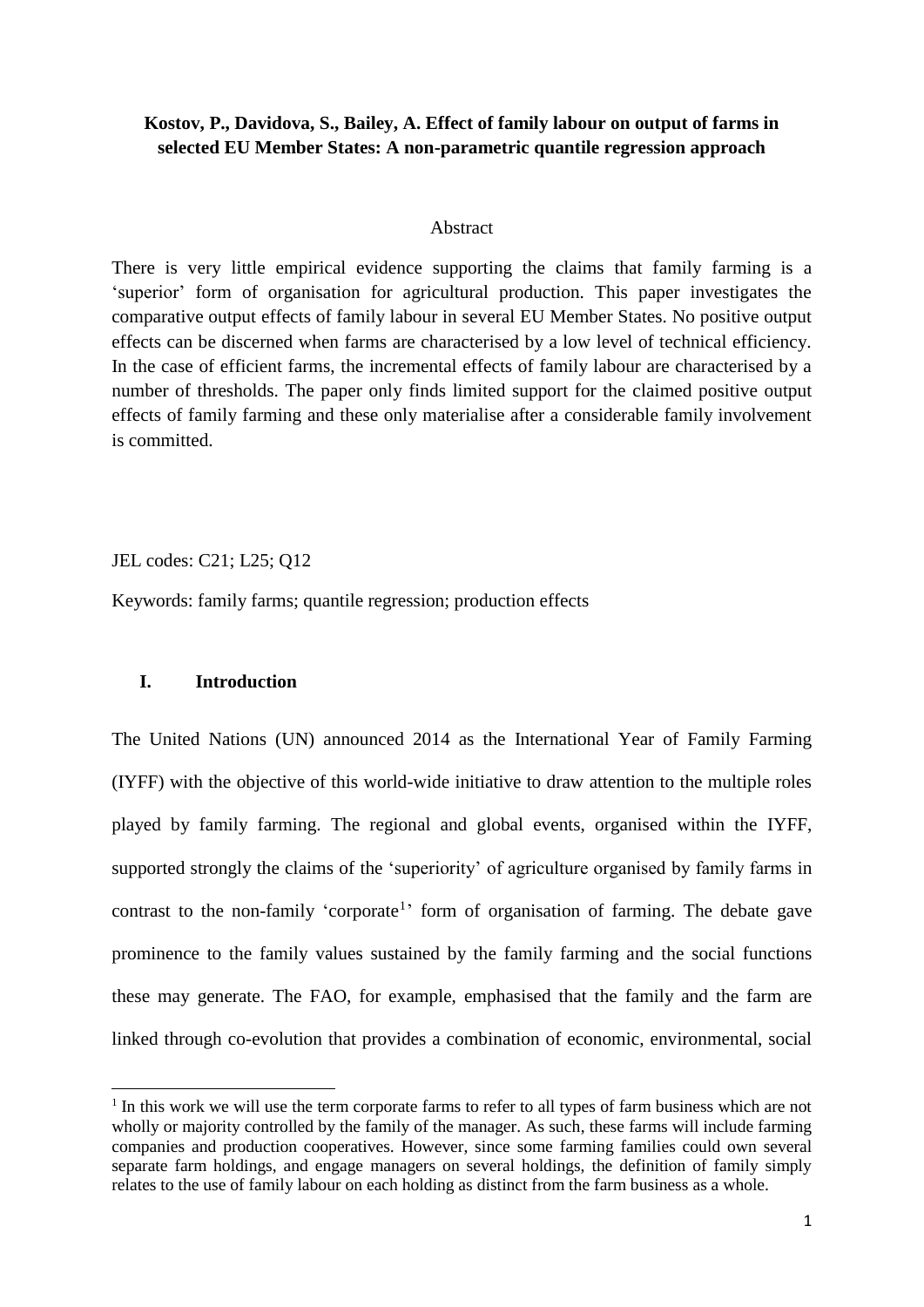and cultural functions (FAO, 2013). Beyond the social and the cultural, however, the perceived economic strengths of family farms were debated in the absence of supporting empirical evidence. This high level of international attention clearly calls for more rigorous analysis in order to properly inform this debate.

In the EU, family farming has been a target for the Common Agricultural Policy (CAP) since its inception. Through instruments of market price support in the past and through the CAP Pillar 1 decoupled direct payments in recent decades, large transfers from consumers and taxpayers to family farms have taken place although, of course, other farm structures have benefitted immensely too. The effects of this support have been far-reaching and complex (Hennessy, 2014). Overall, the CAP maintained many inefficient family farms in business and slowed down structural change.

The theoretical arguments related to the superiority, or otherwise, of family farming are twofold. On the one hand, an argument centred on the relative transaction costs associated with the employment of family and hired labour is often used. This argument asserts that family labour could be more productive and require lower monitoring costs due to the incentive compatibility because these workers are a residual claimant on farm profits (Allen and Lueck, 1998; Pollak 1985). The spatial dispersion of work tasks, which is often pronounced in agriculture, is argued to make these monitoring and motivation costs particularly large. This effect may extend to farms which employ both family and hired workers simply because effective monitoring of hired workers is greater, increasing the productivity of hired workers above a level observed in the absence of family members. This implies that the average productivity of labour on family farms might be larger when compared to workers on wholly hired labour employing corporate farms. This is termed in this paper as the 'motivation hypothesis'.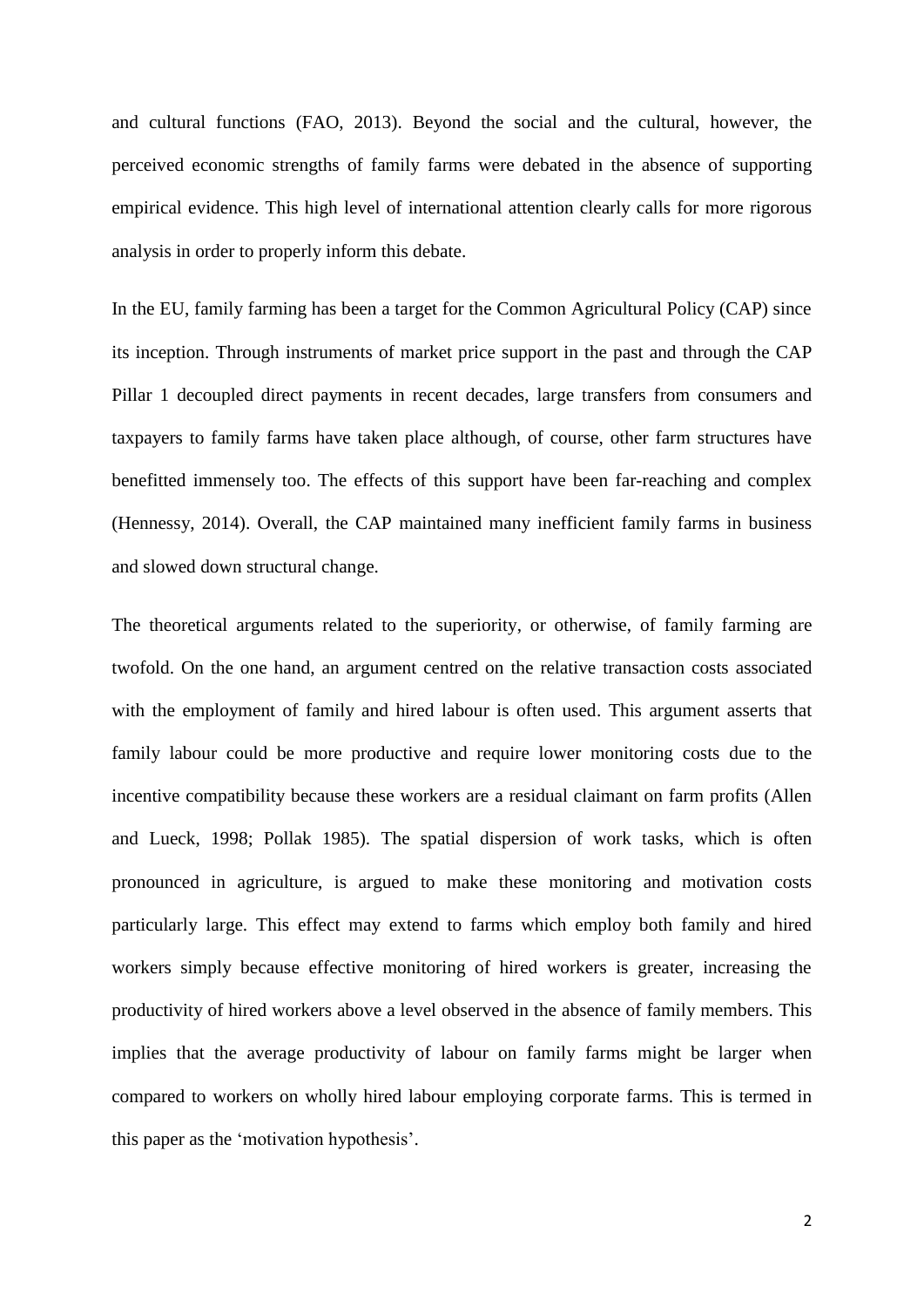Allen and Lueck (1998) define the conditions under which the family farm is a better form of organisation in comparison to the corporate farms. These can be divided into three groups: specialisation, seasonality and monitoring. More specifically, family farms are more likely to be a predominant form if there is: 1) less scope for specialisation (i.e. lower returns to specialisation) and a production process with smaller number of tasks; 2) shorter length of the production stages; 3) smaller number of production cycles; 4) higher probability of production shocks, high output variation and uncertainty, and 5) higher monitoring costs. Conditions 1-3 are related to the returns to specialisation, conditions 3-4 refer to seasonality, while condition 5 clearly spells out the role of monitoring. In essence, the superiority of family farms manifests itself when standard monitoring mechanisms fail to achieve their purpose due to the peculiarities of agricultural production.

The transaction costs approach suggests that, due to different incentives and information asymmetries, family and non-family labour have to be distinguished as they are not perfect substitutes in production. In defining the overall potential effect of family farming, Pollak (1985) also emphasises 'social' antecedents like altruism and loyalty which have the potential to promote productivity on family farms. Family farms may take a long-term interest in preserving the farm and land fertility for the next generations which may also promote the economic sustainability of the farm.

However, on the other hand, Pollak (1985) also noted a number of potentially negative forces associated with family employment such as nepotism and size limitations, and sometimes family labour may lack entrepreneurial spirit and other specialised skills. The engagement of family labour could simply act as a way to find employment for family members due to the lack of alternative job opportunities in rural areas and/or low opportunity costs, and as a means to preserve family traditions and values. This may lead to under-employment, drive down the marginal product of labour used and undermine farm efficiency. By the same token,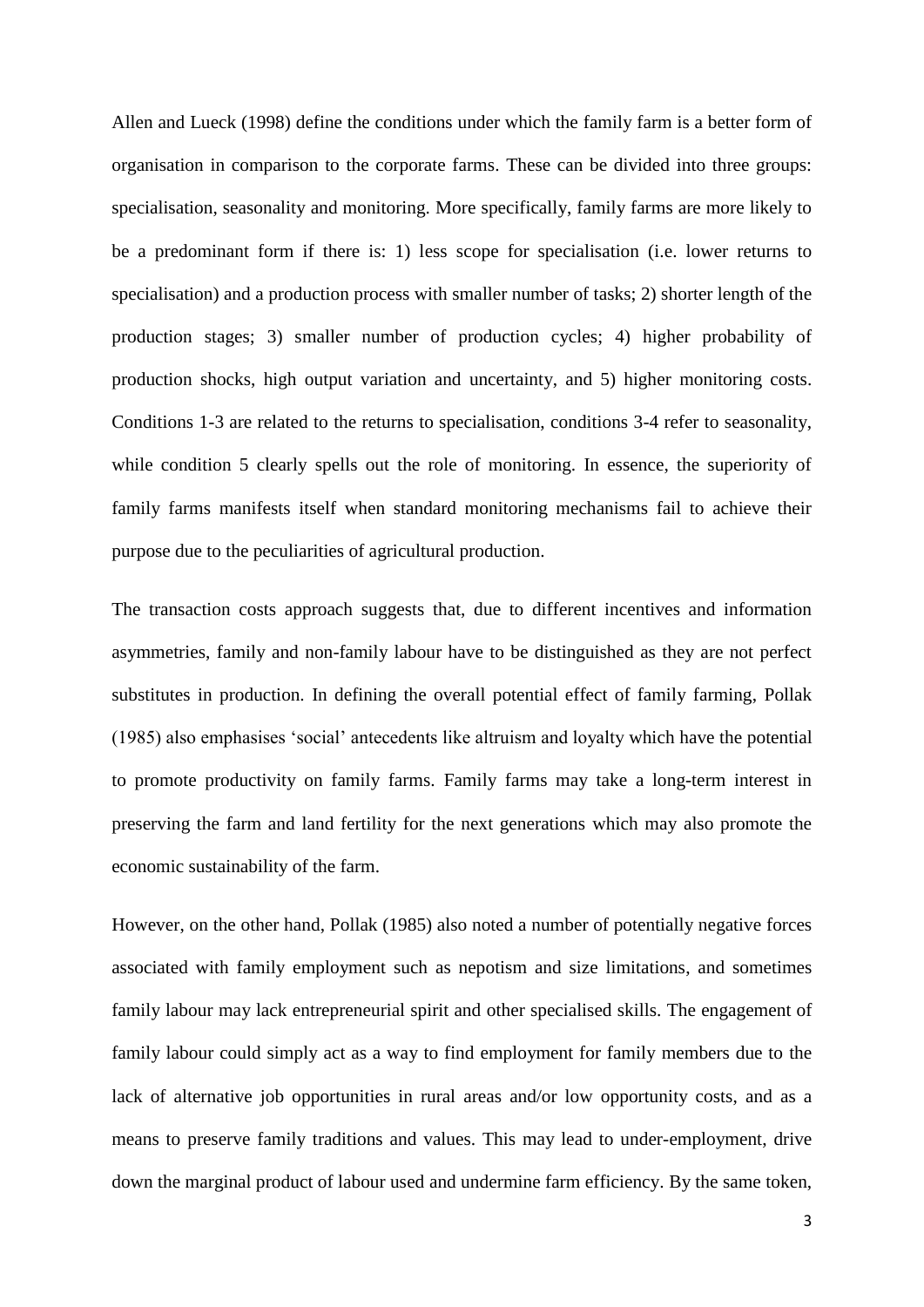family labour may not possess the specialised skills, talent and entrepreneurial spirit required by modern farm management, because workers are drawn from a restricted pool of labour. This might lead to a situation in which, once a farm becomes more family-oriented, the incremental contribution to output would decrease. This effect is denoted in the study as the 'management capabilities deterioration hypothesis'. Therefore, despite the theoretical assertions based on the transaction cost argument, it cannot be assumed a priori that family labour has necessarily a positive production impact as there are two potentially opposing mechanisms and the overall effect will likely depend on their relative magnitudes.

Against this backdrop, the objective of this paper is to investigate whether the use of family labour is beneficial for farms in terms of its effect on production. The research question in this paper has been applied to agriculture. This is done because data for individual farms of necessary detail is easily accessible and there exists an interesting and topical policy debate. There are a number of other sectors of the economy where this question could similarly be considered. These include the construction industry, retail and a large range of services where small family owned and run businesses compete and coexist alongside larger corporate institutions. In all these cases, the potential effects of both the motivation and the management capability deterioration hypotheses could be important. However, in few other industries would we expect to find that the spatial dispersion of work activities plays such a role as in agriculture. Therefore, we could expect that the positive effect of family labour use would be more pronounced in farming.

The study employs as a criterion for a family farm as the use of family labour in the broadest possible sense, i.e. any farm which employs family (unpaid) labour. The source of farm level data is the EU Farm Accountancy Data Network (FADN), since FADN allows the classification of farms according to the use of family or non-family (paid) labour.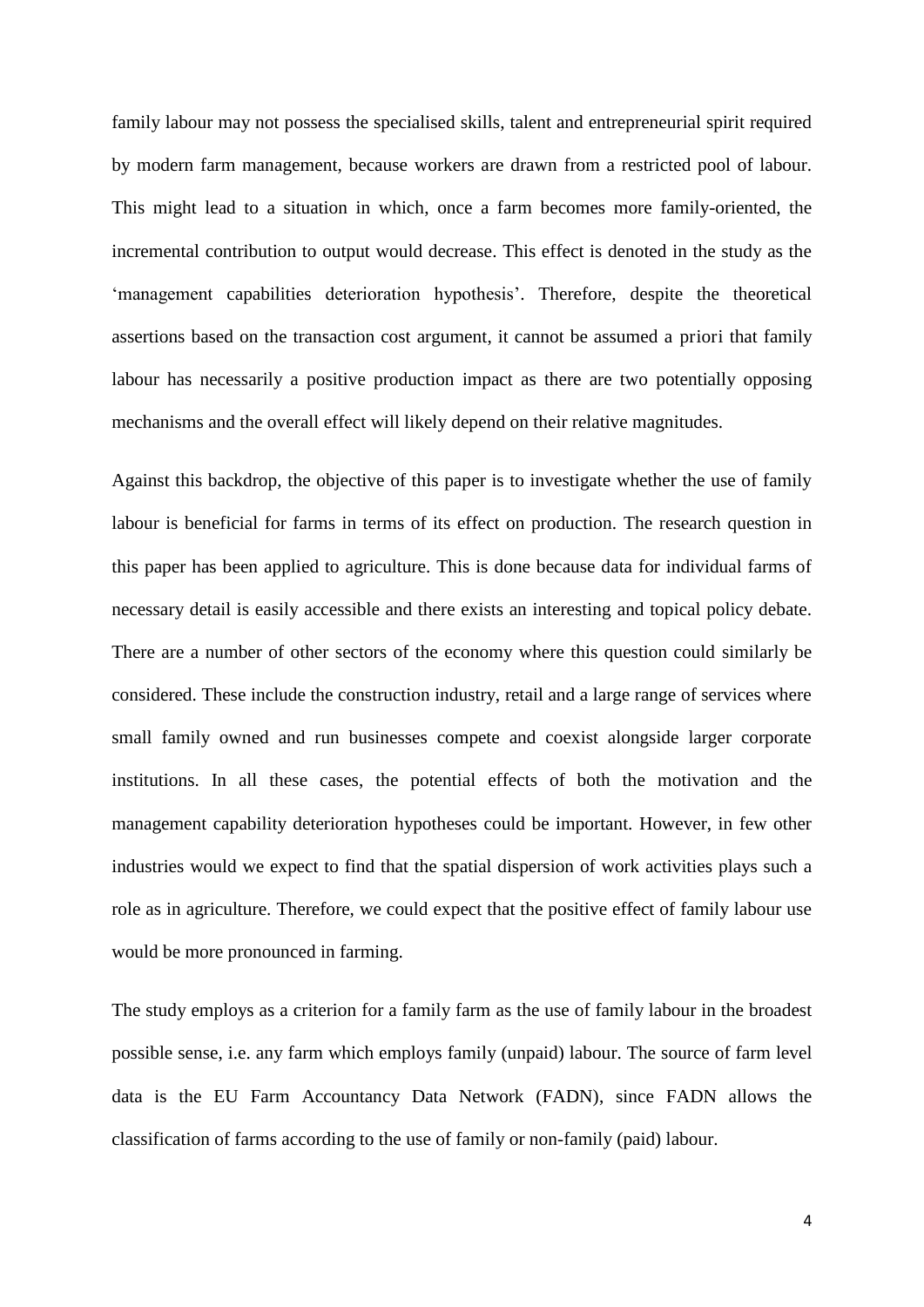The investigation is detailed in respect of the farm technical efficiency. The logic behind this is that in more efficient farms both family and non-family labour can be expected to have a higher output contribution. However, the incremental effect on the output might not be equal between the two types of labour. In order to estimate the incremental contribution of family labour to output, first, a non-parametric non-separable farm production function is estimated, and then estimates from it are used to compare the predicted output for a range of synthetically created family farms with the output from similar synthetic non-family farms. The measure itself is the estimated effect of family labour on total output, net of the output that would be generated if hired workers had been used instead. The result is reported per full time equivalent family member engaged on the farm, measured in Annual Work Unit (AWU). For this reason, we term this estimated effect of family labour as the average product of family membership (hereafter referred to as  $AP<sub>fm</sub>$ ). This measure allows the identification of the effect of family labour in family farms against a similar non-family farm benchmark effect which can be either positive or negative.

The above strategy is employed separately for four different EU Member States, each characterised by a different mix of family and non-family farms. These are the Czech Republic, Hungary, Romania and Spain. Since different levels of technical efficiency would invariably impact on the  $AP_{fm}$ , non-separable non-parametric quantile regression is used to estimate these effects for two different levels - 90 per cent and 10 per cent relative technical efficiency. These quantiles are chosen to provide realistic bounds for the investigation of how the effects under consideration vary across the spectrum of technical efficiency.

The results of the empirical analysis provide a limited support for the claimed superior output effects of family farming and only then on more efficient farms. Where such effects exist, the estimates produced suggest that they are relatively modest and subject to a number of thresholds.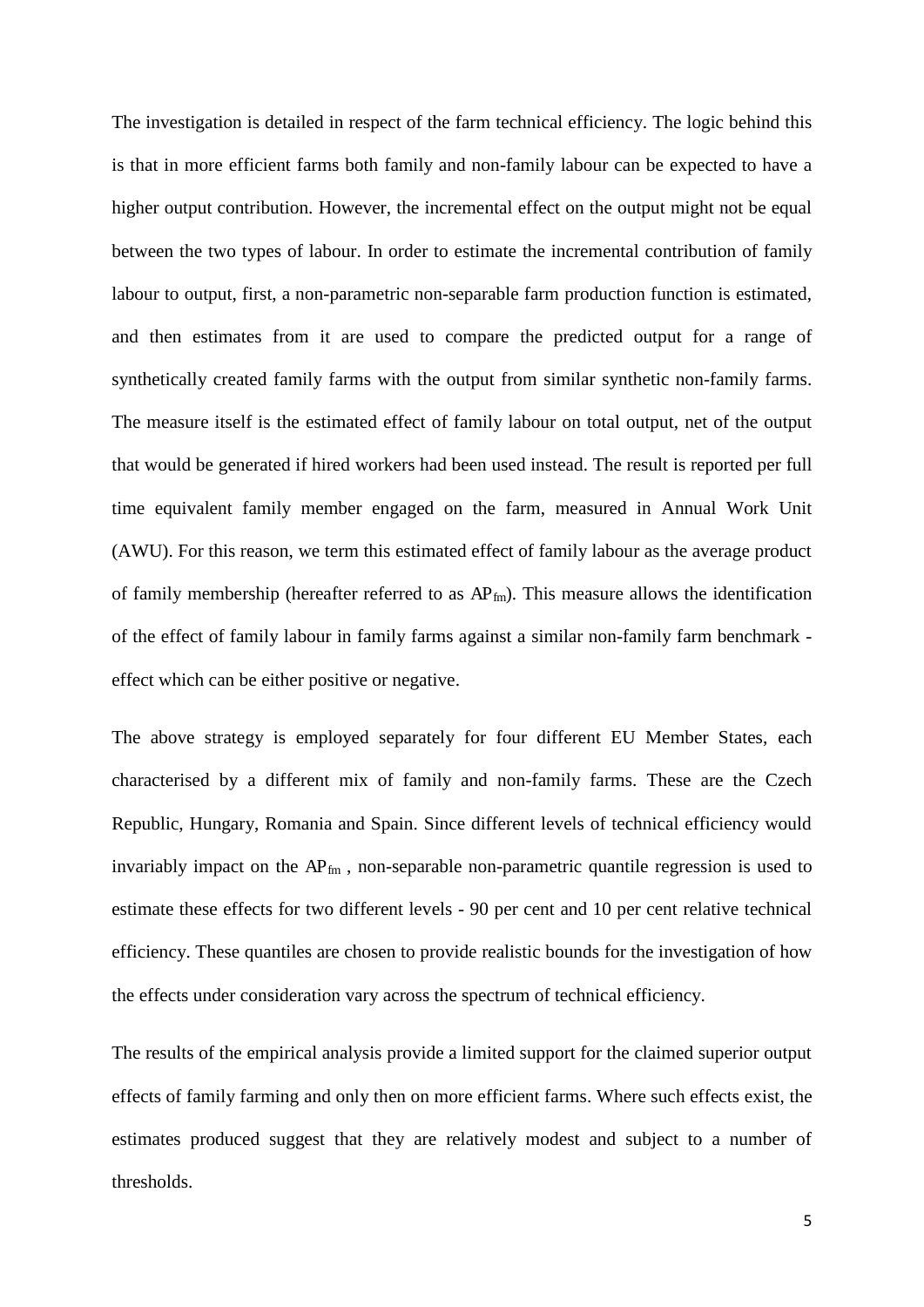The structure of the paper is as follows. The next section develops the theoretical framework and the model. Section 3 clarifies definitional issues and section 4 details the empirical methodology. Section 5 presents the data and section 6 discusses the results. Section 7 concludes.

#### **II. Theoretical framework and model**

The theoretical framework developed here is general enough to capture both the motivational and the capability deterioration hypotheses. However, for simplicity, we illustrate its structure using only arguments of the motivational hypothesis. The framework is based on the assumption that transaction costs within the organisation of production activity are smaller when farm family labour is more extensively relied upon (Pollak, 1985; Allen and Lueck, 1998). This perspective assumes implicitly that all farms are efficient and considers their organisation as a set of incentives and mechanisms that achieve this efficiency. Therefore, in the analysis presented in this paper such considerations would only apply to the efficient farms and not to the inefficient ones. Furthermore, there is another subtle difference between the approach in this paper and this previous body of literature. While the transaction costs literature is interested in what mechanisms and incentives are better suited to achieve an optimal outcome, the question in this paper is 'if these mechanisms and incentives vary, how would the outcome change?' There is nevertheless a clear link between the transaction cost model prescriptions and this study. When the conditions, as defined by Allen and Lueck (1998), are conducive to family farming, the estimated  $AP<sub>fm</sub>$  are expected to be positive and vice versa.

In order to investigate the possible output effects of family labour the following stylised model is used. Let us assume an agricultural economy with n farms. The main term of interest is the output variable y. The latter is hypothesised to depend on two variables: e and s. From

6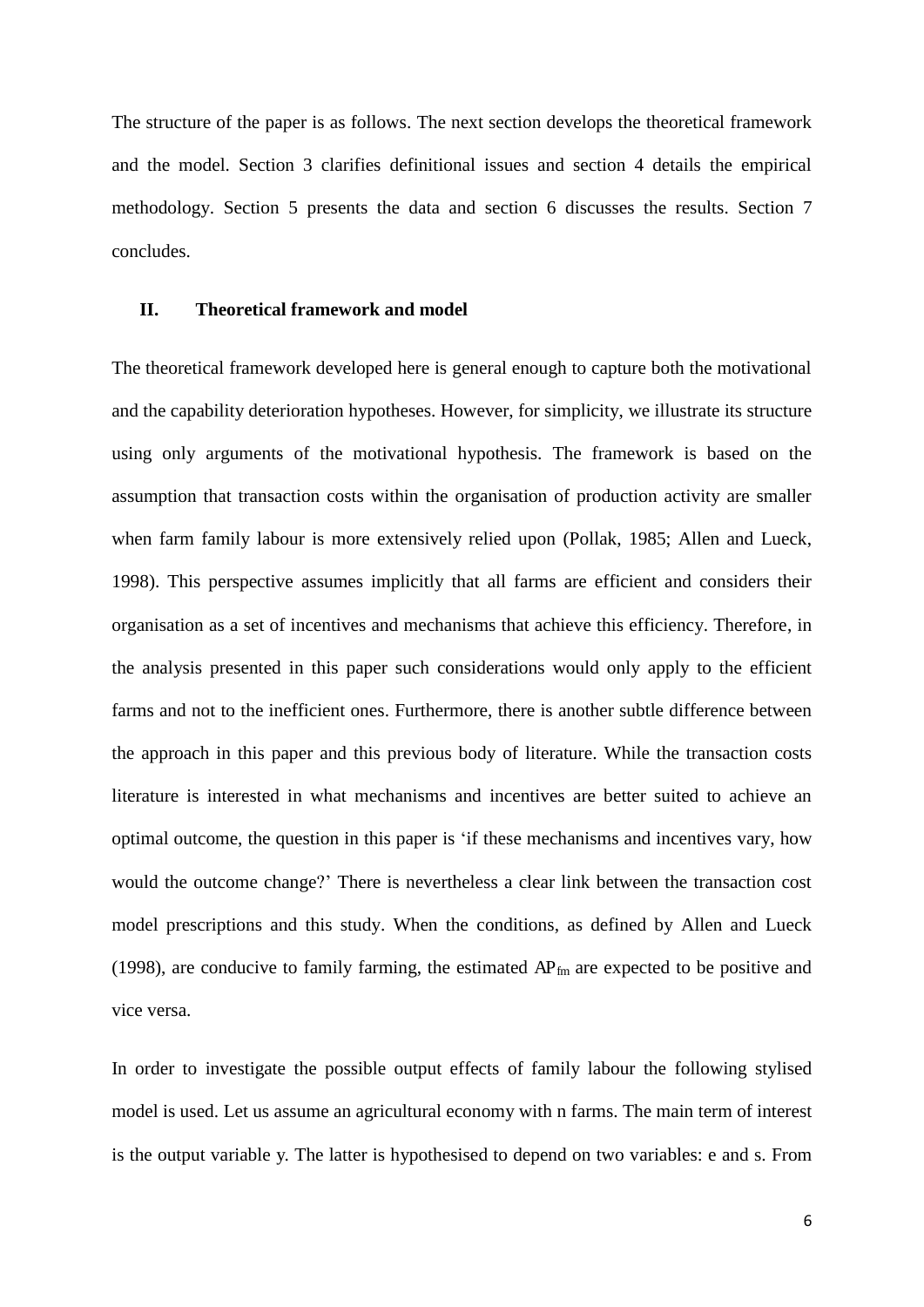the transaction costs (corporate governance perspective), e could be viewed as a production (or organisational) incentive, while s would be the level of control that the owners can exercise over the outcomes of that incentive<sup>2</sup>.

The output relationship, i.e. the production function, which is a function of both of the production incentive and farm-specific level of control over it, can be denoted as follows:

$$
y_i = f_i(s_i, e), \quad i = 1, 2, \dots, n
$$
 (1)

Note that the production incentive variable (e) is the same across farms, whilst the control one (s) varies. In other words, a common production technology is assumed, but different levels of control over it translate into different level of efficiency. We do not, therefore, impose any structure on e, but do so on s.

The response to the 'control' variable is an adjustment to an observed reference level of the output variable. In other words, each farm observes the reference level, i.e. the level of the output variable for the reference group the farm belongs to, or identifies itself with, and adjusts its efforts accordingly so that the farm output variable moves together with that of the reference group. Although formally this is an example of yardstick competition, such an assumption is compatible with a diffusion of management practices within a transaction cost model. For simplicity, it is further assumed that there is a single reference group, although this assumption is not essential and can be relaxed. The control variable can thus be quantified as the corresponding level (probably aspirational) of the output variable, relevant for the farm. In this way, the model is consistent with using a reference group for information processing, as well as a more general 'identity' kind of behaviour in which economic actors

 $\overline{a}$ 

<sup>&</sup>lt;sup>2</sup> The above model can also be interpreted from a household perspective and similar conclusion can be reached. This study follows the transaction cost approach since it allows building upon the results of Allen and Lueck (1998).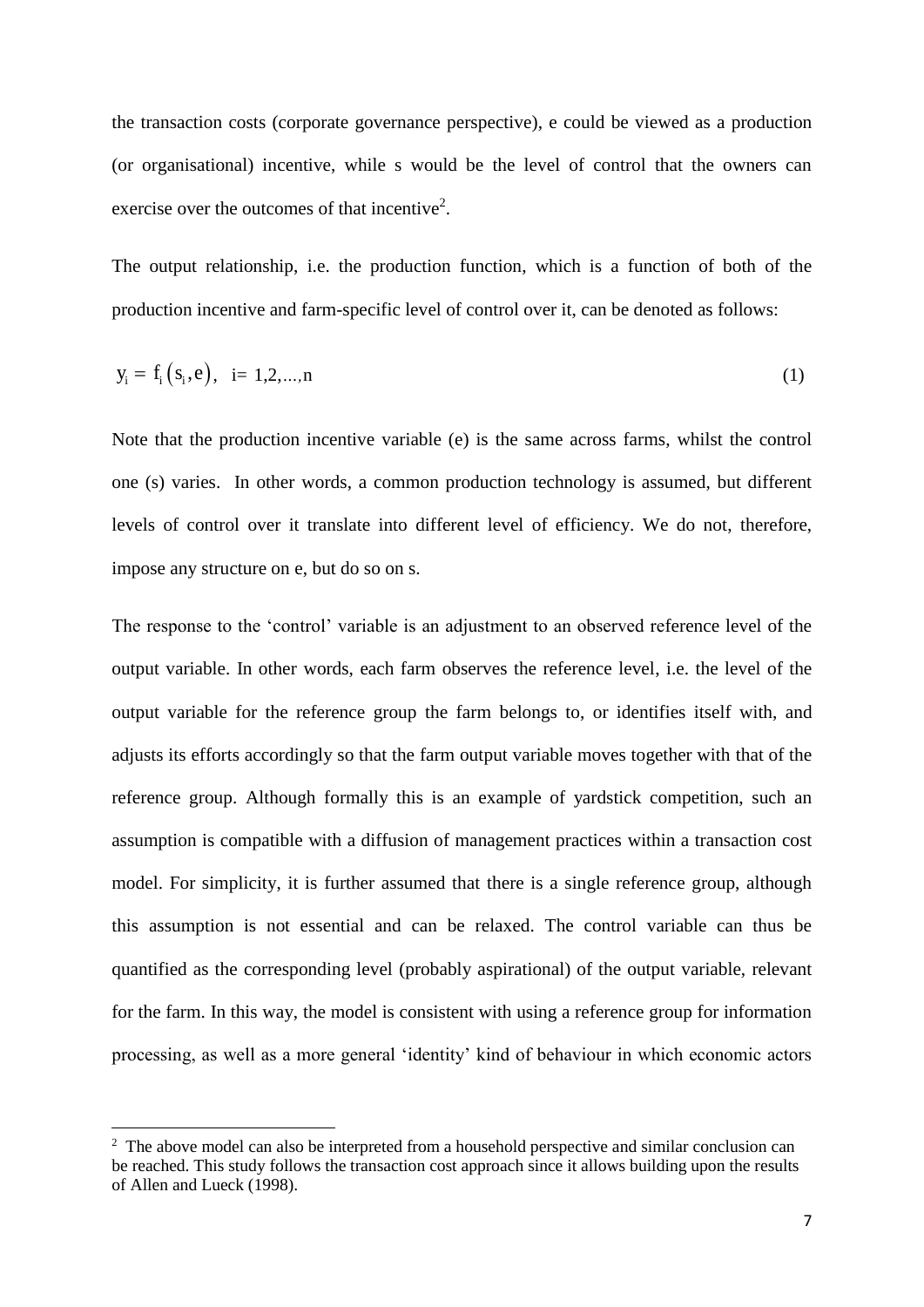identify themselves with (or aspire to reach) a reference group. To keep the analysis general, specific mechanisms for the above effect are not assumed.

If the quantified control variable s increases, the individual output variable y will also increase, even if the production incentive e does not change. This is because the farm tries to meet its perceived obligations (i.e. s). It is also reasonable to assume that when s increases, the corresponding increase in y is smaller. In the transaction cost perspective, this indicates that there are associated transaction and monitoring costs which reduce the net output. Therefore, for the purposes of the model, this implies that the partial derivative of f with regard to the control variable is less than one. A positive impact of economic incentives is also assumed. Hence:

$$
0 < f_i^s < 1, \quad f_i^e > 0 \tag{2}
$$

where the superscript refers to the partial derivative with regard to s and e variable respectively. There is also another, quite important, technical implication of the above assumptions. They imply a decreasing marginal product of the control variable. This means that if one ignores it (or treats it as an efficiency level that modifies the technological production function, as we do later in this paper), it ensures that the production function interpretation still holds. The above also means a decreasing marginal ability to translate aspiration into outcome.

Subject to the assumption of a single reference group, the control variable can be defined as:

$$
s_{i} = \frac{1}{n-1} \sum_{j \neq i} y_{j}
$$
 (3)

Hence, the control variable is the observed reference group level. It is then possible to restate this with multiple reference groups, i.e. as: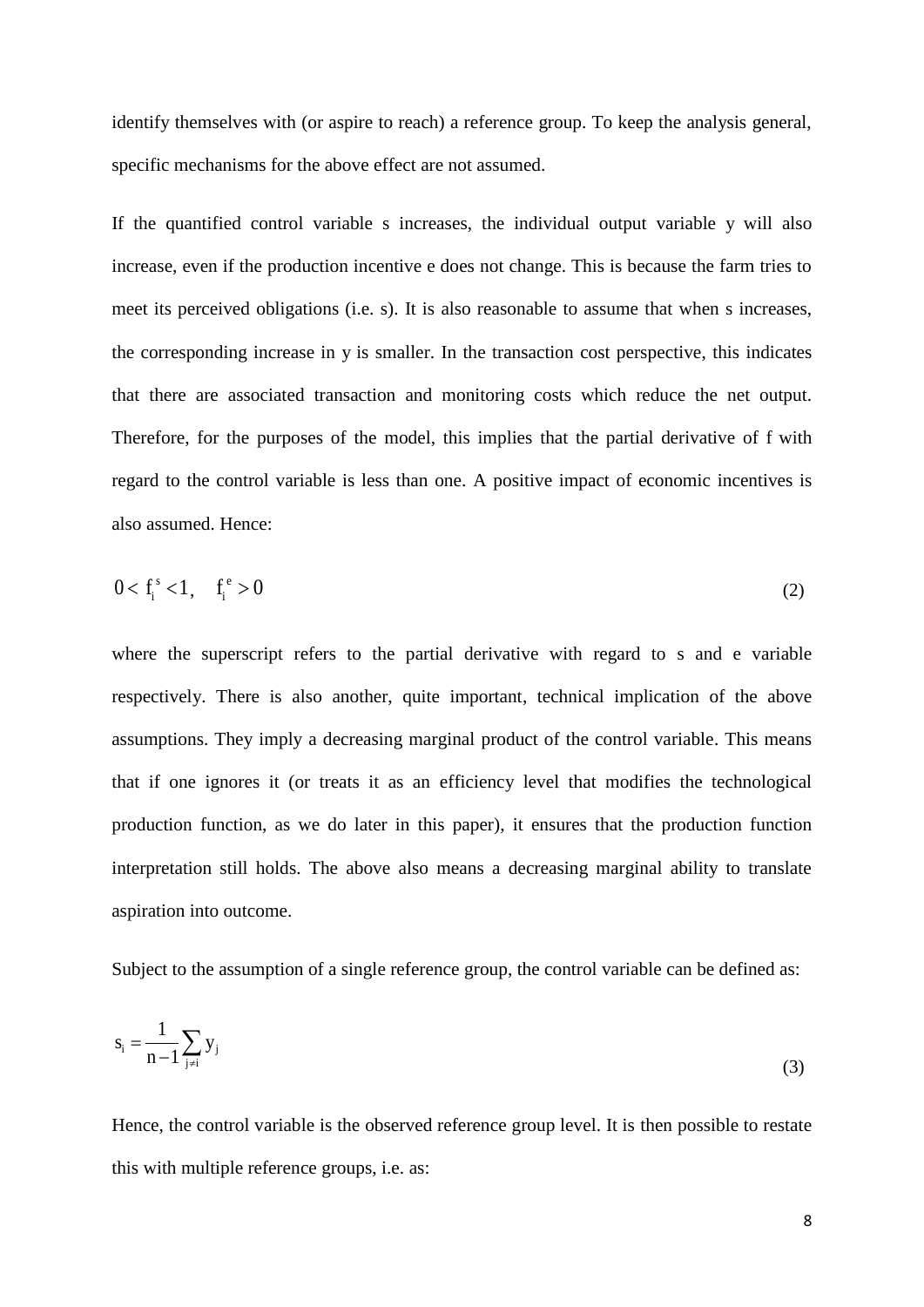$$
s_i = \left(\frac{1}{\sum_{j \neq i} m_{ij}} \sum_{j \neq i} m_{ij} y_j\right)
$$
 (4)

where for each i  $m_{ij}$  are membership indicators (i.e.  $m_{ij}$  takes the value of 1 if the j-th farm belongs to the reference group of the i-th farm and 0 otherwise). Again, if  $m$ <sub>ij</sub> are fixed, meaning that farms are not allowed to shift between reference groups, the results would not change significantly.

The process of changes in the output variable, informally described above, can be formally expressed as a system of differential equations as below:

$$
\mathbf{E} = \mu \left( \frac{1}{n-1} \sum_{j \neq i} \mathbf{f}_i \left( \mathbf{s}_j, \mathbf{e} \right) - \mathbf{s}_i \right), \quad i = 1, 2, \dots, n \tag{5}
$$

In (5), the dot over s represents the time derivative, while  $\mu > 0$  is the speed of adjustment. The question is whether model (5) has a stable equilibrium solution. Appendix 1 discusses the derivation of the equilibrium results following the arguments of Schlicht (1981). An important part of the derivation results relies upon the Lyapunov function approach for which interested reader could see Takayama (1985) (p. 349-380).

Since in equilibrium  $y_i = \frac{1}{n+1} \sum f_j(s_i, e)$ ,  $i = n-1 \sum_{j\neq i} i_j \binom{s_j}{j}$ j≠i  $y_i = \frac{1}{\epsilon} \sum f_i (s_i, e_i)$  $n-1$   $\frac{2}{i^2}$  $=$  $\frac{1}{-1}\sum_{i\neq i} f_j(s_i, e)$ , the impact of the production incentive e on the output variable can be calculated by differentiating the above expression (with regard to both s and e) which, after solving for the partial derivatives with regard to e, yields:

$$
\frac{\partial \overline{y}}{\partial e} = \sum_{i} a_i f_i^e \tag{6}
$$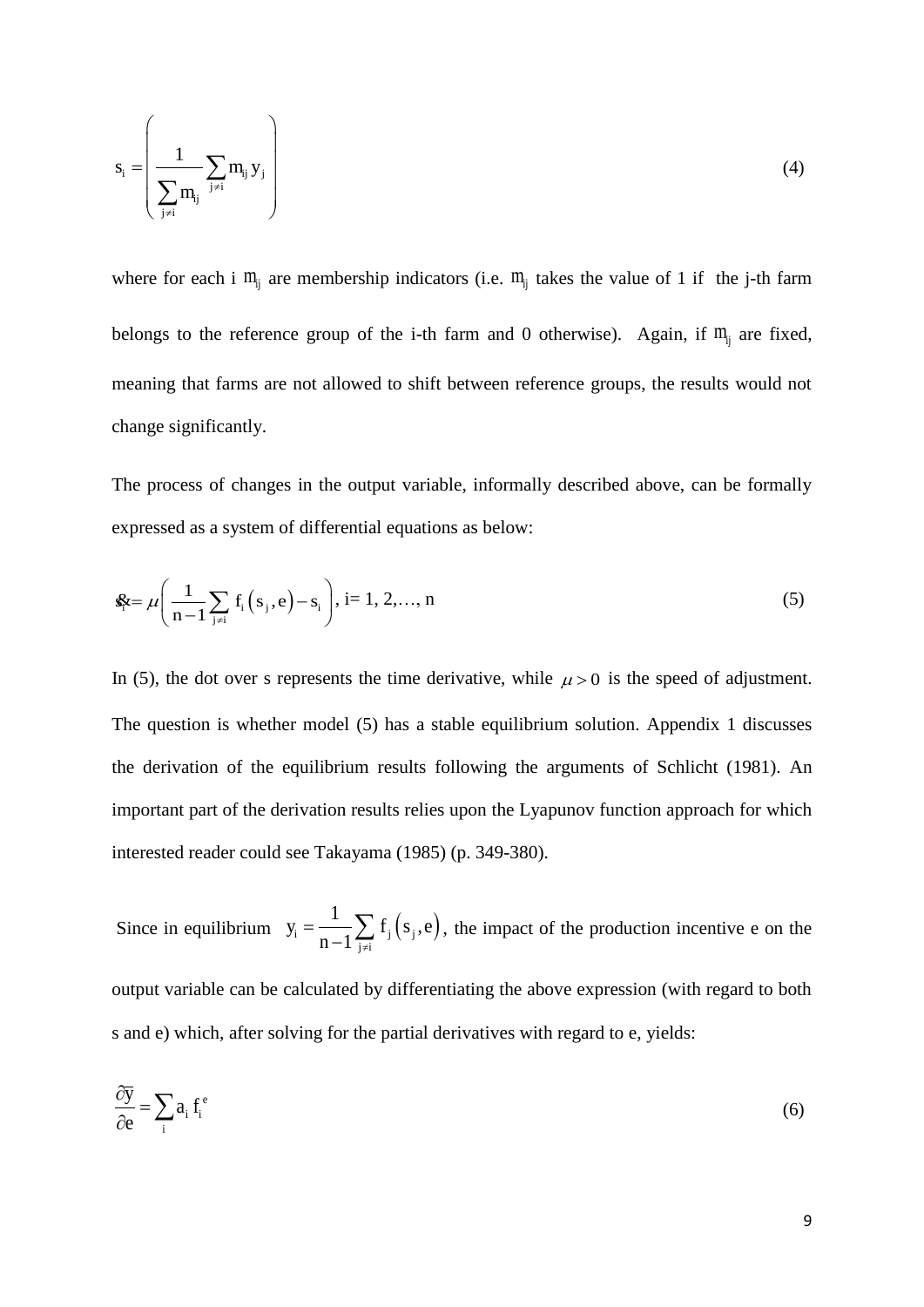with

$$
a_i = \frac{1}{n} \left( \frac{1}{n + f_i^s - 1} \right) / \left( \sum_j \frac{1}{n + f_j^s - 1} - 1 \right) > \frac{1}{n}
$$
 (7)

One may interpret  $a_i$  as the coefficients of 'structural homogeneity'. In a homogeneous agricultural economy they,  $a_i$ , will all be close to  $1/n$ . Actually, if the control variable is removed from all equations so far (assume that  $f_i^s = 0$  $f_i^s = 0$ ) the model reduces to a single representative farm model. Technically, the assumption that  $f_i^s = 0$  $f_i^s = 0$  would be equivalent to excluding the effect of any governance mechanism in the transaction cost perspective. When there are differences in the impact of control on output (i.e. in  $f_s^i$ ), then a different structure emerges. Two borderline cases are considered below.

Since  $0 < f_i^s < 1$ , these borderline cases are defined by  $f_i^s \rightarrow 0$  $f_i^s \rightarrow 0$  or  $f_i^s \rightarrow 1$  $f_i^s \rightarrow 1$  for all i. The former case gets close to the single representative farm model. The condition  $f_i^s \rightarrow 0$  $f_i^s \rightarrow$ means that the net output effects of the control mechanisms are negligibly small, probably because monitoring is ineffective, or the transaction costs associated with it offset its positive impact. On the other hand, with very effective control mechanisms (i.e. when all  $f_i^s \rightarrow 1$  $f_i^s \rightarrow 1$ )  $a_i$ will tend to infinity.

It has to be noted that  $a_i$  is strictly increasing if  $f_j^s$  increases for any j. This means that any increase in the importance of the control will bring about an enhancement in the effect of the production incentive. This enhancement may be viewed as an 'efficiency step-change' as the increased control effects enhance the 'pure' effect of technology. This is possible because the reference group definition of technology (i.e. that of the homogeneous agricultural economy)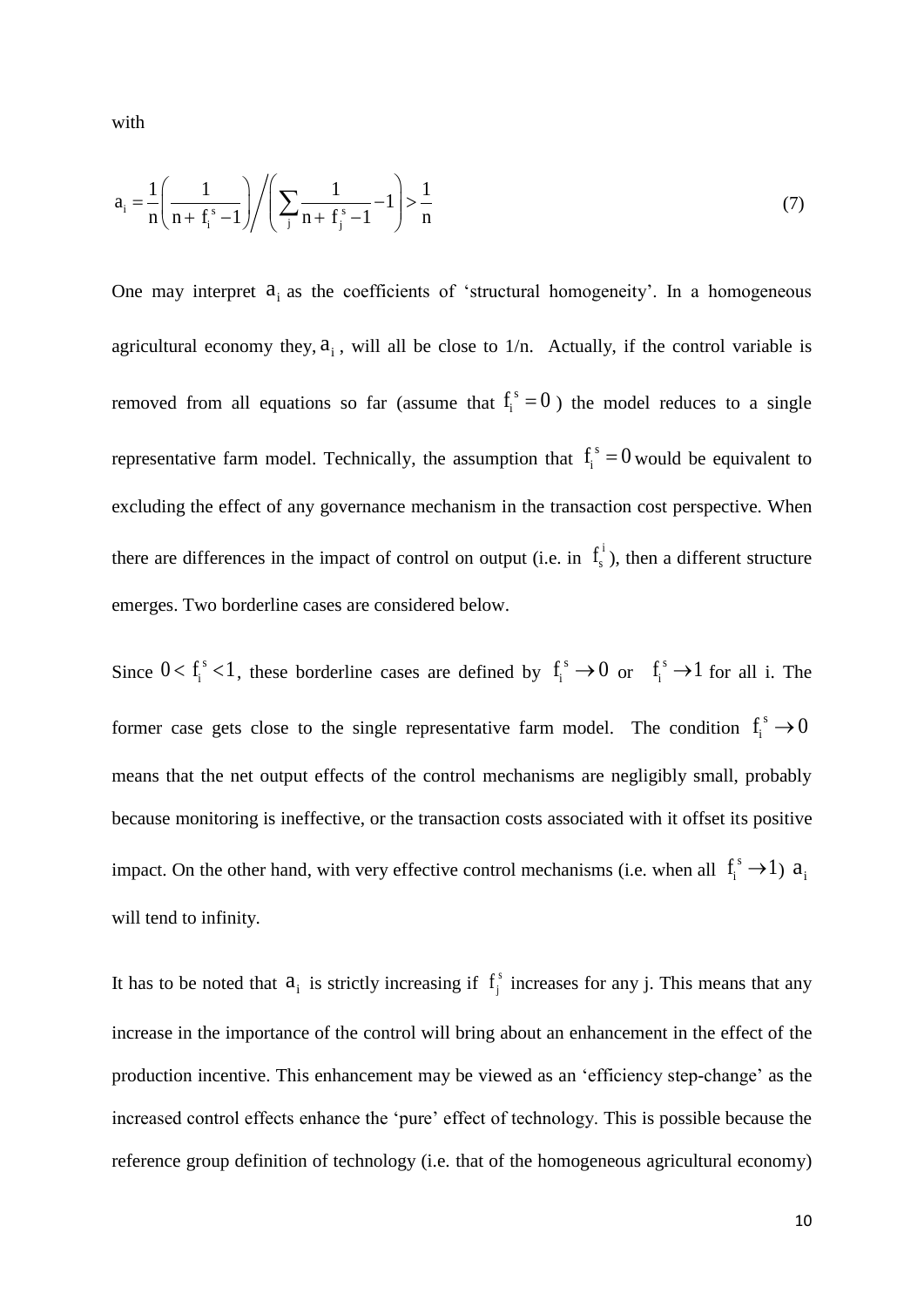impacts to reduce the average efficiency effects. This 'control multiplier' can be calculated as:

$$
c = \frac{\sum_{i} a_i f_i^e}{\frac{1}{n} \sum_{i} f_i^e}
$$
 (8)

Since 
$$
a_i > \frac{1}{n}
$$
 for all i, then c>1.

Equation (8) represents the direct increase in output, given a unitary 'direct' change due to technology.

Another important observation concerns the speed of adjustment. Note that if all  $f_i^s$  were equal to one (which is explicitly not allowed in our model specification), all eigenvalues of the Jacobian of the system of differential equations (5) would be zero, implying that the speed of adjustment in all directions is equal to zero. This means that a high level of control implies a rather slow speed of adjustment, while a lower level of control increases the speed of adjustment. Therefore, the rational choice of adopting a family or a non-family (corporate) structure for a farm also depends crucially on the planning horizons. Family farms are more conducive to longer planning horizons due to inter-generational transfers where the long-term effects of the control that the family organisation of production exercises over output are more valuable. When there are higher discount rates, i.e. when shorter term outcomes are of greater interest, non-family forms of farm organisation would be preferable since although the long-term outcomes might be inferior, the higher speed of adjustment means that they take less time to be achieved.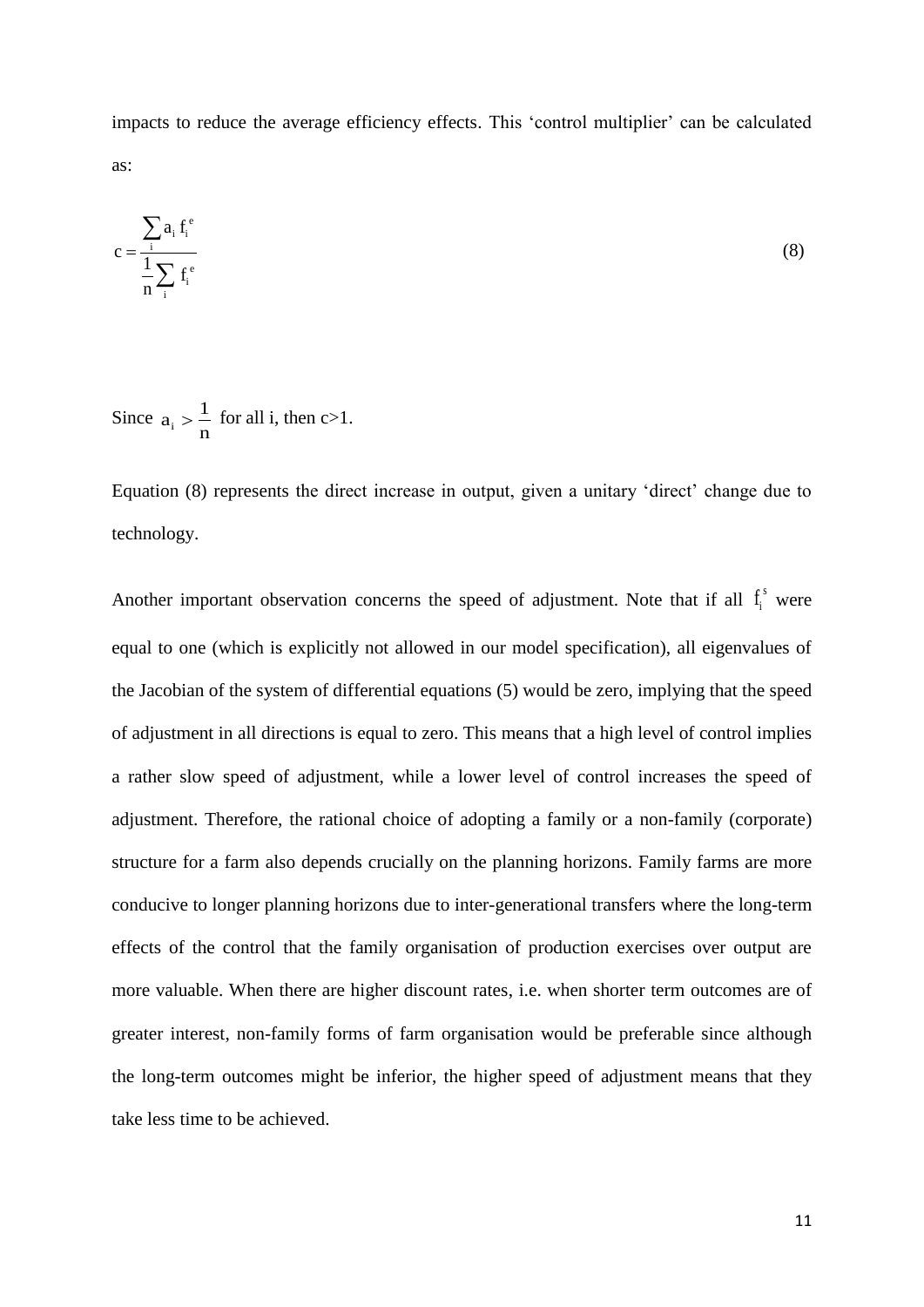In the analysis of a real-world production data it cannot be assumed that the long-term equilibrium solution has been reached. This means that the above trade-off has also to be taken into account. Therefore, the Allen and Lueck (1998) conditions under which a family farm structure is preferable, and which rely upon the final equilibrium state and imply instantaneous adjustment, may need to be re-evaluated. In doing so, it is also important to consider the farm efficiency level. In general, for less efficient farms the levels of the control variable are low, which leads to a lower equilibrium level, but also to a much higher speed of adjustment. In terms of output, it could be expected that for such farms the speed of adjustment effects will dominate, meaning that  $AP<sub>fm</sub>$  compared to the non-family benchmark will be negative. If, however, efficient farms with greater levels of the control variable are considered, then the reasoning is moving closer to the theoretical models that assume full efficiency, such as Allen and Lueck (1998) and Pollak (1985). Nevertheless, unlike these previous models, we consider the adjustment process, which means that we also need to take into consideration the stage at which the farms are in this process. Therefore, in addition to the conditions that Allen and Lueck (1998) defined and which lead to a higher output equilibrium solution, it is necessary to take into account the relative time that the farms have spent in adjusting towards such equilibrium outcomes. The general logic of the above argument is that when the conditions of Allen and Lueck (1998) are met, the long-term equilibrium output of family farms is higher than the one of non-family farms, but it takes longer to achieve it. Therefore, at the initial stages of adjustment the higher speed of adjustment of non-family farms will make them more productive, while later in the adjustment process the family farms are expected to overtake them. Since the stage in the adjustment process is unobservable, it is necessary to find some type of indicator for it. The maturity of an agricultural sector, and in particular the family segment of the latter, might be a good proxy. Specifically, if one looks at the a given country, sectors that meet the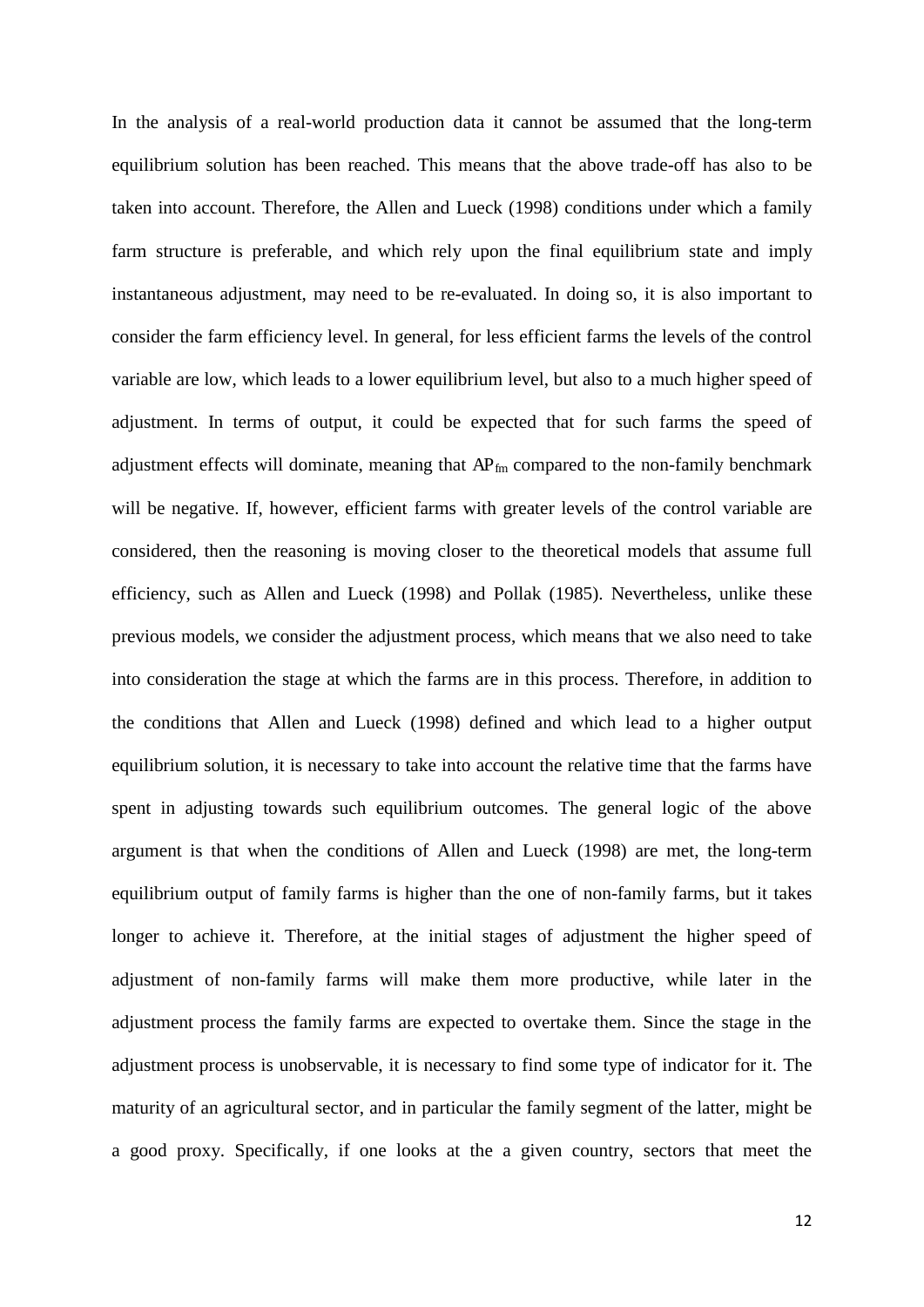requirements of Allen and Lueck (1998) and have some longer tradition of specialisation would build competitive advantage which would signify that they are further on their adjustment path and, therefore, it is expected that family farming at this point of time would be more productive.

Let us consider, for example, condition 4 of Allen and Lueck (1998) which states that under higher uncertainty family farming is preferable. Indeed, since the speed of adjustment under family farming will be lower, it will smoothen the output path reducing variability. Concurrently, the 'control multiplier' will assume higher values leading to higher long-term equilibrium output. However, in the short term, this resilience to external shocks will reduce the ability to take advantage of favourable opportunities and when such shock or uncertainty persist, the short-term disadvantages will dominate, resulting in family farms experiencing negative  $AP_{fm}$  in comparison to non-family.

Based on the arguments presented above, on the one hand, there are reasons to hypothesise that under certain circumstances family farms would be a superior form of organisation and would hence provide productivity gains over corporate farming. This is the main message based on the transaction cost approach. In this paper this is termed a motivation hypothesis. Furthermore, since the study uses the amount of family labour employed as an indicator of how much a farm is rooted into the family tradition, we explicitly hypothesise that the motivational aspects will strengthen with a higher level of family orientation, i.e. in this case with a higher use of family labour. In other words, in its pure form the motivation hypothesis would lead to a positive  $AP_{fm}$  and this contribution is expected to increase with the use of family labour.

On the other hand, there could be negative production effects due to the prevalence of social, as opposed to economic, considerations in family farming that could render corporate farm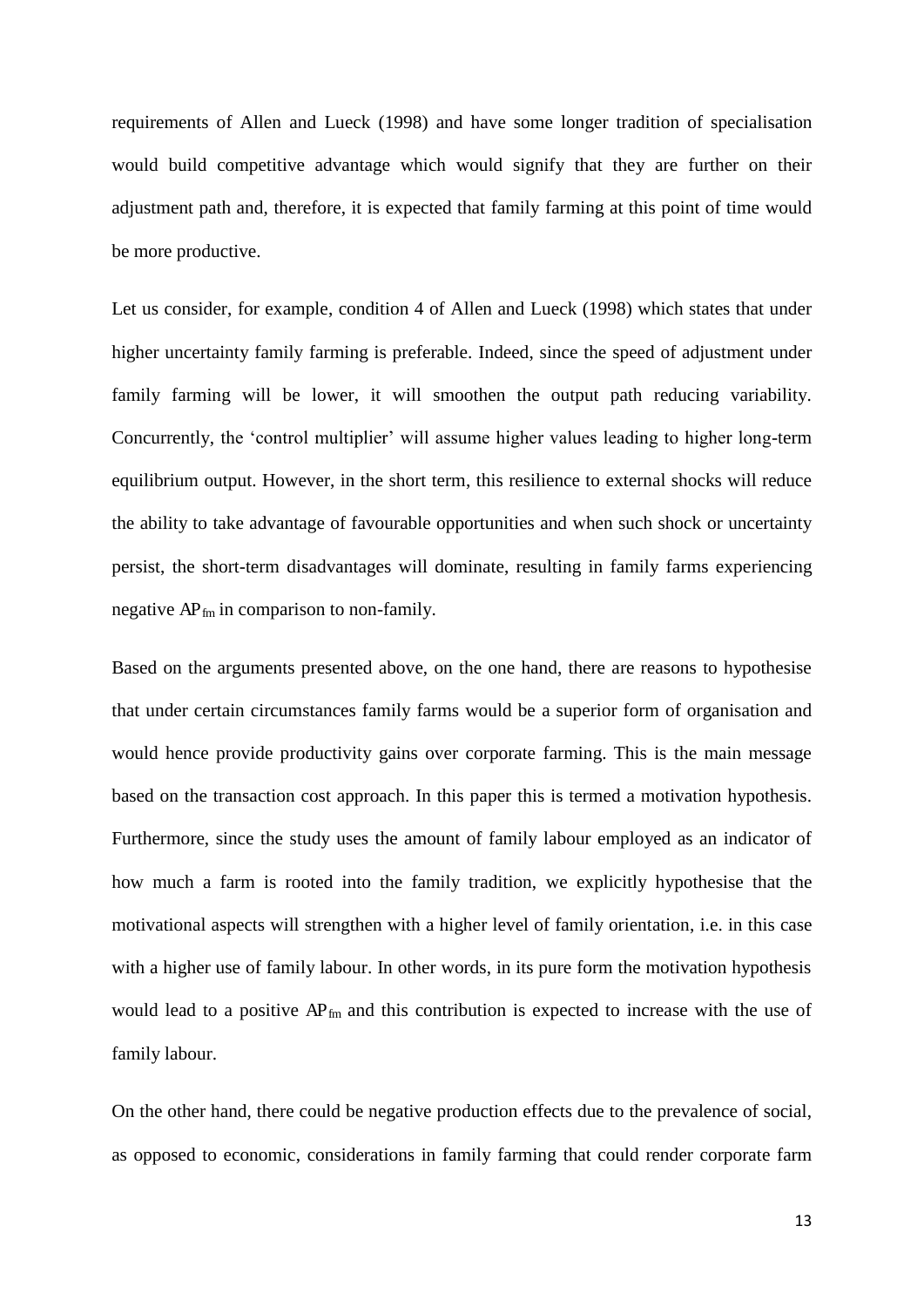organisations superior. The type of effects dominant here is not, however, inconsistent with the transaction costs approach (see e.g. Pollak, 1985 who notes the possible multi-objective nature of family farms). There are different reasons why such social considerations can lead to suboptimal output outcomes. For example, non-economic objectives would distract the management from achieving purely economic outcomes, hence potentially reducing output. This latter type of effect is termed here as the management capabilities deterioration hypothesis. The main reason for using such a term is that from a corporate governance perspective a social type of motivation would result in reduced capability to achieve economic aims. Similarly to the previous case, it can be further hypothesised that when a farm becomes more family oriented, the importance of such non-economic aims may increase, resulting in a larger negative effect on the output.

Both these hypotheses are consistent with the theoretical model presented above. As mentioned previously, family farming would likely generate a greater level of control consistent with the motivation hypothesis, but also a lower speed of adjustment toward the steady state, which leads to a negative impact as hypothesised by the management capabilities deterioration hypothesis. Which one will dominate will depend on the trade-off between the steady state and the speed of adjustment. In a dynamic perspective, as adopted in the theoretical model, the motivation hypothesis associated with the steady state is more likely to hold in more mature sub-sectors, as a longer established sub-sector can be expected to have undergone most of the transition towards the steady state. Less mature sub-sectors, however, would likely be further away from the steady state and hence the speed of adjustment will dominate the determination of the effects, with the consequence that the lower speed of adjustment of family farms would lead to a negative  $AP_{fm}$  consistent with the management capabilities deterioration hypothesis. These effects are, however, unlikely to be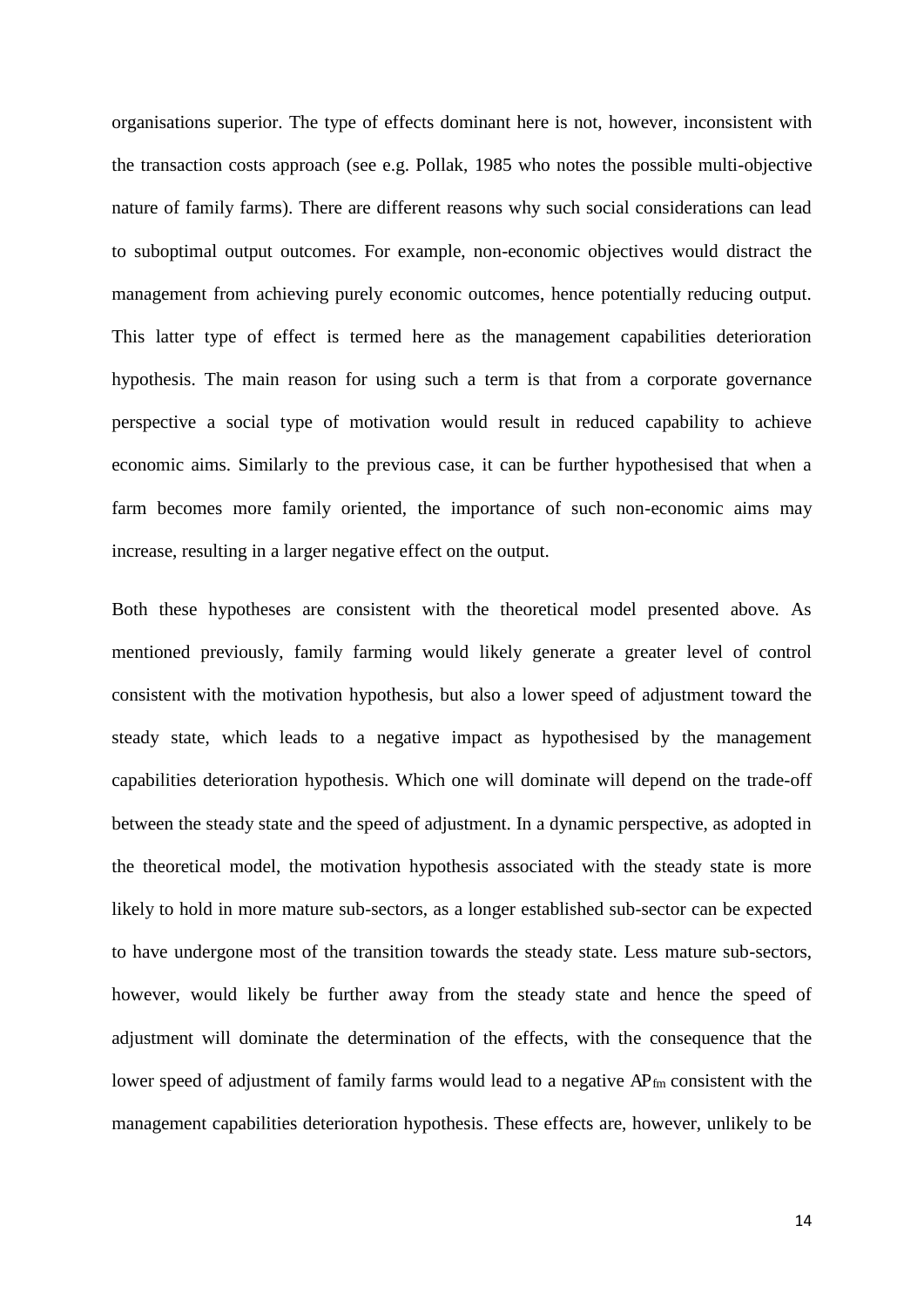present in such pure forms and the interplay between the two types of effects will determine whether the relative  $AP_{fm}$  is positive or negative.

Finally, the relative magnitude of the production effects, irrespective of their pattern, would depend on the structure of the sector, with a higher degree of structural homogeneity (as expressed by  $a_i$  in our theoretical model) leading to smaller effects. For example, whenever one form of farm structure dominates strongly in a country, this would imply a higher level of homogeneity and therefore smaller AP<sub>fm</sub> would be expected.

Linde (1982) offers an interesting static (steady state equilibrium) result for reference group models. In the terminology used in the present paper Linde (1982) allows for heterogeneous response to the production incentive, but does not investigate the existence of equilibrium. As shown in appendix 1, the dynamics of such a model converges to a unique steady state. According to Linde (1982), overall optimality is achieved when units with high levels of production incentive apply high levels of control. This provides an interesting twist to the issue of family vs non-family farms. Consider this with regard to the issue of technical efficiency. Since the latter is a product of the production incentive (more efficient farms will have higher values for the production incentive) and control (in that the higher levels of control lead to greater efficiency) this result means that these two components are correlated. In simple terms this means that advantages of the ability to exercise control will most likely manifest themselves at higher levels of technical efficiency. Therefore, in terms of the assumption that family farming advantages can result from a higher degree of control, we should expect that this would be larger at higher levels of technical efficiency.

Furthermore, the advantages of family farming are expected to increase with the additional level of control that they can achieve. Hereafter, we argue that the level of family involvement (that we measure by the use of family labour) can proxy such control. This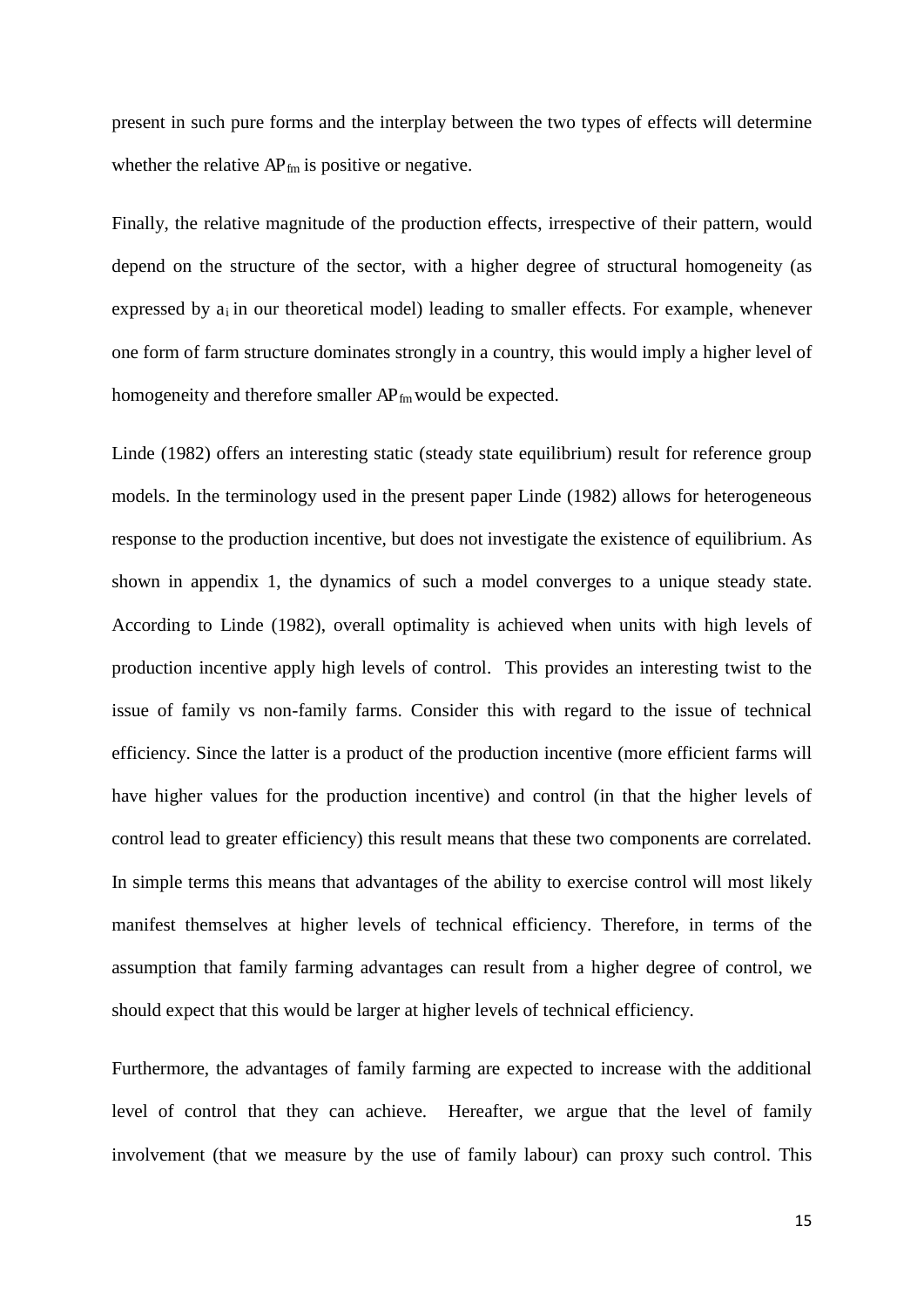means that we expect that increased levels of family involvement should increase the advantages of family farms.

Hence, the implications of the theoretical models are as follows: advantages of family over corporate farming are likely to be dependent on the distance to steady state (which will be greater and hence such advantages smaller, if there was a recent economic shock), the level of structural homogeneity (generally unobservable, but can in some case be deduced from empirical results), the level of technical efficiency and the family involvement. In the empirical application we explicitly account for the last two and the discussion of the results throws some light upon the other factors.

#### **III. Definitional issues**

'Family farm' and 'family farmer' may be defined in several ways. Definitions can be based on absolute amount or the share of family labour used in the total labour input, on ownership and control (and thus succession between generations), on legal status (sole holders), or on who bears the business risk (Davidova and Thomson, 2014).

During the debate in relation to the IYFF, FAO proposed that a family farm is an agricultural holding which is managed and operated by a household and where farm labour is largely supplied by that household (FAO, 2013). One important point in this definition is the emphasis on the operational aspect of the farm, i.e. the use of family labour.

Several attempts have been made to define quantitative thresholds of the family labour in order to delineate the family farm sector. Matthews (2013) suggests that family farmers are those who are farming with labour input of up to 2 Annual Work Units (AWUs), since this may represent full-time employment of a farmer with spouse, or with daughter/or son, or with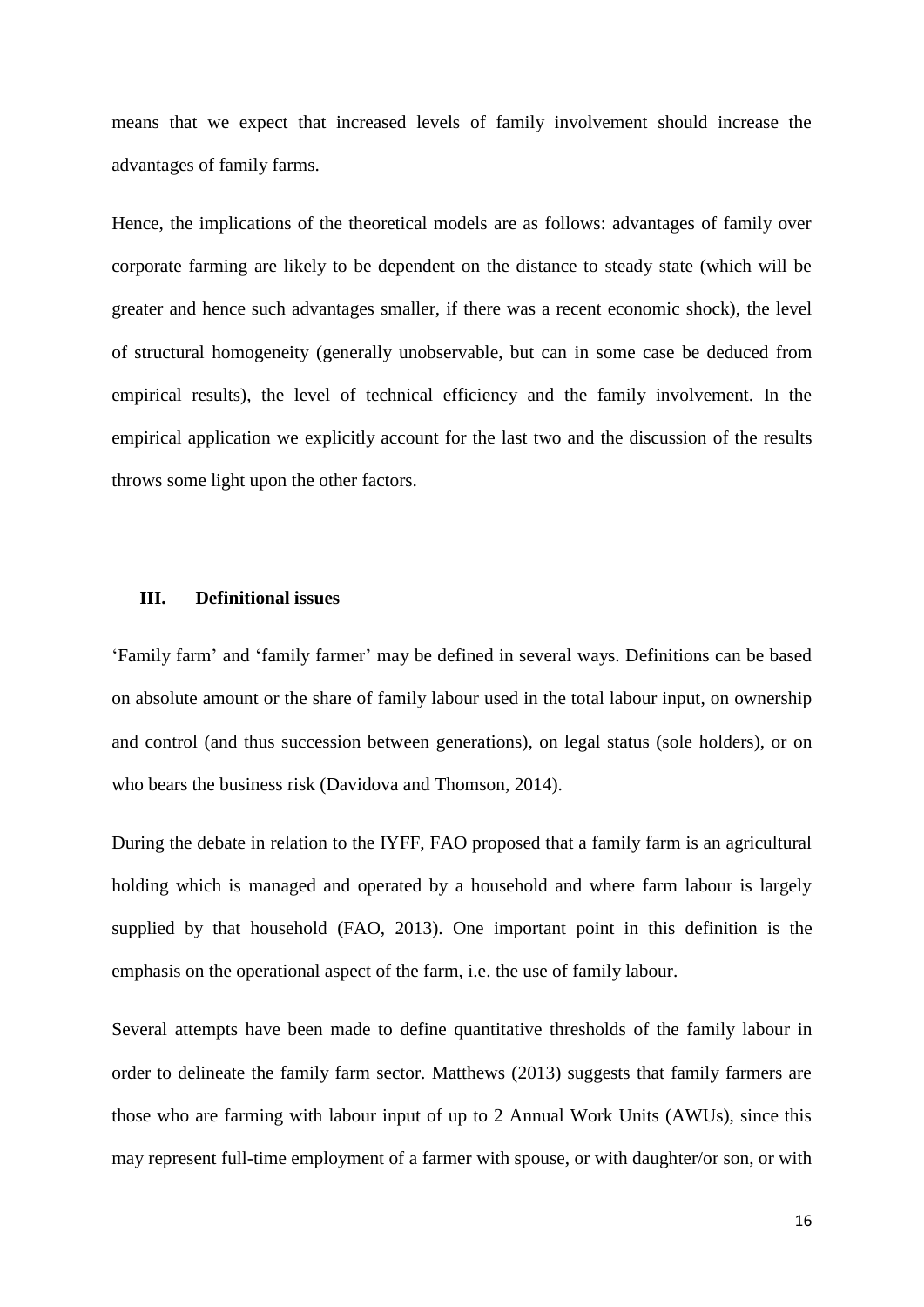one hired worker. Hill (1993) defines three groups of farms: first, family farms where the share of family labour, measured in AWUs, is at least 95 per cent of all full-time labour; second, intermediate farms with between 50 and 95 per cent of family labour, and third, nonfamily farms where the holder and family members contribute less than 50 per cent of the labour.

This study departs from the proportional (share) definition in light of the adopted theoretical framework. As already discussed, what makes a family farm is not the share of family to nonfamily labour, but the nature of the governance/monitoring mechanisms that the family involvement implies. Hence, from a governance perspective, what makes a farm a family farm is the fact that family labour is actively involved in mitigating monitoring problems and ensuring effective governance. In this sense, the involvement of family labour is better measured by its absolute quantity rather than its share.

#### **IV. Empirical methodology**

The empirical approach employs a non-parametric quantile regression. The quantile regression estimates the conditional distribution of the dependent variable with regard to a set of covariates. Since the conditional quantiles are, in general, different from the unconditional ones, it is necessary to highlight some points which are important for the interpretation of the estimates which follow. The particular interpretation depends on the nature of the conditional relationship that is being estimated. In this study production functions are estimated. In this regard, upper conditional quantiles refer to farms which are able to extract more output from their given endowments, i.e. the inputs in the production function, than other comparable farms and vice versa. Hence, the conditional output distribution inferred from a production function measures the unobservable farm ability to transform inputs into output, thus it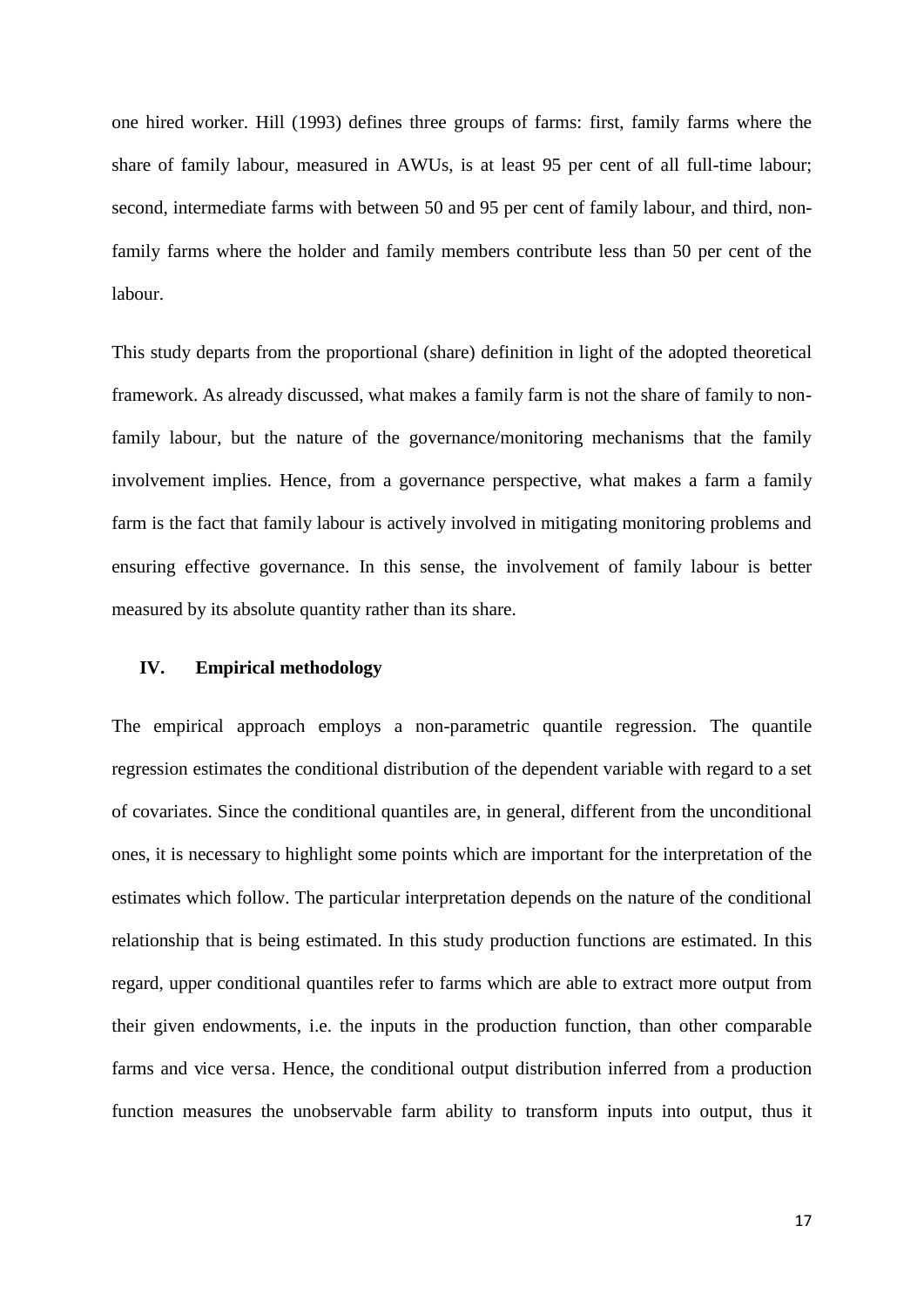measures technical efficiency. The upper tail of this conditional distribution denotes more efficient farms while the lower tail refers to the least efficient ones.

Here the unknown production function is estimated non-parametrically and thus avoids the necessity to specify any pre-defined functional form for production. The nonparametric quantile regression applied here can be expressed as:

$$
y = fr(X) + ur
$$
 (9)

$$
\text{st } q_{\tau} \left( u_{\tau} \mid X \right) = 0 \tag{10}
$$

In contrast to the more widely known linear quantile regression specification (e.g. Koenker, 2005) the effect of the covariates is given by a non-parametrically specified function, which itself is quantile dependent, and the conditional quantile restriction in (10) is specified with regard to this non-parametric function (see Li and Racine, 2007). There are two important consequences from the above. First, the effects of a particular input are given by a functional relationship, which will assign a set of values for such effects. Second, unless additivity of the effects of the production function is assumed, something that is clearly undesirable, then the implied nonadditivity means that any effect will need to be calculated by, and conditioned on, some kind of averaging over the dataset.

At this stage, in order to facilitate interpretation, it would be useful to contrast the quantile regression method to that of the more familiar mean regression. In mean regression the equivalent to (10) is something like

$$
\mathbf{u} \sim \mathbf{N}(0, \sigma^2) \tag{11}
$$

Which is a combination of  $E(u) = 0$  and means that the functional relationship (9) being estimated applies to the conditional mean and some distributional assumption about the residuals. This would typically be a Gaussian distribution with a constant variance as in (11)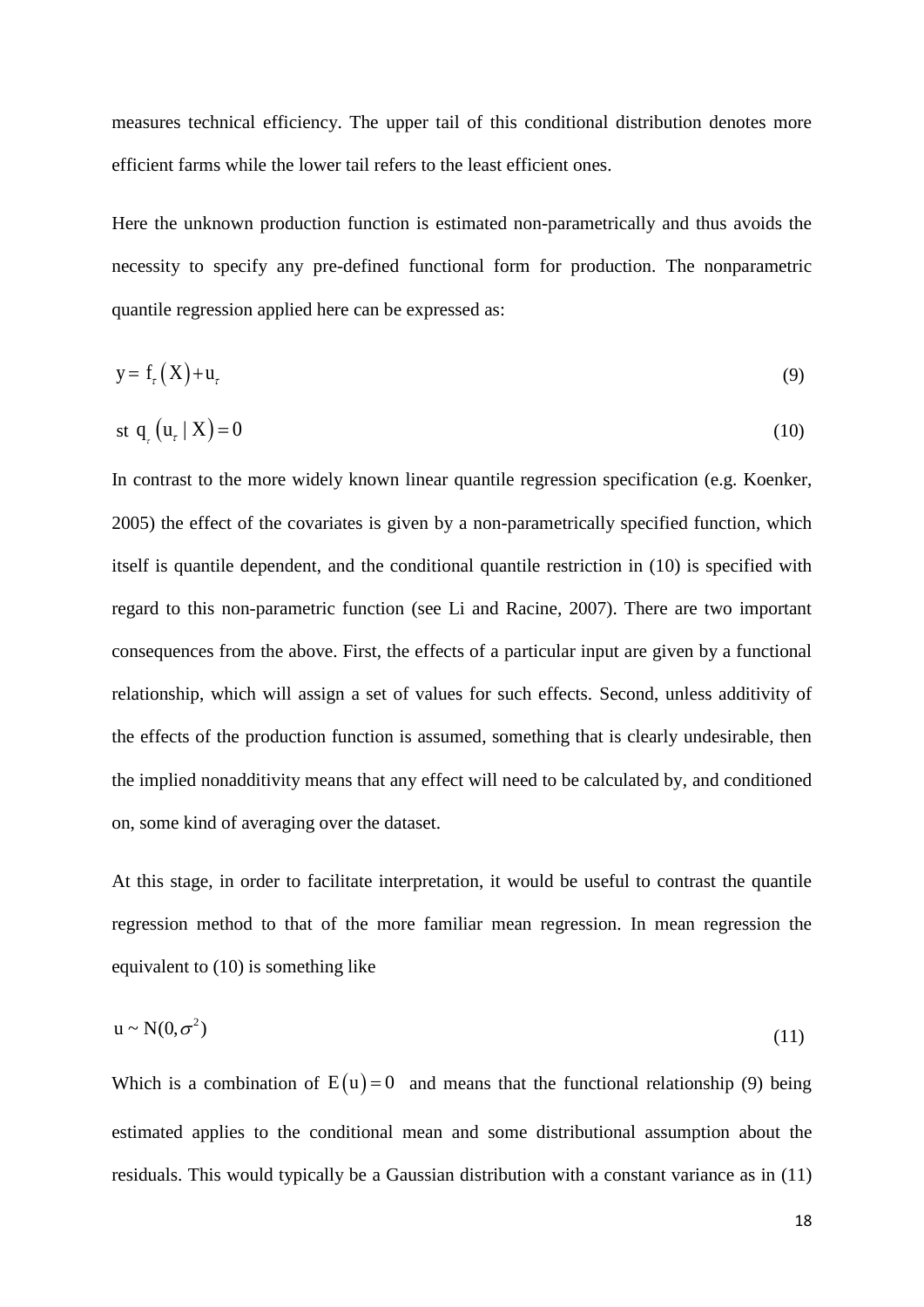above, although a variety of alternative distributional assumptions can be used instead. This has two important implications. First, the same relationship is essentially applicable to all observations in the sample and the residuals from it represent the conditional distribution y|X. This conditional distribution has an associated distributional assumption (usually Gaussian, as above, but alternative assumption could be used instead). In conditional quantile regression, the conditional quantile restriction in (10) specifies that the functional relationship  $(in (9))$  refers to the respective conditional quantile. In other words we estimate a relationship that only applies at a given point of the conditional quantile distribution. Since we do not assume anything about the quantile residuals (derived from applying (9)), they do not have the interpretation of conditional distribution. However the quantile method allows one to estimate the whole conditional distribution of y given X. This could be done by estimating the quantile process, which technically means estimating as many quantile regressions as the number of observations in the sample. If one does this then effectively, a different functional relationship (9) will be estimated for each observation.

There are various nonparametric extensions of the quantile regression model, using e.g. kernel approaches (Li et al., 2007), inversion of nonparametrically estimated conditional density (Li and Racine 2008), local estimation (Yu and Jones, 2008), smoothing splines (Koenker et al., 1994, Thompson et al., 2010), penalised variograms (Koenker and Mizera, 2003) and algorithmic approximation (Jiang,  $2014$ ).<sup>3</sup> This paper adopts the approach of Takeuchi et al. (2006) who show that the optimisation problem of non-parametric quantile regression, when specified via regularisation based on reproducing kernel Hilbert spaces norm, bears resemblance to the approach widely used in the machine learning support vector

 $\overline{a}$ 

<sup>&</sup>lt;sup>3</sup> Since imposing additivity on the farm production function is undesirable and unjustified, the extensive literature on additive semi- and non-parametric quantile regression models is not used in this study.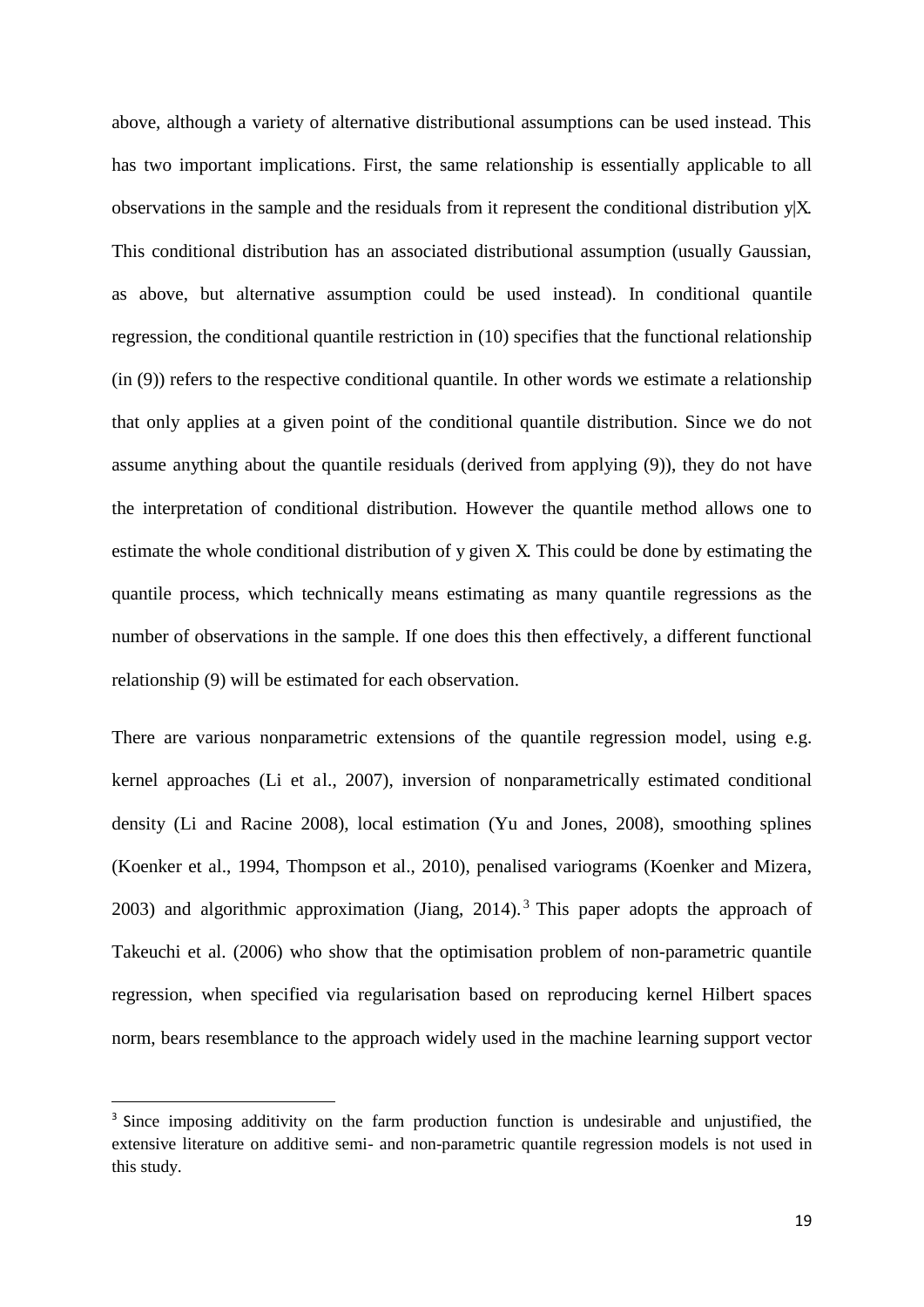regression. In fact, it is a simplified version of the  $\varepsilon$ -support vector machine regression problem.

Technically, unlike the standard support vector regression, which requires pivoting, the estimates can be calculated by standard quadratic optimisation methods. This modelling approach is more amenable to the problem at hand since non-additivity is implicitly accounted for rather than being represented more explicitly in terms of higher order interaction surfaces as required in the kernel and spline approaches. This particular alternative has the important advantage of maintaining a lower computational workload and relative robustness with regard to the estimation of the (conditional) densities.<sup>4</sup> Cementing our choice of modelling approach, this particular choice is that, once the corresponding models are estimated, predicting from them is much simpler than with most alternative methods.

The paper employs Gaussian kernels to specify the reproducing kernel Hilbert spaces for the regularisation norm and a 5-fold cross-validation to select the optimal parameters. The latter is the main source of computational costs. The robustness of the results of this essentially novel application to an empirical problem is likely to be of particular concern to readers. We, therefore, felt that a multi-fold cross-validation was necessary in view of the computational complexity of the estimation problem and, thus, the additional computational costs were justified on these grounds.

Two separate types of nonparametric quantile regressions were estimated at the 0.9<sup>th</sup> and the  $0.1<sup>th</sup>$  quantiles. Since the former refers to farms which are more efficient than 90 per cent of

 $\overline{a}$ 

<sup>4</sup> Given the computational requirements of the estimations, computational load has been an important consideration. The only estimation method with lower computational costs we were able to identify was that of Kriegler and Berk (2010), but it is based on a boosting framework that is relatively less well-known and the estimation process involves some fine tuning, description of which would distract from the main focus of the paper.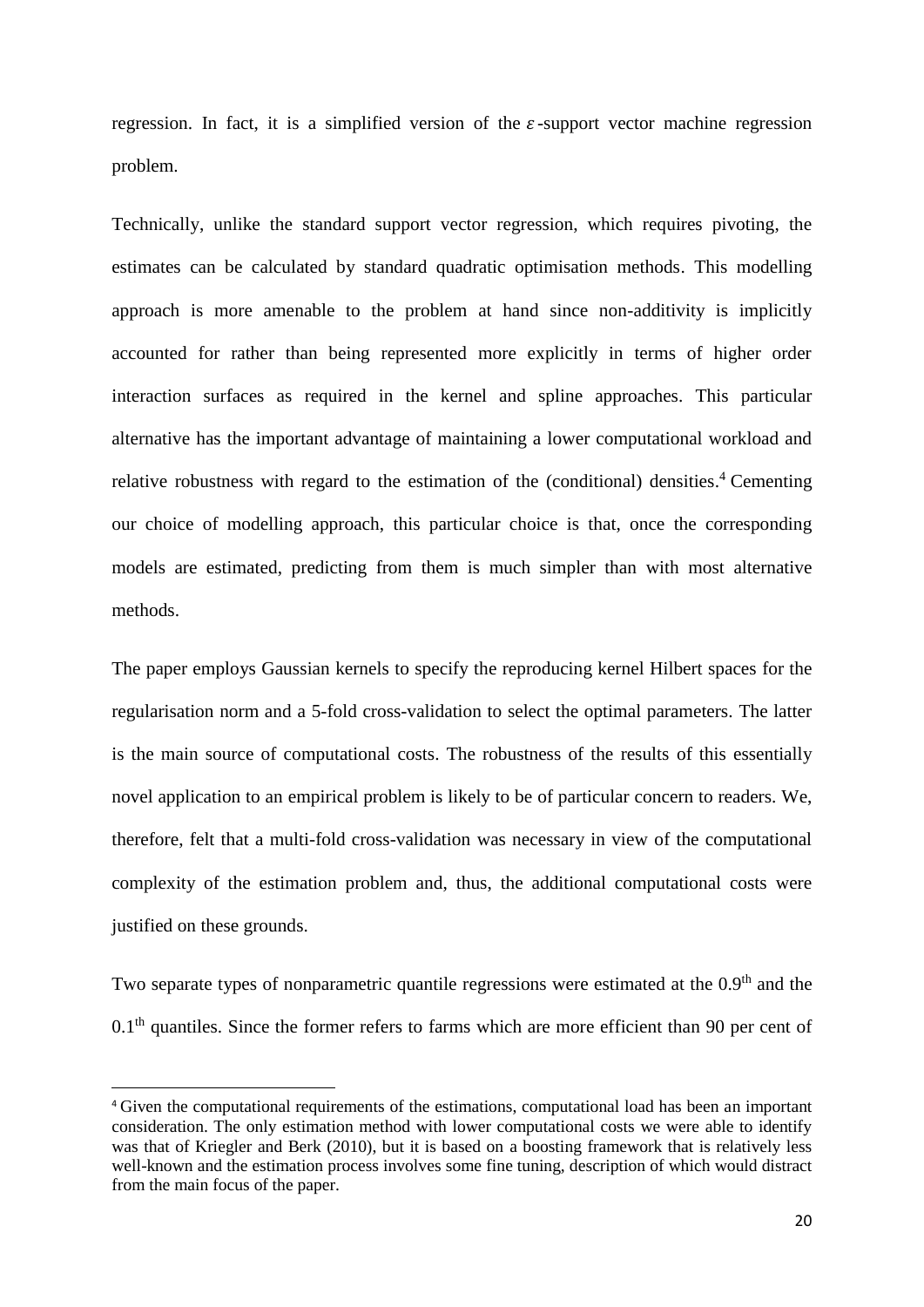the comparable farms and the latter refers to farms that are less efficient that 90 per cent of the other farms, hereinafter the two quantiles are simply referred to as 'efficient' and 'inefficient' farms. Intentionally, the analysis does not go too deep into the tails of the conditional distribution to eliminate the potential effect of outliers. As discussed in the theoretical model we expect that the advantages of family farming will manifest themselves at higher levels of technical efficiency.

Estimating via nonparametric quantile regression the whole quantile process would provide estimates for every farm in the sample. While theoretically and conceptually a 90 per cent technically efficient farm refers to a single farm in the estimation sample (for which the residual in (10) for  $\tau = 0.9$  is zero), the nonparametric quantile regression provides point estimates for every single farm in the dataset, i.e. the unknown relationship  $f_{\tau}(X)$  is estimated over all farms. This means that the nonparametrically derived estimates for the relationship in (9) are derived at all points in the estimation sample. The interpretation of the result form this functional relationship shows what the output would be for every single farm if it had achieved that particular level of technical efficiency. In other words, although by fixing the conditional quantile we estimate a single point of the conditional distribution, the estimation then allows us to infer the production response of an efficient (or inefficient) farm as the mix of its inputs changes. Given the estimation this means that  $\hat{y} = \hat{f}_r(X)$  gives us estimates of what the output of any given farm would have been if it had the pre-specified (e.g. 90%) level of technically efficiency. Alternatively by applying the same to a different dataset or a farms descriptions in terms of mix of inputs, the same question could be answered.

In a way this is not that different from what efficient frontier models (which technically are 100% quantile models) provide in that they allow one to specify what would be the optimal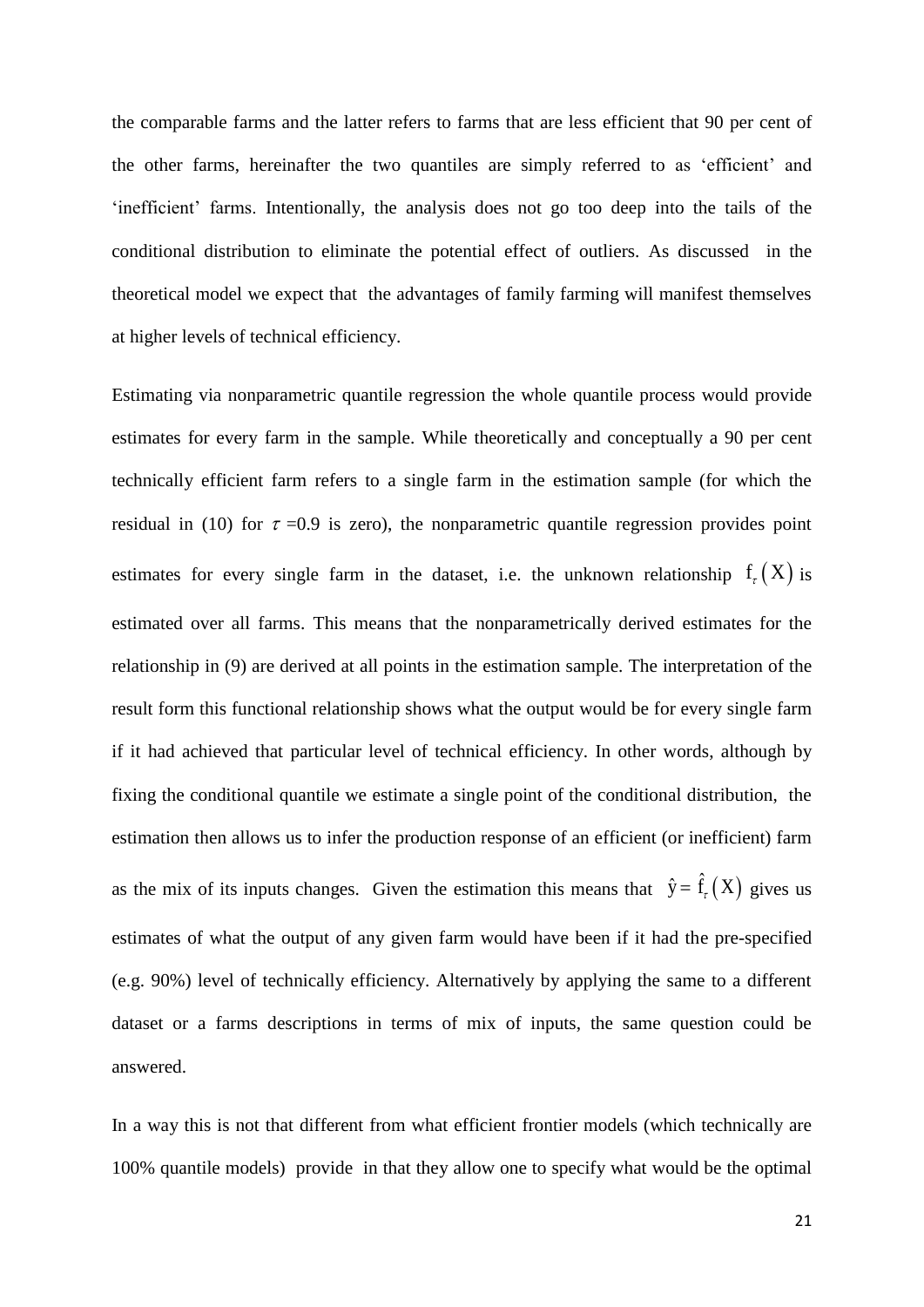(i.e. maximum) output level for each farm. Here in contrast we can specify for any farm how its output would change with the level of technical efficiency (provided of course we estimate different quantile regression models for all such efficiency levels of interest).

In this study the interest is not on the overall production response, but on how it changes with regard to a particular input. If the additive model formulation was adopted, the overall production response could be split amongst the inputs (since in this case  $f_r(X) = \sum_{j,r} f_{j,r}(X_j)$ 1 k j, $\tau$   $\lambda$  j j  $f_{\tau}(X) = \sum f_{j,\tau}(X)$  $=\sum_{j=1}$ 

for all inputs  $j=1, 2, \ldots, k$ ). With a non-separable production function the above is no longer possible and any effects have to be conditioned with regard to a reference sample. In simple terms, this means that the production response of, for example, an efficient farm for any given mix of inputs could be estimated by a simple prediction from an estimated nonparametric (in this case  $0.9<sup>th</sup>$ ) quantile regression model. The effect of any particular input can therefore be obtained by creating an artificial prediction sample in which the values for this particular input are varied, but all other inputs are fixed at some 'typical' values. The resulting partial correlation effects will provide the 'typical' effects of the input of interest. Such a procedure would result in point estimates for the required effects while confidence intervals can be constructed by bootstrap (see Kostov et al., 2008).

A standard approach to defining what is 'typical' involves simply averaging all the other variables over the estimation sample and this approach is implemented in this paper<sup>5</sup>. However, one has to be careful when averaging variables, particularly in non-separable models, since averaged combination of variables can still be atypical and a careful

 $\overline{a}$ 

<sup>&</sup>lt;sup>5</sup> It has to be noted that production function relationships can be characterised by complex trade-offs amongst inputs, trade-offs that are likely to be non-linear and conditional on the overall input mix. Using a linear operator, such as averaging, to construct the reference sample will inevitably simplify this complexity.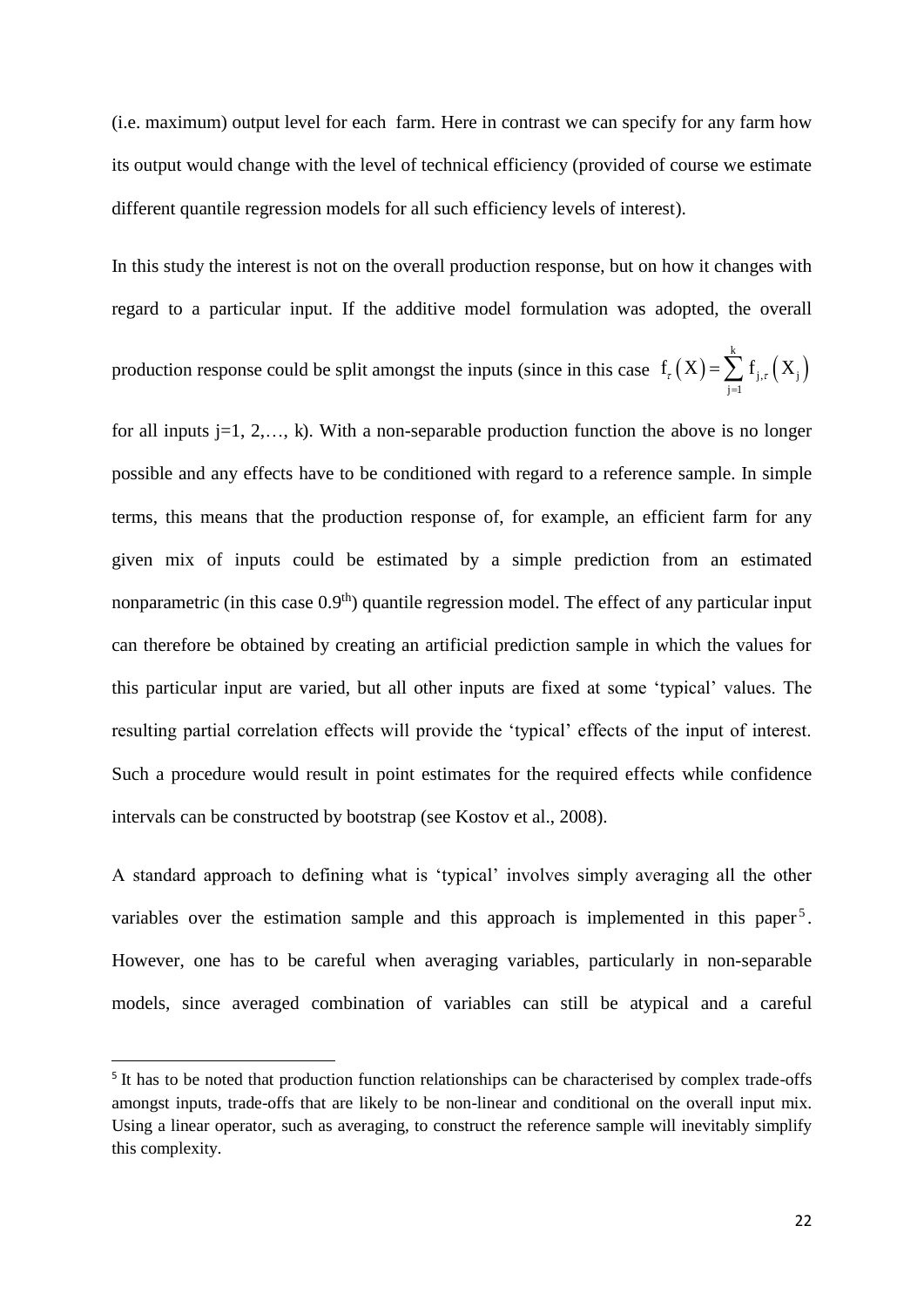consideration should be given to both the feasibility and meaning of these combinations. In this study the focus is on the effect of family labour. By standard averaging a synthetic reference farm that has the average stock of the other inputs is obtained. However, such an input mix might be unusual for a family farm. Economic efficiency arguments mean that only certain combinations of the other inputs would be conducive to using family labour. To correct for this, a second alternative approach is applied to create a reference. This involves averaging of the other inputs only over the family farms, i.e. the farms with non-zero family labour input. In this way a 'typical' family farm is created. This might be more realistic since it studies the effect of family labour for an input mix that is feasible for family farms.

In essence the effects we calculate and present hereafter are counterfactual effects. They are counterfactual in that they are derived from the difference between their output and that which could be gained from otherwise identical family and non-family farms as appropriate. If such effects were to be directly estimated form the data the results would have been classified as quantile 'treatment effects' and issues of identification would have arisen. While identification results for additive treatment effects exist, to the best of our knowledge no such results has been established for non-separable models. No such problems however exist in the counterfactual distributions analysis (see Chernozhukov et al., 2013 for additive models) which distinguishes type 1 counterfactual effects (effects based on changing the conditional distribution), type 2 (changing the covariate structure) and type 3 effects (which are based on changing both conditional distribution and covariate structure). The counterfactuals we use here are type 1 in the above terminology, and by their nature they require us to fix the covariate structure. The main difference is that dues to the non-separable nature of our model we do not construct the whole distribution of such effects, but instead focus on two distinct points of the conditional distribution, namely the 'efficient' and 'inefficient' farms.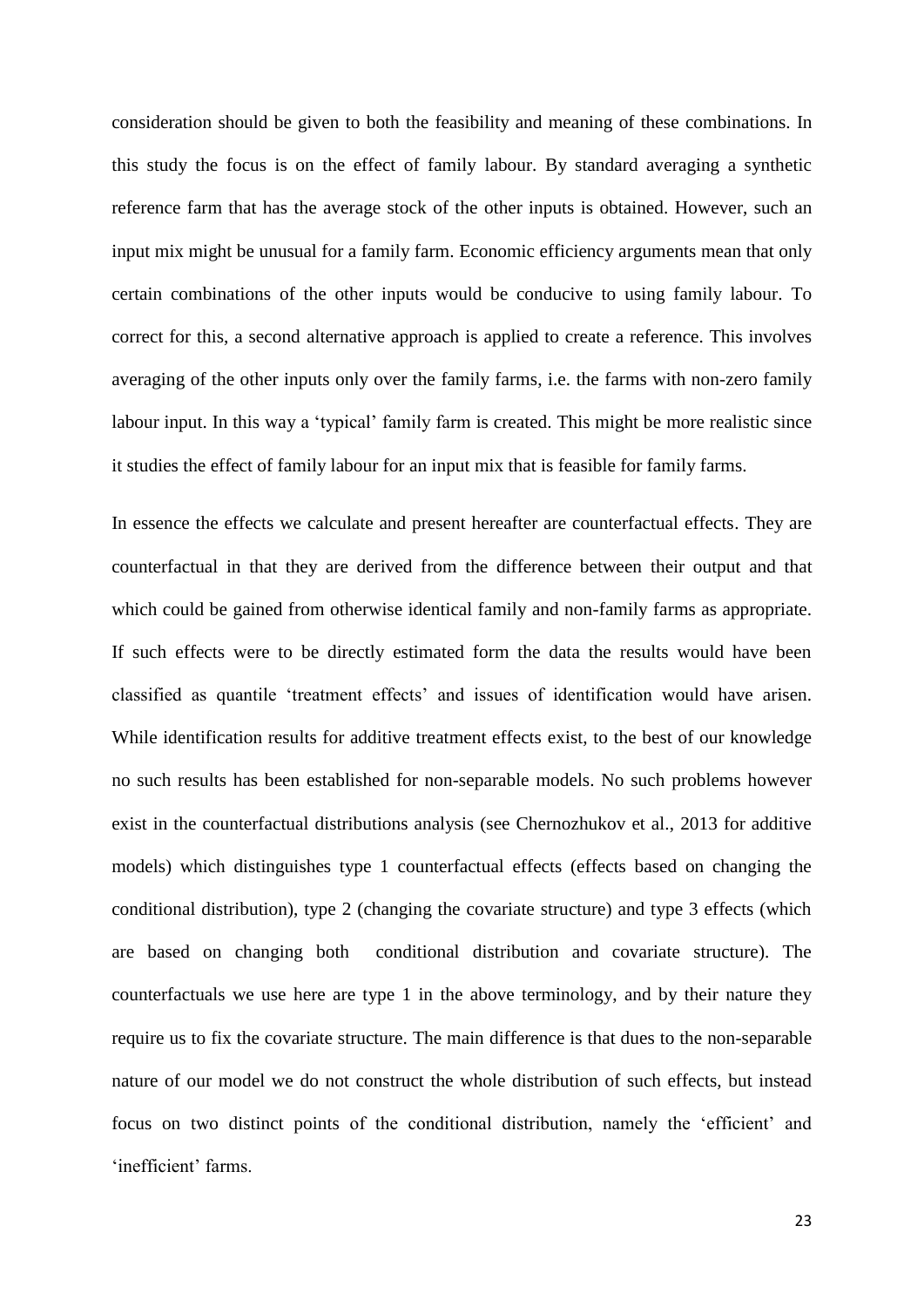Conditioning on a reference sample allows us to calculate the output response to varying family labour input. The output difference between the reference sample and its non-family equivalent (i.e. a farm with the same inputs mix, but no family labour) is calculated. This difference, positive if the family farm output is larger than non-family, or negative in case the non-family equivalent has larger production, represents the total product of farm family membership (the  $TP_{fm}$ ). This incremental contribution is divided by the quantity of family labour to arrive to an estimate of the  $AP_{fm}$  expressed per Annual Work Unit (AWU) of family labour. Throughout the paper we refer to the latter measure as the Average Product of Farm Family Membership (*APfm*). The way the reference (prediction) sample is constructed, allows estimating this *APfm* for varying degrees of use of family labour. Details on the derivation of *APfm* are presented in appendix 2. A bootstrap procedure is implemented to derive confidence intervals for *APfm*. Since this is a computationally expensive part we have implemented it as a part of the estimation process, i.e. have estimated all the bootstrapped models and saved them to use for prediction purposes in the  $AP<sub>fm</sub>$  calculations.

#### **V. Data**

The data used in the study has been derived from the EU's Farm Accountancy Data Network (FADN), 2008. The FADN samples only holdings above a threshold, defined in terms of their economic size, so the very small (often semi-subsidence) family farms are excluded. The analysis focuses on four EU Member States which differ substantially according to their farm structure – the Czech Republic, Hungary, Romania and Spain. The Czech Republic has a particularly large corporate farm sector, which does not use family labour while Hungary presents an interesting mix between corporate and family farms. Romania is the EU Member State with the largest number of small family farms out of which 93 per cent are semi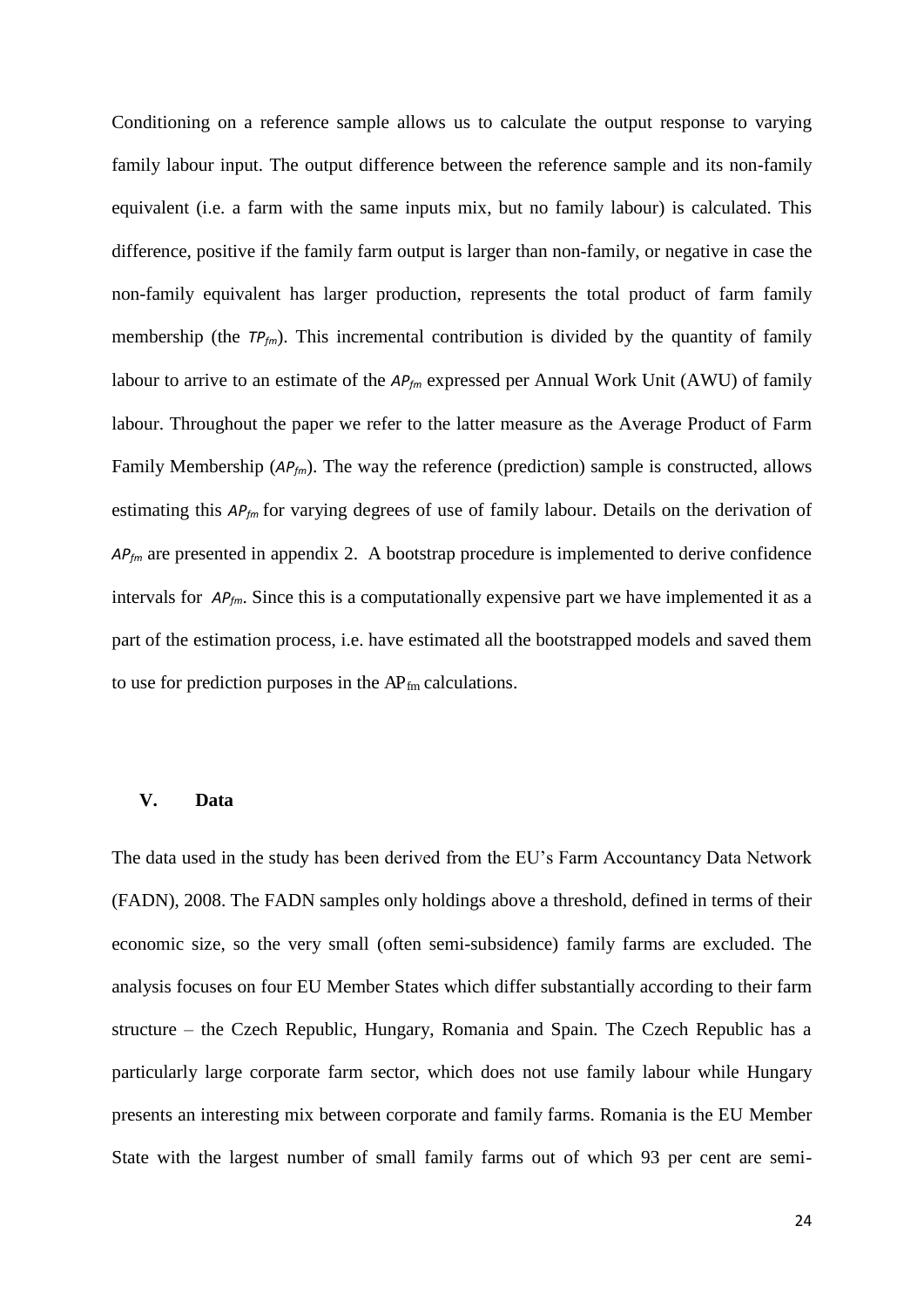subsistence, thus consuming more than half of their output within the household (Davidova et. al., 2013). Semi-subsistence farms are not included in FADN but in reality they affect the nature of the commercial farms which are the FADN field of observation. Finally, Spain's agriculture is dominated by family farms.

Altogether, these four countries account for 12,929 observations in the EU FADN dataset, out of which 11,606 are family farms (89.7 per cent of all observations). There is a clear divide between the EU New Member States (NMS) and Spain. Although in all four case study countries family farms are predominant in the total number of farms, their share in total land cultivated by FADN sample farms and in total labour input in the Czech Republic, Hungary and Romania is much lower since they are each considerably smaller than their non-family counterparts (Table 1).

In order to apply our methodology, the following variables have been extracted from the FADN dataset. The dependent variable is total output. The aggregate production function is specified with regard to labour, land (in hectares of utilised agricultural area (UAA)), capital and intermediate consumption.

The total labour input is measured in AWU and is split into two variables: family labour and non-family labour. These two labour variables are used as separate inputs in the production functions allowing for differential effect of family and non-family labour.

#### **TABLE 1.**

#### Sample data

|                        | Czech Republic   Hungary |      | Romania | Spain |
|------------------------|--------------------------|------|---------|-------|
| Number of observations | 1344                     | 1950 | 1351    | 8294  |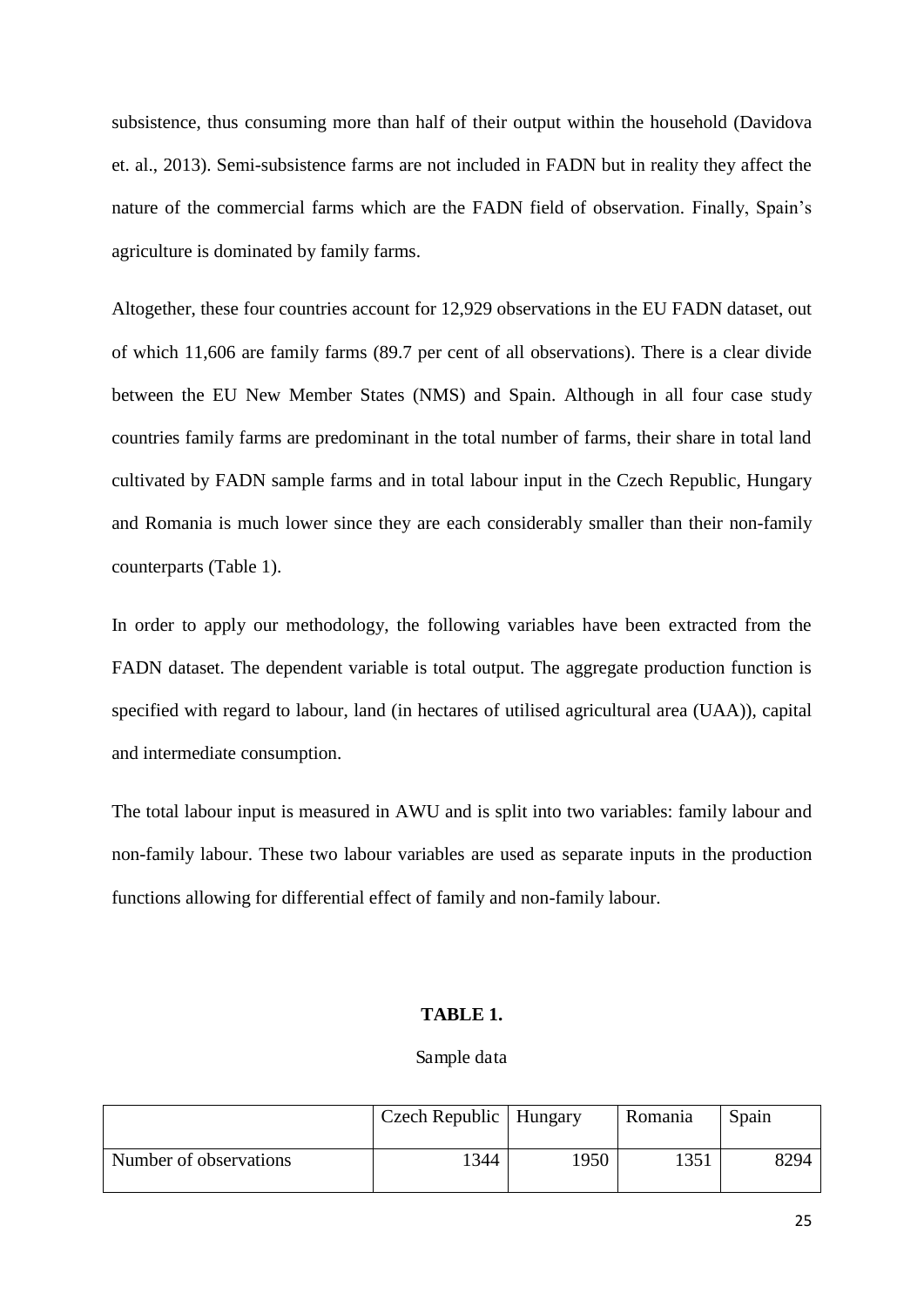| incl family farms           | 874    | 1542   | 945    | 8245   |
|-----------------------------|--------|--------|--------|--------|
| Share of family farms (%)   | 65.0   | 79.1   | 69.9   | 99.4   |
| Total labour (AWU)          | 23096  | 11414  | 12413  | 14956  |
| incl in family farms        | 2572   | 3147   | 2391   | 14620  |
| Share of family farms (%)   | 11.1   | 27.6   | 19.3   | 97.8   |
| Total land area (UAA in ha) | 730079 | 415821 | 368846 | 428596 |
| incl in family farms        | 128392 | 141074 | 34882  | 422039 |
| Share of family farms (%)   | 17.6   | 33.9   | 9.5    | 98.5   |

Source: Based on FADN, 2008

Capital is calculated as the difference between total fixed assets, on the one hand, and land, permanent crops and quotas, on the other. In this way a proxy for a long-term capital is obtained. The value of the land is excluded from the capital measure in order to avoid double counting since it is used as a separate input to the production function. FADN bundles together the value of land with permanent crops and policy quotas, and does not provide information for the quality of land.

Finally, the total intermediate consumption is extracted as calculated in FADN.

#### **VI. Results**

As discussed in the methodology section, in order to present the effect of family labour in a non-separable production function framework, we need to invoke a 'reference' sample approach where all the other inputs are fixed at some 'typical' values. Here we apply two separate approaches to constructing such a reference sample, which we present separately.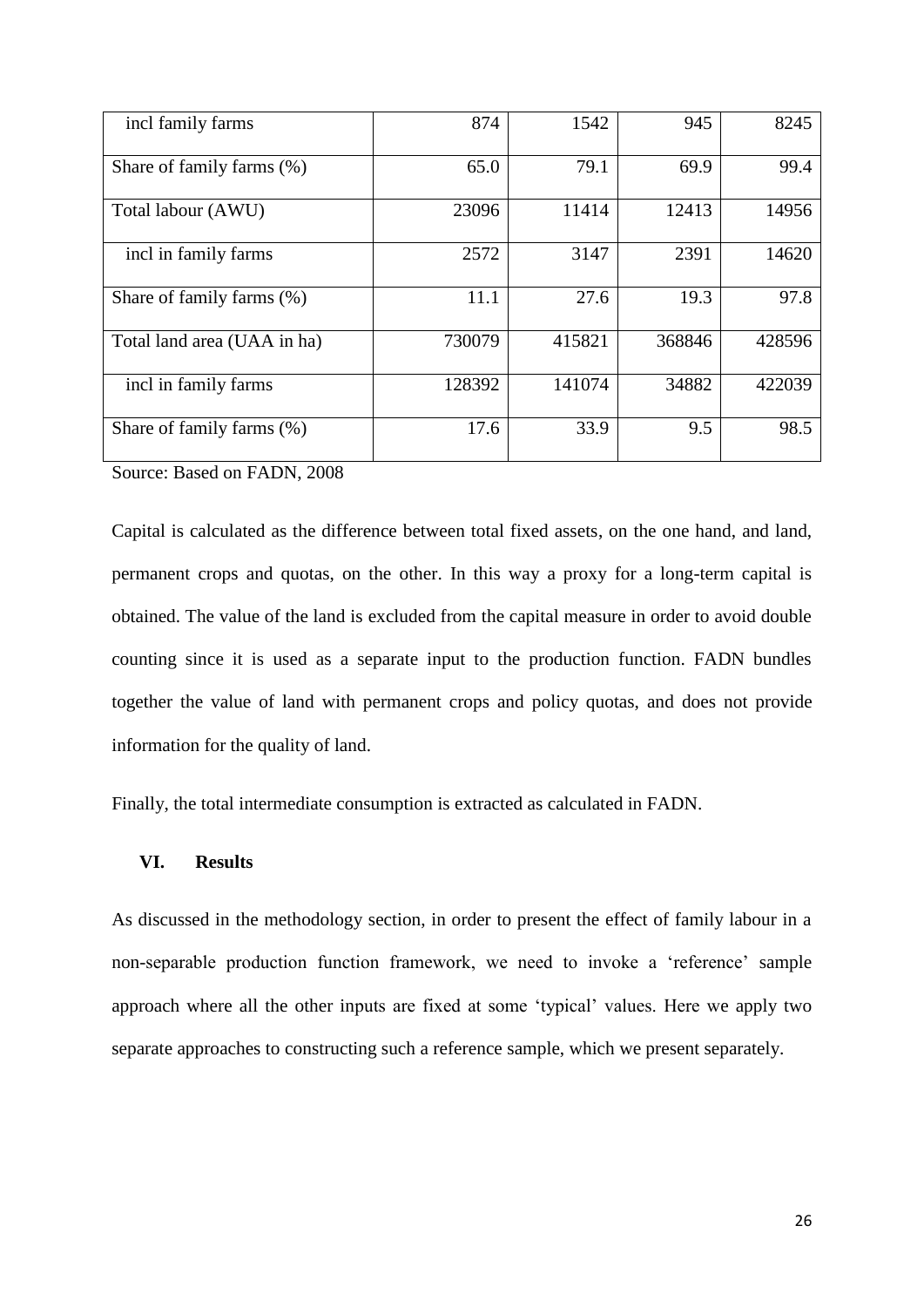#### **VI.A. Conventional reference sample**

In the conventional reference sample, all the other inputs are averaged over the whole data sample. The estimated  $AP<sub>fm</sub>$  in the Czech Republic, Hungary, Romania and Spain are presented in Figure 1. Since very small values of family labour could signify occasional ad hoc use and may result in high variability of the estimated effects, only values of family labour of at least 0.5 AWU are used.



Figure 1. Estimated effects of family labour

The values of family labour in the synthetic reference sample, used for calculating the effects of interest, are a regular grid over the range of observed values in the data. However, these values are not uniformly distributed across the estimation sample. When the estimation sample only contains a few observations within a specific range, the estimated effects pertaining to this particular range should be treated with caution since they lack sufficient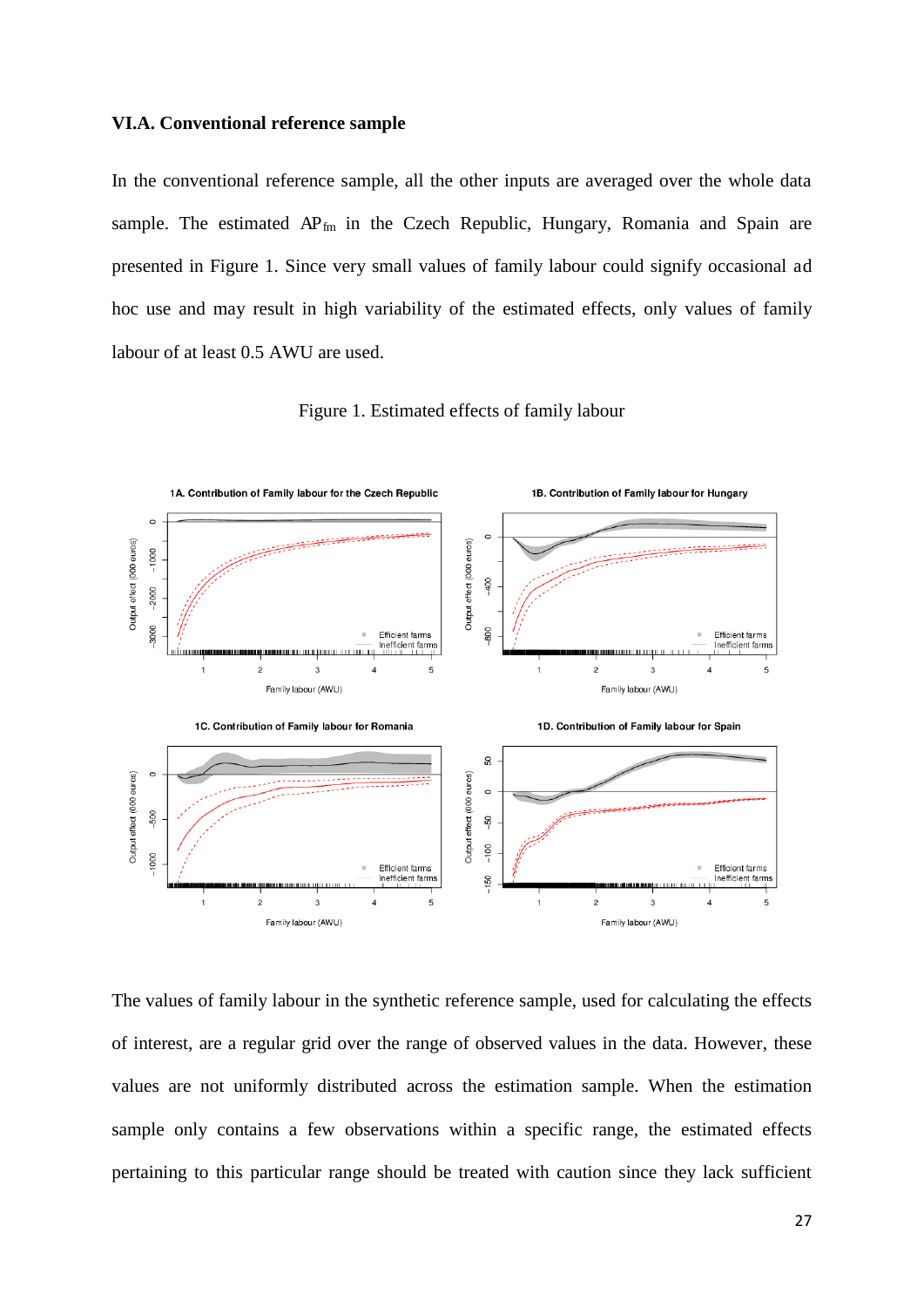data support. For these reasons, the estimated effect is presented in rug plots, where rugs (vertical lines) are added to the horizontal axis to denote the empirical support for the corresponding estimates. The rugs are derived from the data used to estimate the effects, i.e. the rugs denote the corresponding observations in the estimation sample. In this case they are plotted at the values for the horizontal axis, i.e. family labour. In this way, it is straightforward to visualise where there is relative scarcity of data. For example, in all graphs in Figure 1, there are limited number of observations above 3AWU of family labour.

There is however, a difference from what our figures show and the standard practice. Conventionally both the estimated effects and the rugs are derived from the same data (i.e. the estimation sample). Here the effects are calculated from a bootstrapped set of nonparametric quantile regression models, used to predict from the reference sample, while the rugs belong to the estimation dataset, i.e. they are based on essentially different (respectively prediction and estimation) datasets. Since the prediction phase uses estimated effects (which themselves are derived from the estimation dataset) the rug plots are essentially a visualisation device to ascertain the empirical support for these estimated effects and therefore could be interpreted accordingly.

In the nutshell, the  $AP_{fm}$  is neither always statistically significant nor positive. The effect depends to a great extent on the level of farm efficiency. The differences in the effects on efficient and inefficient farms are quite large in most instances. Since, as it was argued previously, the level of efficiency can also be viewed as a measure of the managerial capabilities, these differences support the expectations that such management capabilities are crucial in determining the production effect of family labour. The results for inefficient farms confirm the predictions of the theoretical model and show a negative relative  $AP_{fm}$ .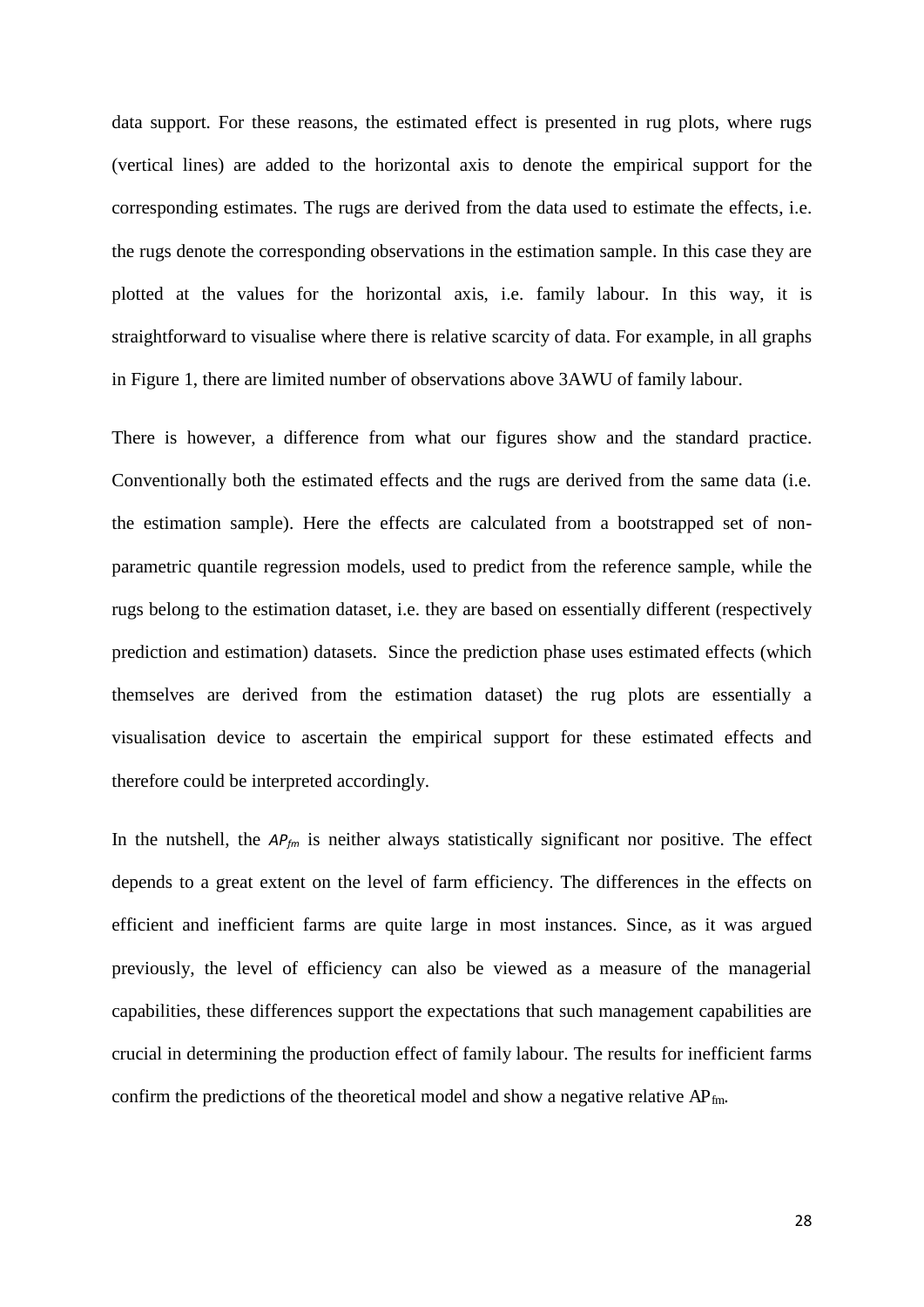Two distinct shapes are observed for the efficient farms. The first one is a positive effect decreasing with the increase of family labour used and reaching a saturation level, as in the case of the Czech Republic and Romania. Such an effect is consistent with the motivation effect hypothesis. However, engaging family members in farming, beyond some threshold, may mean engaging lower skilled persons for non-economic reasons and this may offset or degrade the positive governance effects. It has been reported that often family farms retain surplus labour, whilst non-family farms are more flexible in their employment of unskilled workers.

The second observed shape for efficient farms basically replicates the response shape observed in inefficient farms (see Hungary and Spain). This shape might best be described as a 'dampened' motivation hypothesis. A positive effect for the family labour emerges, but this effect flattens after a certain threshold of family labour input at about 2.8 and 3.6 AWU respectively. The flattening of the effect may also be simply due to the nature of the data. Since family labour is subject to constraints in availability in absolute number terms, very large values may infrequent and, in cases, associated with data quality issues.

On the background of these general results, some country differences provide interesting insights.

In the Czech Republic, where most of the output is produced by corporate farms and only 11 per cent of the labour input can be accounted for by family farms (Table 1), the effect of family labour is positive, but relatively small for the efficient farms, while it is very large and negative for the inefficient farms. In the latter case, even when the use of family labour is increased, its effect still remains negative (Figure 1A). The small positive effect for efficient farms appears to be quite stable. This is consistent with the structural homogeneity argument,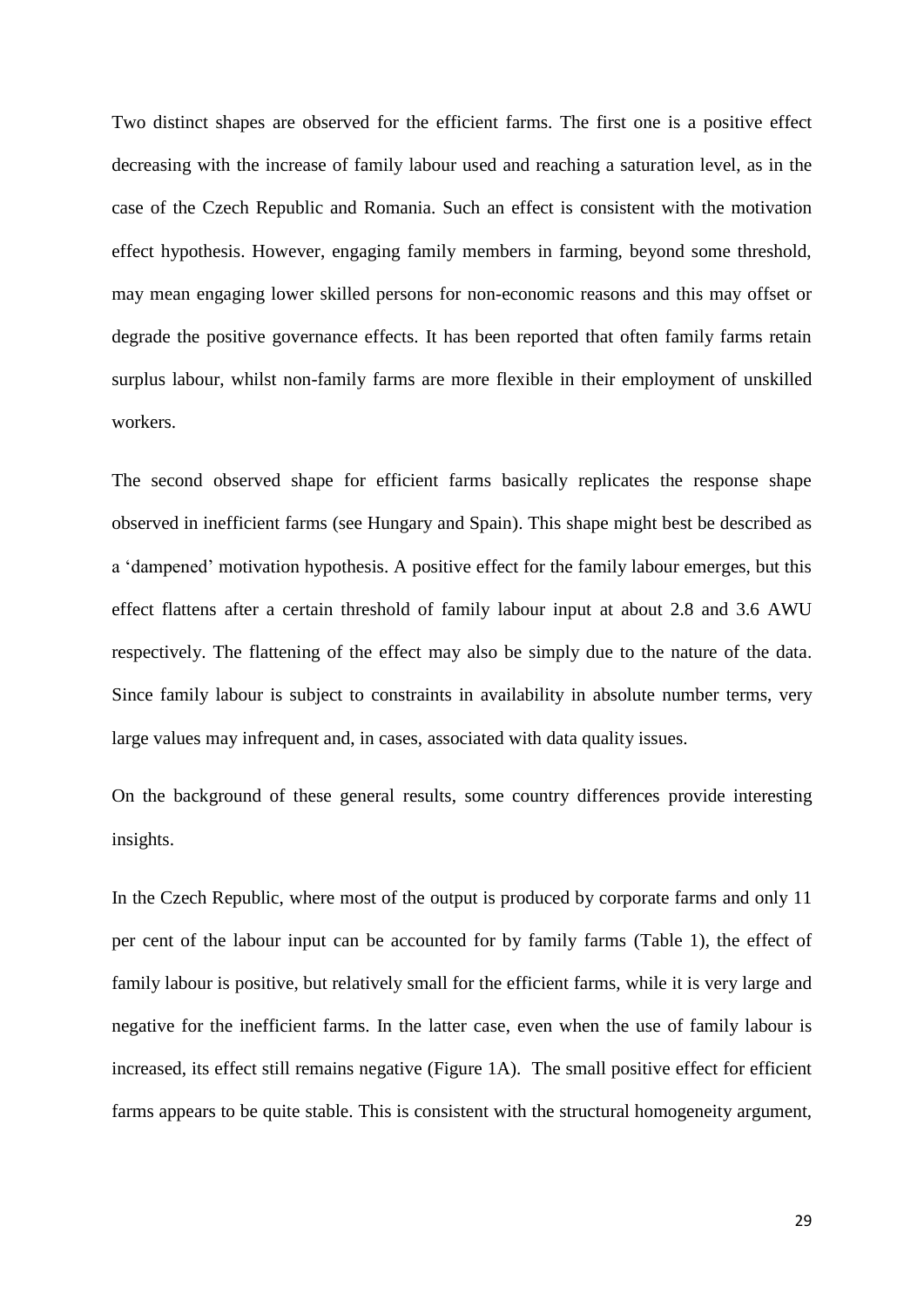presented in the theoretical model, since the Czech Republic agriculture is dominated by corporate farms.

For Hungary (Figure 1B) the effect of family labour for inefficient farms is significantly negative. The effect for efficient farms exhibits a downward slope at a low use of family labour, which reduces the positive effect making it insignificant, but at a threshold of around 1AWU the slope reverses and the effect become significantly positive at approximately 1.75 AWU. After 2.6 AWU the effect flattens. This type of effect is likely produced by a combination of management capabilities deterioration hypothesis at lower levels of family labour use where the  $AP<sub>fm</sub>$  is negative and downward sloping, and the motivation hypothesis at higher levels where this contribution is positive and generally increasing. There is also an intermediate range of interaction between the two (between 1-1.75 AWU) where the management deterioration hypothesis effects weaken and the motivation hypothesis effects start dominating. Referring to the theoretical model, this pattern can be derived from the interplay between the longer term equilibrium output, defined implicitly by the aspiration structure of the family farms, and the speed of adjustment to it. The speed of adjustment characterising family farms is lower which translates into negative effects in line with the management capabilities deterioration hypothesis. When family involvement increases, the control variable also increases, which creates the positive effects consistent with the motivation hypothesis.

Romania (Figure 1C) is an interesting case. This is a country where agriculture is an important industry but agriculture here has a strongly bipolar structure of holdings and there are very limited alternative employment opportunities for members of rural households. As such, we might expect that rural Romanian labour markets are less than mature and farms may find it possible to engage workers, especially family workers, in relatively unproductive tasks. The first striking feature of the estimated production effects of family labour are the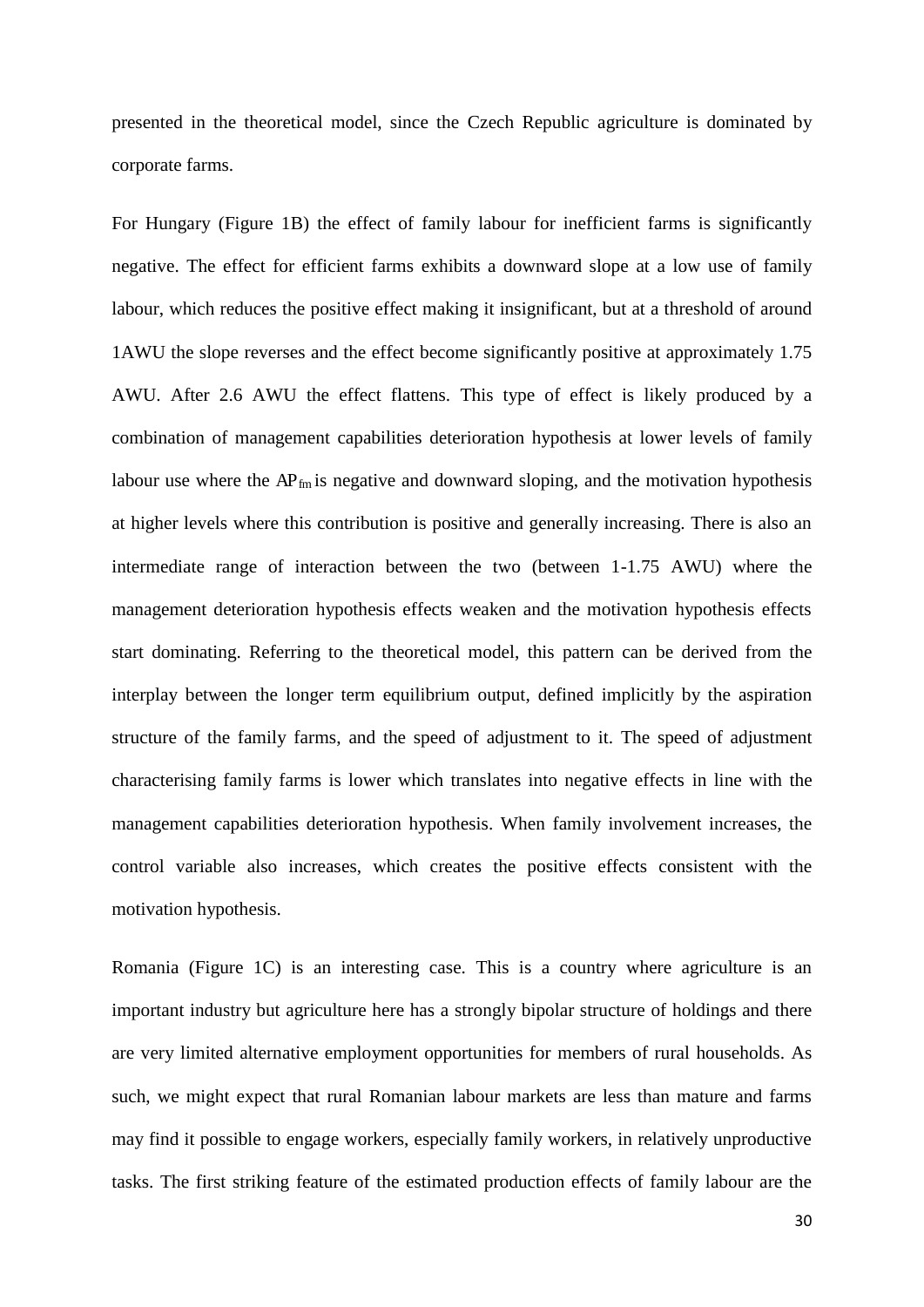very wide estimated confidence intervals. They suggest that farm heterogeneity may be a cause of serious concern in the case of Romania. Of course, data quality issues could also contribute to these results. Having said that, the qualitative picture suggested by the results appear fairly clear-cut. Family farm labour effects are statistically insignificant at a low level of family labour input, but always significantly positive (in spite of the very wide confidence intervals) for the efficient farms. In a way, this result can be viewed as a combination of the effects observed for the Czech Republic and Hungary. Bearing in mind that the share of family farms in Romania lies between this in Hungary and the Czech Republic (see Table 1), this could be expected.

For Spain (figure 1D) the effect of family labour use on efficient farms follows the same shape for both family and non-family farms consistent with the motivation hypothesis. Taking into account that there are only a handful observations above 4 AWU, the right part of the plotted effects (where they flatten out and decrease) for the efficient farms, can be ignored. For efficient farms, the effect becomes positive when family labour use exceeds 2.25AWU and peaks at around 3AWU. This threshold level is higher than in the case of Hungary, where a similar type of effect was observed. The effect is entirely negative for inefficient farms.

#### **VI.B. Family farms reference sample**

As it was already discussed, the above effects are calculated by a reference approach in which the other inputs are averaged across the whole sample. The second alternative approach is to average inputs only over the family farms. The family labour effects, estimated using this alternative 'family farms only' approach, are presented in Figure 2.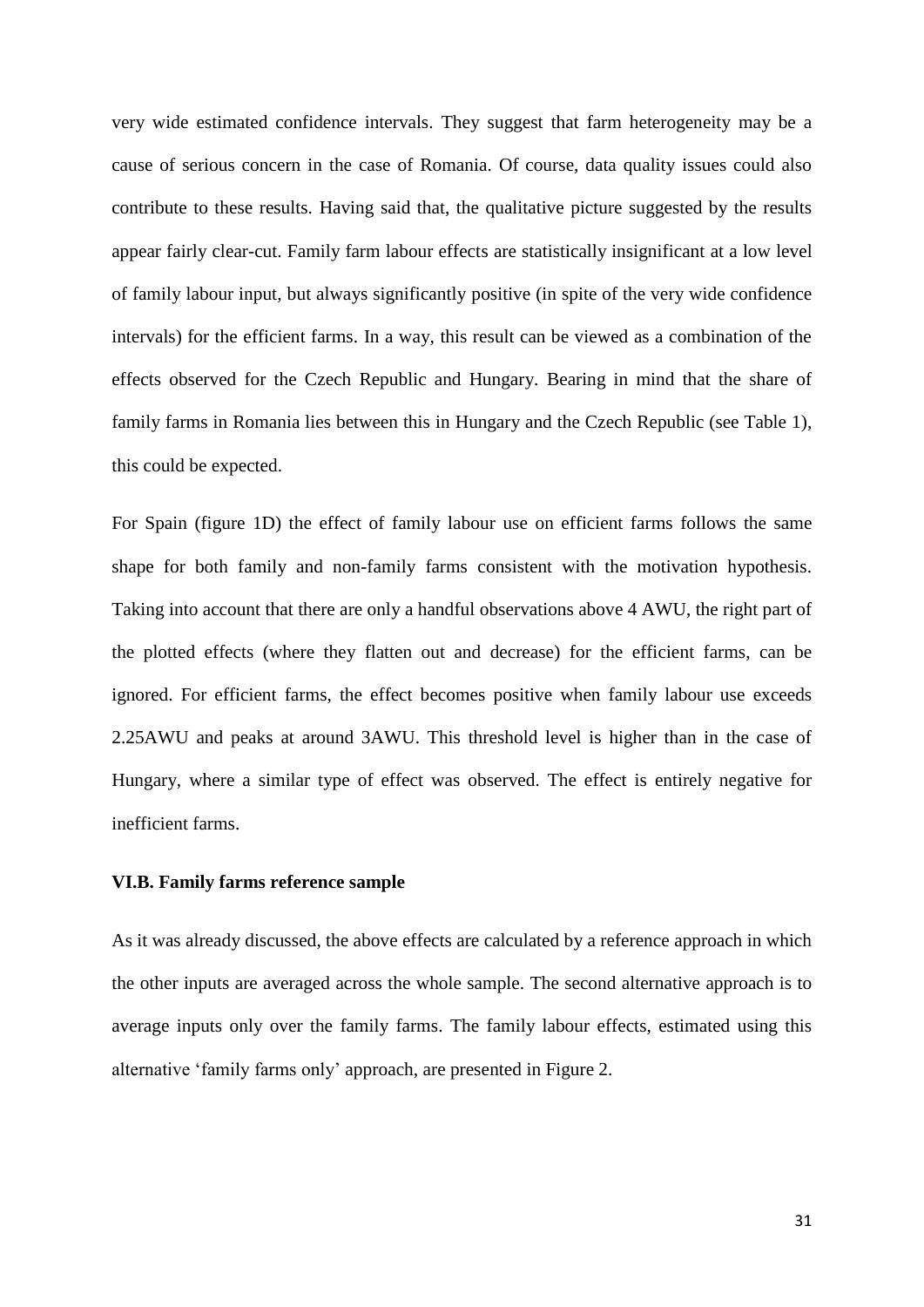



In the case of the Czech Republic (Figure 2A) the effects for inefficient farms are by and large unchanged, however, the corresponding effects for the efficient farms look very different. Family labour no longer appears as an attractive proposition even for the most efficient farms. The threshold at which the effect for the efficient farms becomes positive is quite high (approximately 3.5AWU) and although it is statistically significant, it is negligibly small. In an agriculture dominated by large corporate farms it is more difficult to discover positive effects for family farm labour and such effects only manifest themselves when the characteristics of these family farms approach those of the corporate farms, i.e. when they are large.

For Hungary efficient farms exhibit a negative effect, which however is only marginally significant, up to a threshold of approximately 1.25 AWU when it becomes insignificant. The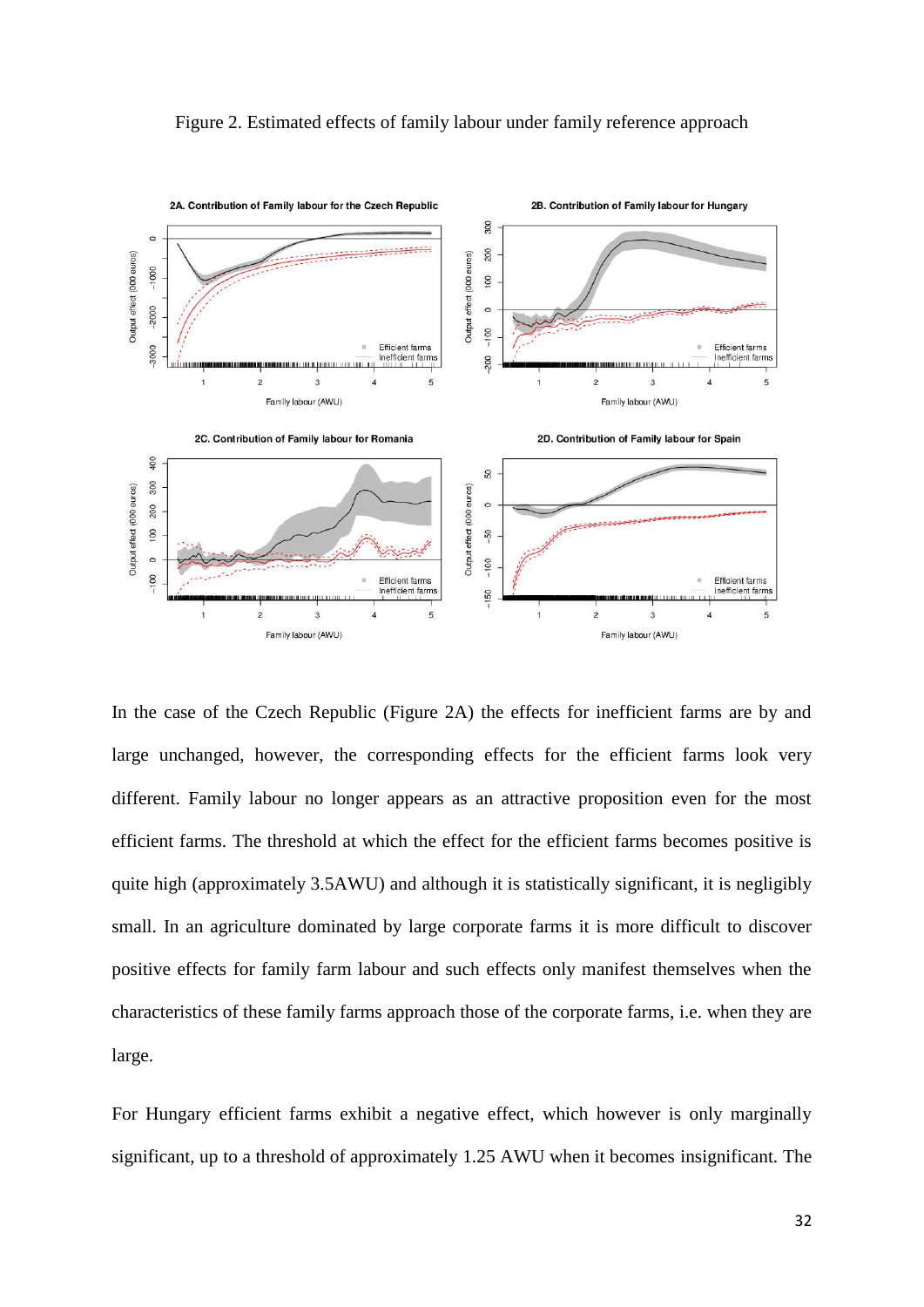second threshold is around 1.75AWU when this effect not only becomes significant and positive, but increases considerably (Figure 2B). The largest production effect is observed at approximately 2.5 AWU of family labour input. This suggests that any positive effects of family labour are only manifested once almost two family members are fully employed on the farm. The dramatic increase in the effect around 2 AWU indicates that farms which are essentially family businesses are much more likely to be able to make efficient use of their family labour input. Beyond the peak in the family labour effect it starts decreasing and this decrease becomes significant beyond 3 AWU, consistent with the management capabilities deterioration hypothesis. However, since there are only a handful of observations within the range of above 3 AWU, which might be due to an outlier effect or a measurement error, the effects beyond 3 AWU should, therefore, be treated with caution. Furthermore, such a large use of family labour has a very limited practical applicability since few families have such labour endowments. The effect of family labour for inefficient farms is negative as suggested by the theoretical model. It only becomes statistically significant at around 3 AWU, but there are only a few data observations to support that range. Interestingly, the effects for efficient and inefficient farms are not distinguishable in terms of statistical significance within the range of up to 1.25 AWU. After this threshold, the effect for efficient farms not only becomes insignificant but experiences an upward shift.

The estimated effects for Romania (Figure 2C) change considerably in comparison to the reference approach in which the other inputs have been averaged across the whole sample. Both inefficient and efficient farms follow a similar upward slope pattern. The effects appear almost undistinguishable between the two levels of efficiency at a lower use of family labour (up to 1.5 AWU) and do not differ substantially up to 2AWU. Furthermore, both these effects are insignificant. In comparison to the previous case when conditioning on the overall sample, conditioning only on family farms reduces considerably the confidence intervals. The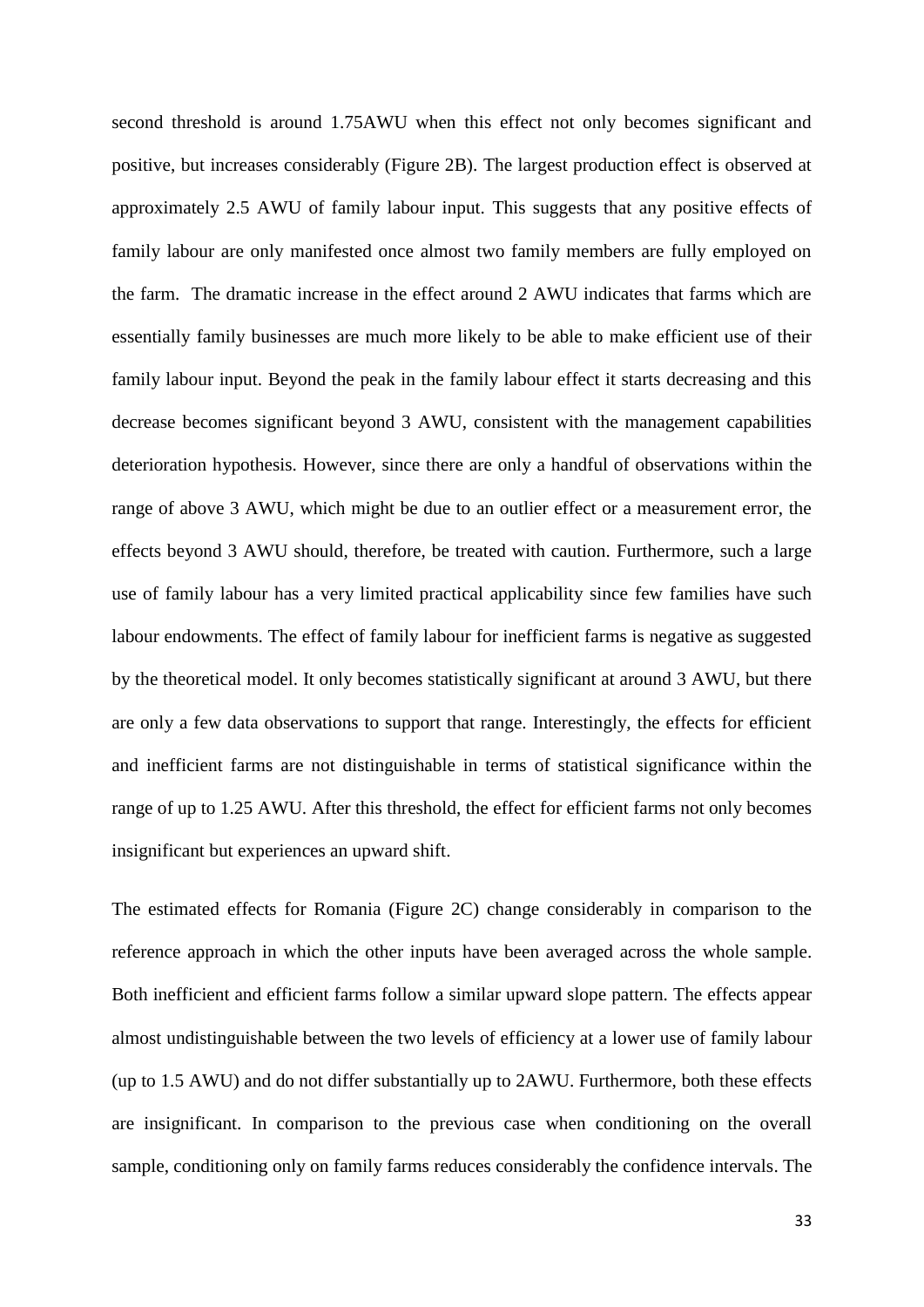remarkable coincidence of the estimated effects for differing levels of technical efficiency at a lower use of family labour may suggest that Romanian farms using low levels of family labour are predominantly inefficient. Efficient farms manage to achieve a positive effect at relatively high levels of family labour input. Although this needs to be interpreted with caution, there appears to be some empirical support in the observations which indicate a high family labour use. The results for Romania seem somewhat similar to those for Hungary, although there appears to be a more gradual transition as farms become more family involved. Yet the statistical insignificance of the  $AP<sub>fm</sub>$ , except of the cases of a really heavy family involvement, is a result unique to Romania. It is possible that in addition to data issues and /or unobserved heterogeneity of farm structures, a characteristic difference from the other case study countries is the dualistic structure of Romanian agriculture with small number of large farms and large number of small semi-subsistence farms. Although the latter are outside the scope of FADN, the important difference in Romania might be between the semisubsistence and the commercial sector leading, to a relative homogeneity of the latter and disguising the differences between family and corporate farms within the commercial agriculture.

For Spain (see figure 2D) the family farm only alternative does not affect the results and they are virtually indistinguishable from those presented in Figure 1D. Therefore, the estimated effects of family labour do not depend on the type of conditioning used in constructing the reference sample. This is to be expected since most of the Spanish farms are family farms, so reconditioning changes little with regard to the reference sample.

#### **VII. Conclusions and policy implications**

It is often claimed that family farming is a 'superior' form of organisation of agricultural production compared to the non-family 'corporate' farming. The theoretical arguments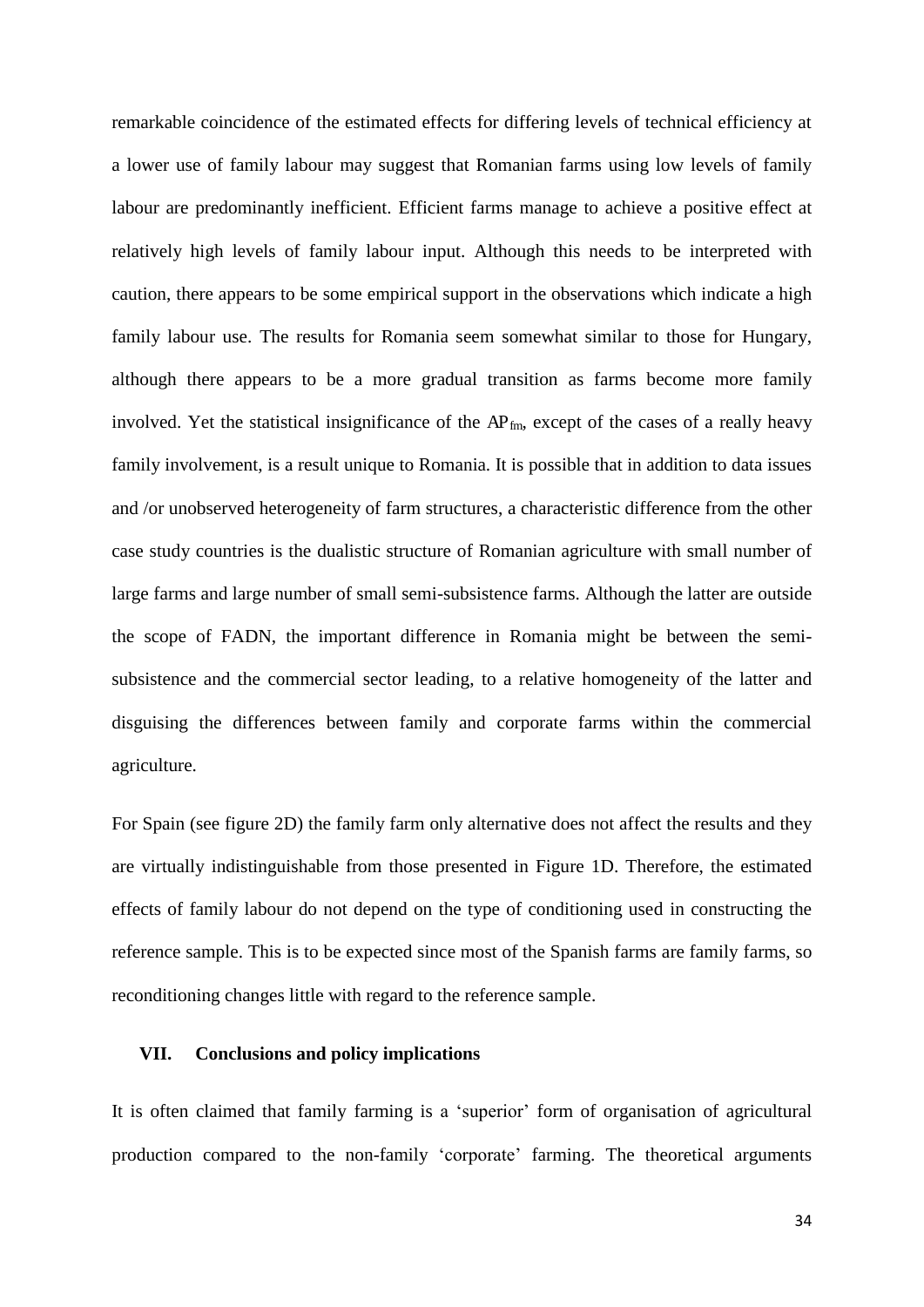related to the superiority of family farming are centred around family labour which could be more productive and requiring of lower monitoring costs as it is more motivated in its role as a residual claimant on farm profits (Allen and Lueck, 1998; Pollak 1985). However, using a dynamic model, two distinct hypotheses about the nature of such effects are identified in this study; the motivation hypothesis, which is aligned with the transaction costs perspective, and the management capabilities deterioration hypothesis.

The empirical results reproduced here reveal a pattern that is consistent with the interplay of these two hypotheses. While the overall pattern is of an increasing average product of farm family labour use for efficient farms, two specific thresholds indicate the existence and importance of the management capabilities deterioration effect. The first is that for low values of family labour use where the aggregate effects are negative, denoting that the negative, management capabilities deterioration effect, is of greater magnitude than the positive motivation effect, since the benefits of better governance are low at a low level of family labour input. The other indicates a flattening of the response in average product of farm family labour use at a relatively high threshold, which could be explained by an offset of the positive effect by engagement of more family labour for social and non-economic purposes. Overall, the shape of the estimated average product of farm family membership, which becomes positive over some range of family labour input for efficient farms, appears to support the motivation hypothesis. However, the magnitude of these effects is decreasing with the increase in the relative homogeneity of farm structures, exemplified by e.g. the results for the Czech Republic. Furthermore the width of the estimated confidence intervals varies considerably with Spain and the Czech Republic producing narrow confidence intervals and Romania yielding very wide confidence intervals. It is possible that some of the above could be due to the quality of the data, but the inherent heterogeneity of the farm structures in Romania may contribute significantly to such an effect.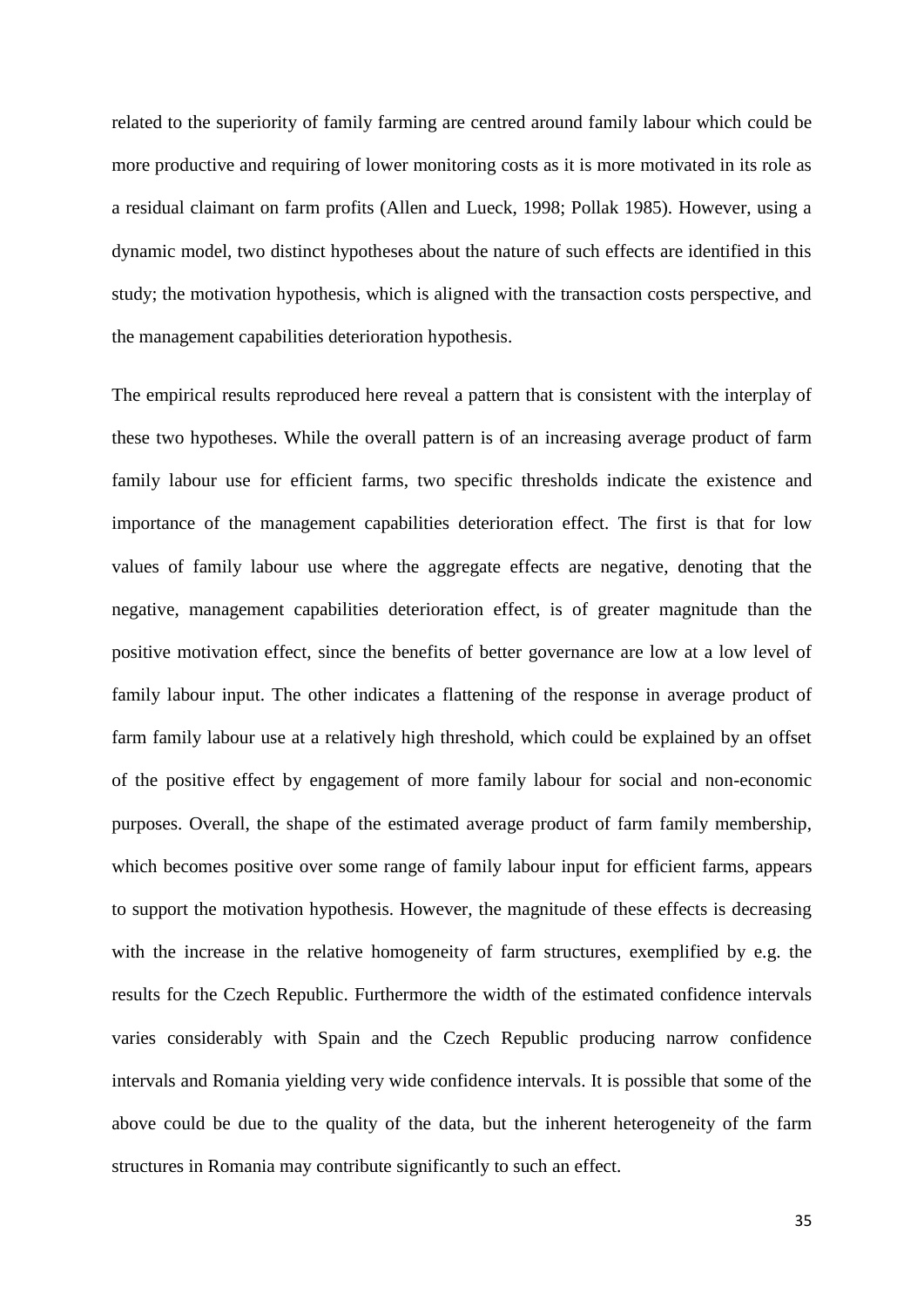Reconditioning the reference approach in which the non-labour inputs are averaged across the overall estimation sample to the alternative of averaging the non-labour inputs only over the family farms alters dramatically the results for the EU NMS but appears to leave the results for Spain unchanged.

The estimation results indicate that the average product of farm family membership on inefficient farms is either negative or statistically insignificant. Therefore, the family form of farm organisation appears unable to overcome the disadvantages of technical inefficiency. Increasing family labour input appears to further decrease the productivity of inefficient farms, or in the best case, to keep it at the same low level. Maintaining inefficient family farms in business through the EU CAP support, in particular Pillar 1, can hardly have economic justification in light of these results. This support helps to bolster farms that fulfil mainly social functions, such as the preservation of family values, act as a buffer to rural unemployment in poorer rural regions and slow down rural-urban migration. CAP Pillar 2 rural development measures in contrast may be more usefully targeted to support family farming. Potentially useful interventions from Pillar 2 could include the facilitation of intergenerational transfers, the promotion of structural change through retirement schemes, improving farm efficiency and competitiveness via investments in farm modernisation, and improving the environmental performance of family farms (Hennessey, 2014). Support to producer groups may also offset the negligible market power of individual family farmers and facilitate their integration into the modern food chain may also be of value although this goes beyond the scope of the work reported here. All these measures could potentially boost the efficiency of family farms and help to increase the average product of farm family members and to promote a more sustainable, less policy dependent, future for the family farm as an entity capable of producing both economic and social benefits.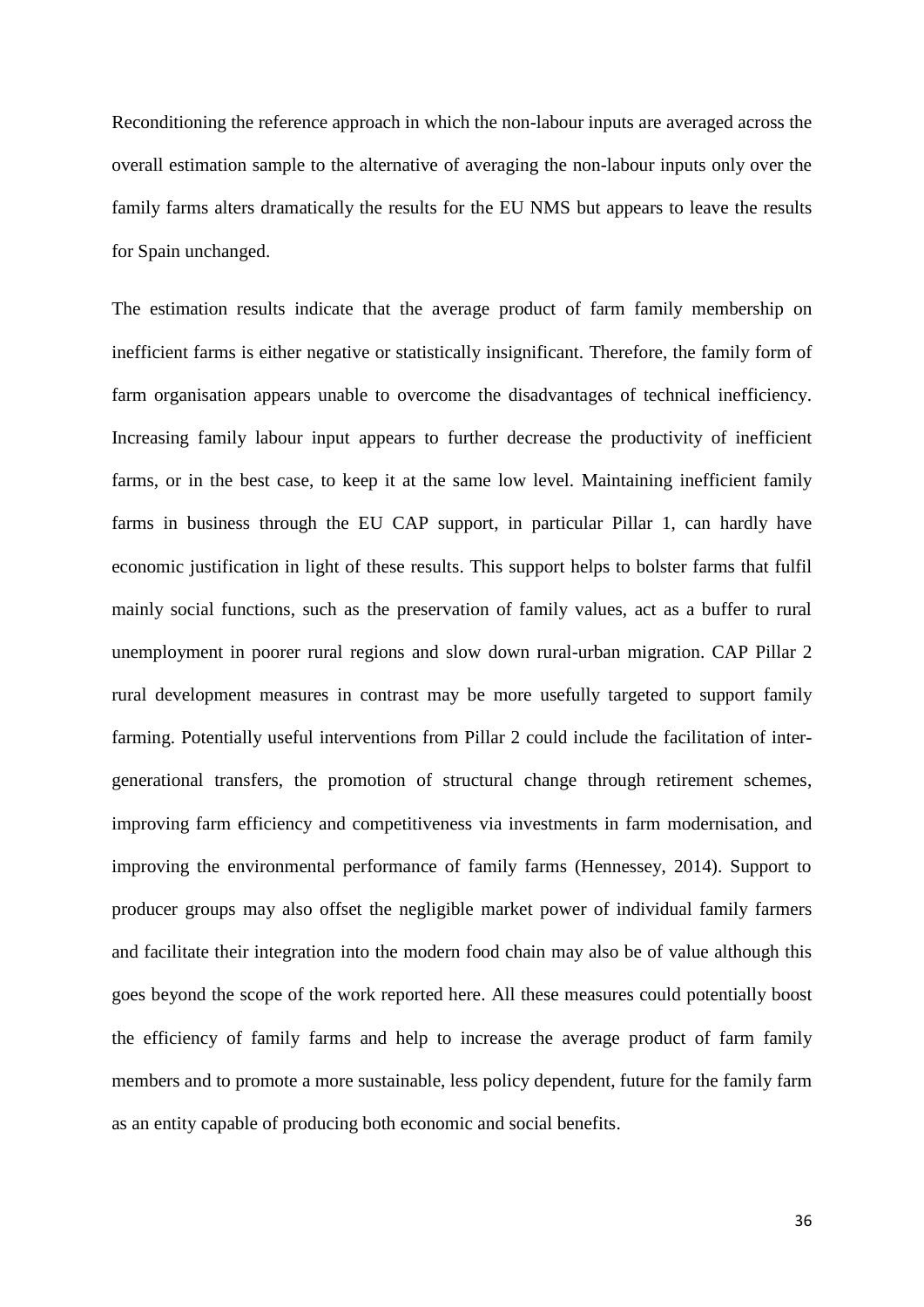Or results suggest that a claim that family farms are superior to other forms of organisation in agriculture can only be made under certain caveats and then only for farms which are relatively more technically efficient. To use the claim as a simple generalisation, as it so often is, is likely flawed in most cases.

#### **References:**

Allen, D and Lueck, D. (1998) 'The nature of the farm', Journal of Law and Economics, 41(2):343-386.

Chernozhukov, V., I Fernández-Val and B. Melly (2013) 'Inference on Counterfactual Distributions', Econometrica, 81 (6), 2205-2268.

Davidova, S., Bailey, A., Dwyer, J., Erjavec, E., Gorton, M. and Thomson, K. (2013) Semisubsistence farming *–* Value and directions of development, study prepared for the European Parliament Committee on Agriculture and Rural Development. Available at:

[http://www.europarl.europa.eu/committees/en/AGRI/studiesdownload.html?languageDocum](http://www.europarl.europa.eu/committees/en/AGRI/studiesdownload.html?languageDocument=EN&file=93390) [ent=EN&file=93390](http://www.europarl.europa.eu/committees/en/AGRI/studiesdownload.html?languageDocument=EN&file=93390)

Davidova, S. and Thomson, K. (2014) Family Farming in Europe: Challenges and Prospects, in-depth analysis for European Parliament Committee on Agriculture and Rural Development, Brussels. Available at

[http://www.europarl.europa.eu/RegData/etudes/note/join/2014/529047/IPOL-](http://www.europarl.europa.eu/RegData/etudes/note/join/2014/529047/IPOL-AGRI_NT(2014)529047_EN.pdf)

[AGRI\\_NT\(2014\)529047\\_EN.pdf](http://www.europarl.europa.eu/RegData/etudes/note/join/2014/529047/IPOL-AGRI_NT(2014)529047_EN.pdf)

FAO (2013) 2014 IYFF FAO Concept Note (Modified May 9, 2013). [http://www.fao.org/fileadmin/templates/nr/sustainability\\_pathways/docs/2014\\_IYFF\\_FAO\\_C](http://www.fao.org/fileadmin/templates/nr/sustainability_pathways/docs/2014_IYFF_FAO_Concept_Note.pdf) [oncept\\_Note.pdf](http://www.fao.org/fileadmin/templates/nr/sustainability_pathways/docs/2014_IYFF_FAO_Concept_Note.pdf)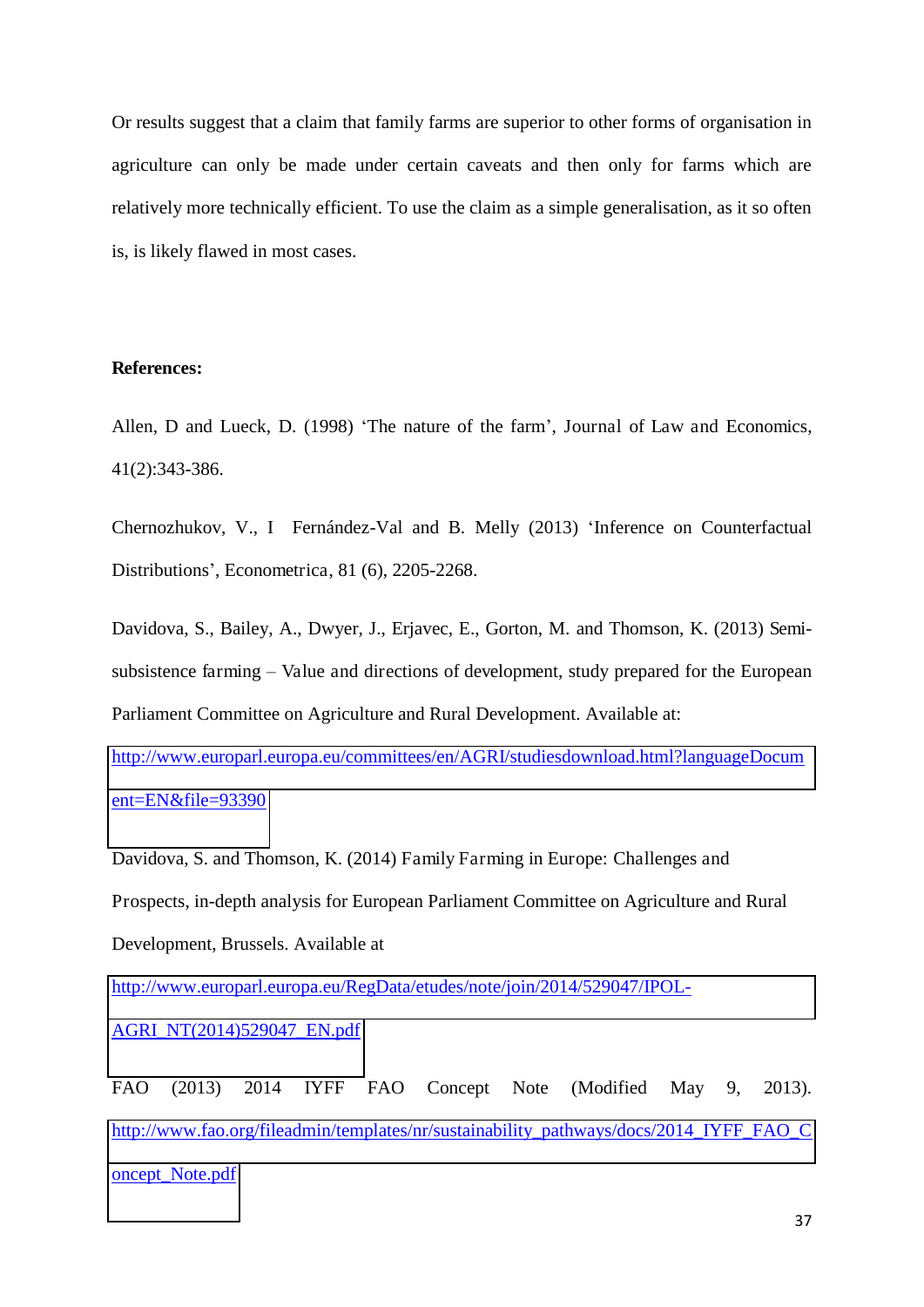Hennessy, T. (2014) [CAP 2014-2020 Tools to Enhance Family Farming: Opportunities and](http://www.europarl.europa.eu/committees/en/AGRI/studies.html)  [Limits,](http://www.europarl.europa.eu/committees/en/AGRI/studies.html) in-depth analysis for European Parliament Committee on Agriculture and Rural Development, Brussels. Available at

[http://www.europarl.europa.eu/RegData/etudes/note/join/2014/529051/IPOL-](http://www.europarl.europa.eu/RegData/etudes/note/join/2014/529051/IPOL-AGRI_NT(2014)529051_EN.pdf)

[AGRI\\_NT\(2014\)529051\\_EN.pdf.](http://www.europarl.europa.eu/RegData/etudes/note/join/2014/529051/IPOL-AGRI_NT(2014)529051_EN.pdf)

Hill, B. (1993) 'The 'myth' of the family farm: defining the family farm and assessing its [importance in the European community](http://www.sciencedirect.com/science/article/pii/074301679390048O)', Journal of Rural Studies, 9(4), 359-370.

Jiang, Y. (2014) 'Nonparametric quantile regression models via majorization-minimization algorithm', Statistics and Its Interface, 7, 235–240.

Koenker, R. and Bassett, G. (1978) Regression Quantiles, Econometrica, 46, 33-50.

Koenker, R. and I. Mizera, (2003) 'Penalized Triograms: Total variation regularization for bivariate smoothing', Journal of the Royal Statistical Society (B), 66,145-163.

Koenker, R., Ng, P. and Portnoy, S. (1994). 'Quantile smoothing splines', Biometrika, 81, 673–680.

Kostov, P. M. Patton and S. McErlean (2008) 'Non-parametric analysis of the influence of buyers' characteristics and personal relationships on agricultural land prices', Agribusiness, 24(2), 161-176.

Kriegler, B. and R. Berk (2010) 'Estimating the homeless population in Los Angeles: An application of cost-sensitive stochastic gradient boosting', Annals of Applied Statistics, 4(3), 1234-1255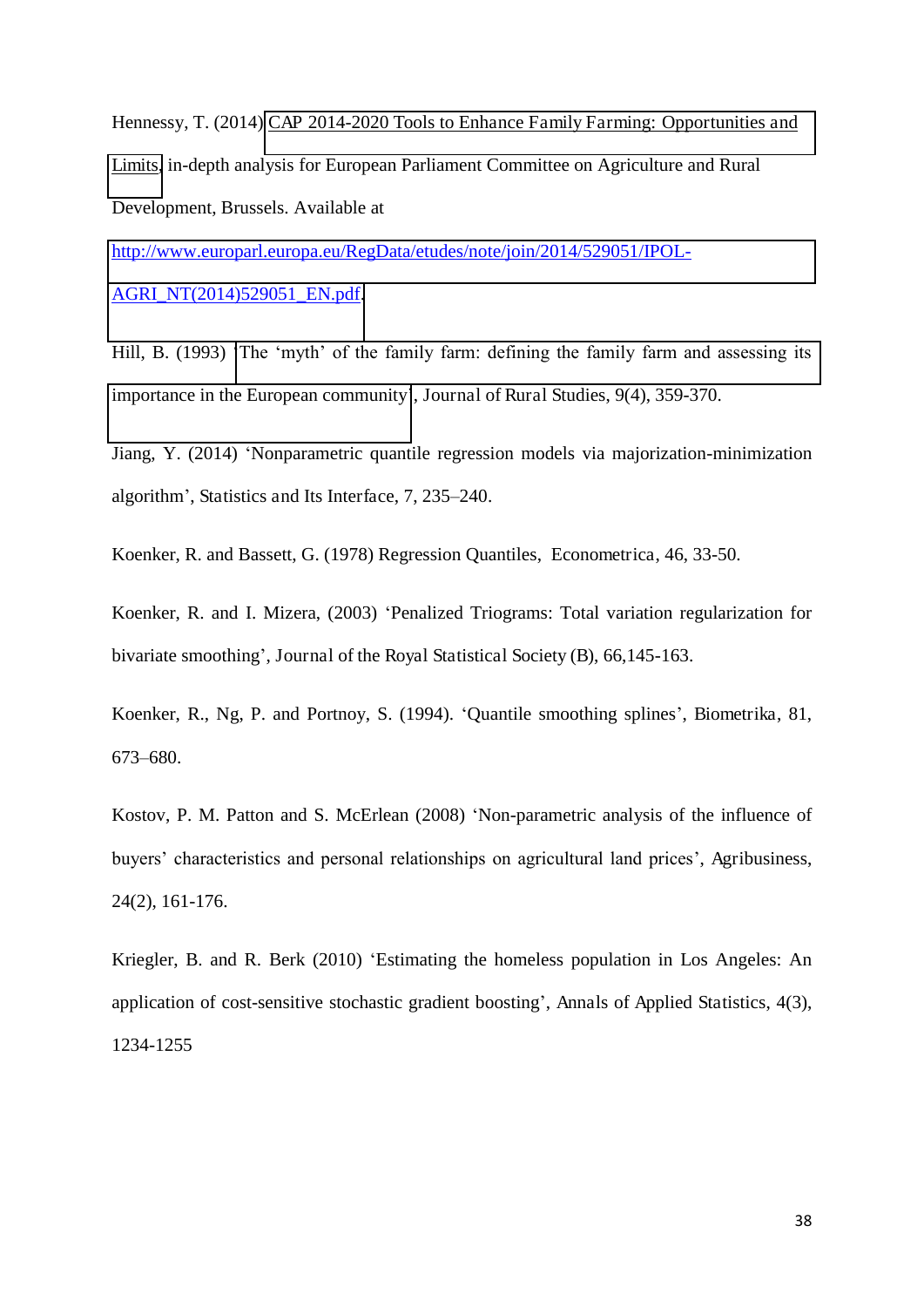Li Q, Racine J (2008) 'Nonparametric estimation of conditional CDF and quantile functions with mixed categorical and continuous data', Journal of Business and Economic Statistics, 26(4), 423–434.

Li, Y., Liu, Y., and Zhu, J. (2007). '[Quantile regression in reproducing Kernel Hilbert](http://www.unc.edu/~yfliu/papers/qr.pdf)  [Spaces](http://www.unc.edu/~yfliu/papers/qr.pdf)', Journal of the American Statistical Association, 102, 477, 255-268.

Li Q. and J. Racine (2007). Nonparametric Econometrics. Theory and Practice. Princeton: Princeton University Press.

Linde R. (1982) 'Reference group behaviour and economic incentives: An extension of Schlicht's Approach', Journal of Institutional and Theoretical Economics, 138(4), 728-732.

Matthews, A. (2013). Family farming and the role of policy in the EU, capreform.eu blogsite. Available at:<http://capreform.eu/family-farming-and-the-role-of-policy-in-the-eu>

Pollak, R. (1985) 'A transaction cost approach to families and households, J. Econ. Lit, 23, 581-608.

Schlicht, E. (1981). 'Reference group behaviour and economic incentives: A further remark'. Journal of Institutional and Theoretical Economics 137: 733-736.

Takayama A. (1985) Mathematical Economics, 2nd Edition. Cambridge, Cambridge University Press.

Takeuchi, I., Q. V. Le, T. D. Sears and A. J. Smola (2006) 'Nonparametric quantile estimation', Journal of Machine Learning Research, 7, 1231-1264.

Thompson, P., Yu. Cai, R. Moyeed, D. Reeve, J. Stander, (2010) 'Bayesian nonparametric quantile regression using splines', Computational Statistics & Data Analysis, 54(4), 1138- 1150.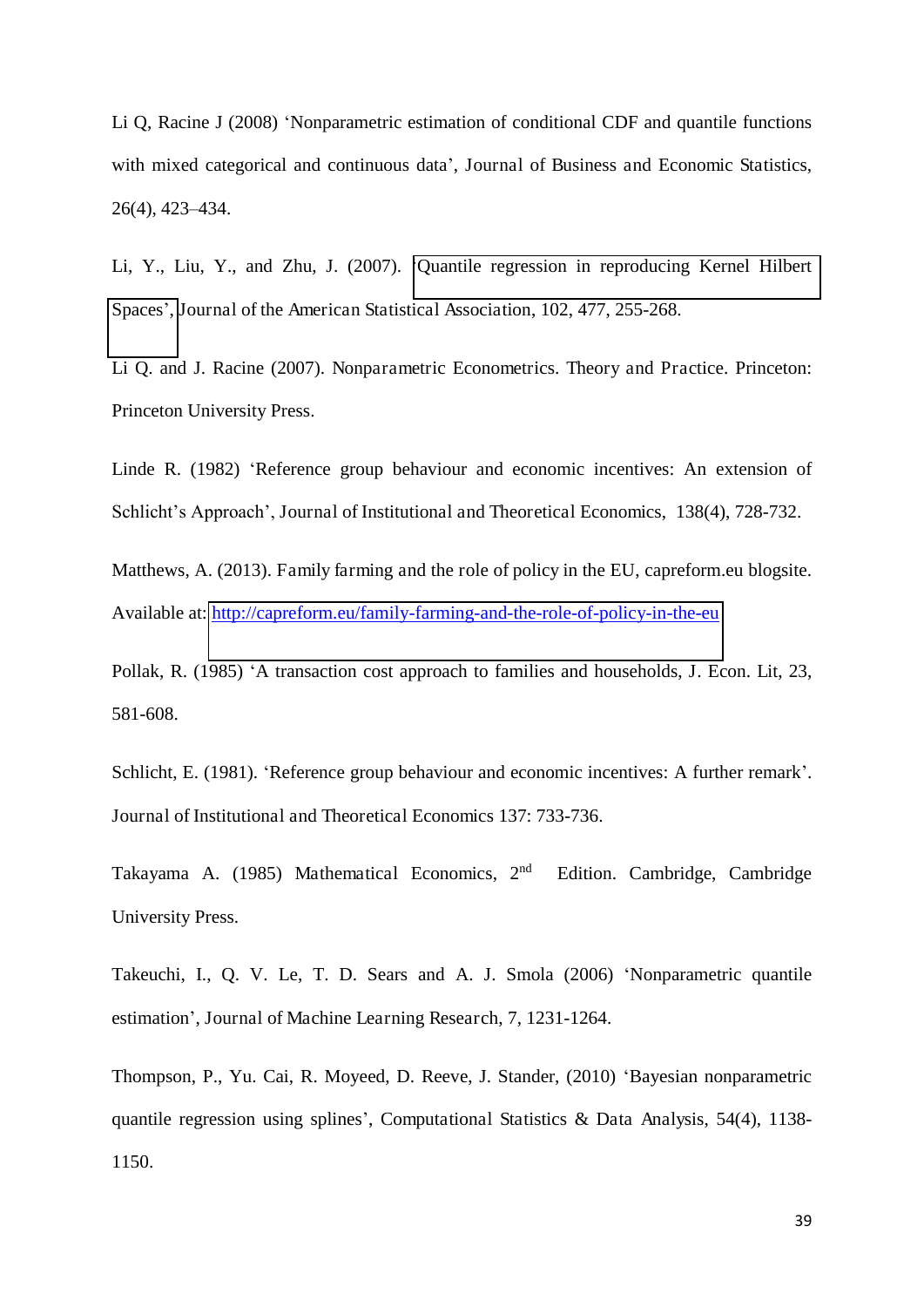Yu, K. and Jones, M. C. (1998). 'Local linear quantile regression', Journal of the American Statistical Association, 93, 228-237.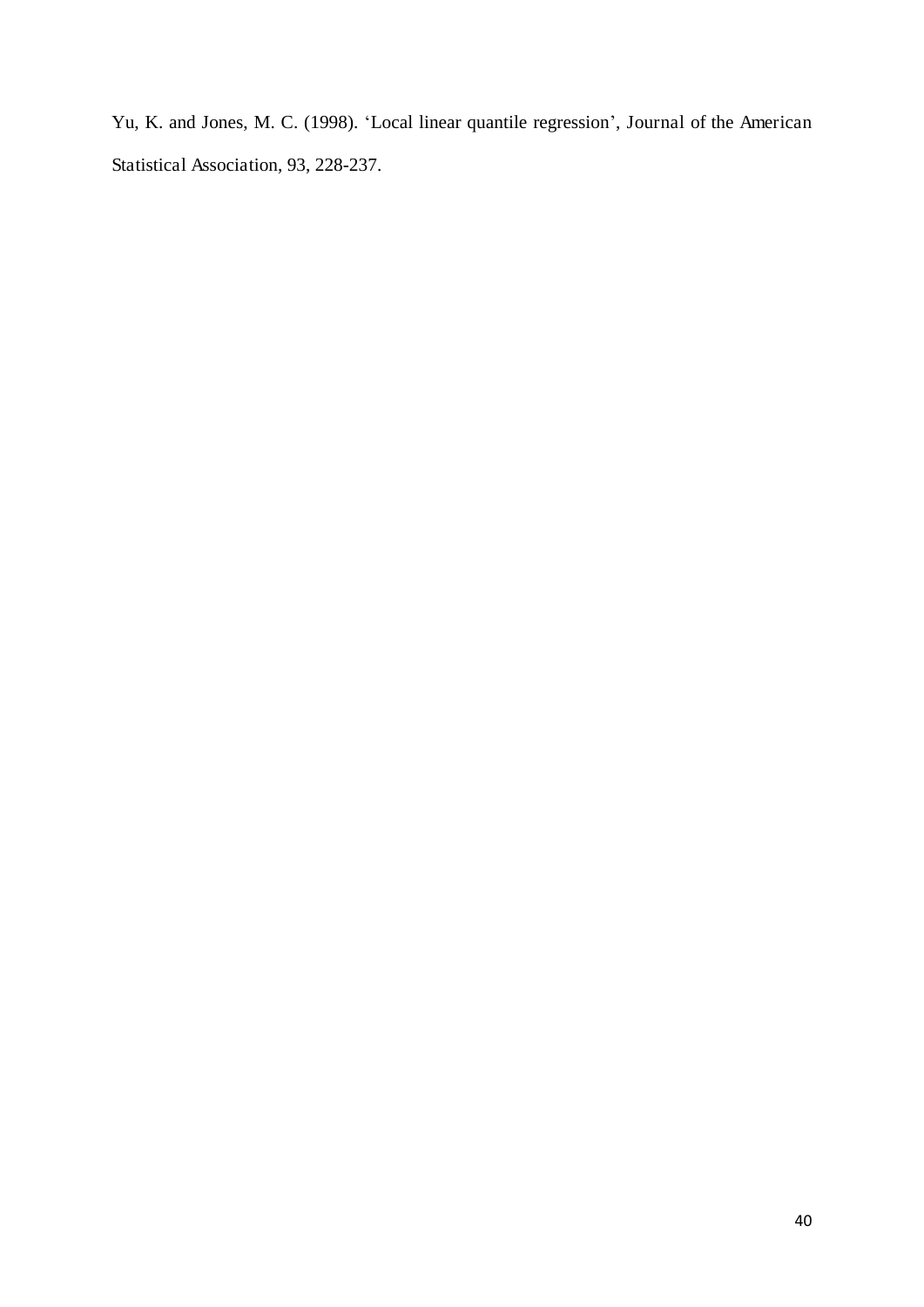#### **Appendix 1**

The system of differential equations needs to be investigated for an equilibrium solution

$$
\mathbf{g}_{i} = \mu_{i} \left( \frac{1}{n-1} \sum_{j \neq i} \mathbf{f}_{j} \left( \mathbf{s}_{j}, \mathbf{e} \right) - \mathbf{s}_{i} \right), i = 1, 2, ..., n \tag{5}
$$

There are two different steps in this: existence and uniqueness. The uniqueness depends on considerations of convexity (see Schlicht, 1981) and is established by the fact that the Jacobian of the system of differential equations above has a dominant diagonal (i.e. is a diagonally dominant matrix).

In the case with multiple reference groups

$$
s_i = \frac{1}{\sum_{j\neq i} m_{ij}} \sum_{j\neq i} m_{ij} \; f_j\left(s_j, e\right)
$$

the corresponding systems of differential equations., i.e.

(4)

$$
\mathbf{s}_{i} = \mu_{i} \left( \frac{1}{\sum_{j \neq i} m_{ij}} \sum_{j \neq i} m_{ij} \mathbf{f}_{j} \left( \mathbf{s}_{j}, \mathbf{e} \right) - \mathbf{s}_{i} \right), i = 1, 2, ..., n \tag{5.1}
$$

First let us consider (5). The Jacobian of this system of differential equation has diagonal elements of  $-\mu_i$  while the off-diagonal elements are of the form 1 1  $\mu_i \frac{1}{n-1} f_j^s$  for  $\forall j \neq i$ . The sum of the off-diagonal elements for the  $i<sup>th</sup>$  row is then is

$$
\mu_i \frac{1}{n-1} \sum_{j \neq i} f_j^s
$$
 Then since  $f_j^s < 1$  (see the assumptions) it follows that

$$
\mu_i \frac{1}{n-1} \sum_{j \neq i} f_j^s < \mu_i
$$
\nand since

\n
$$
\mu_i = \left| -\mu_i \right|
$$
\nthis proves the dominant diagonal.

For  $(5.1)$  the sum of the off-diagonal elements on row i is

$$
\underbrace{\frac{\mu_i}{\sum_{j\neq i}m_{_{ij}}}\sum_{j\neq i}m_{_{ij}}}_{f^s}\,f^s_j<\underbrace{\frac{\mu_i}{\sum_{j\neq i}m_{_{ij}}}\sum_{j\neq i}m_{_{ij}}}_{\text{ }}=\mu_i\,\underbrace{\sum_{j\neq i}m_{_{ij}}}_{\text{ }j\neq i}= \mu_i= \left|-\mu_i\right|
$$

Therefore we have a dominant diagonal.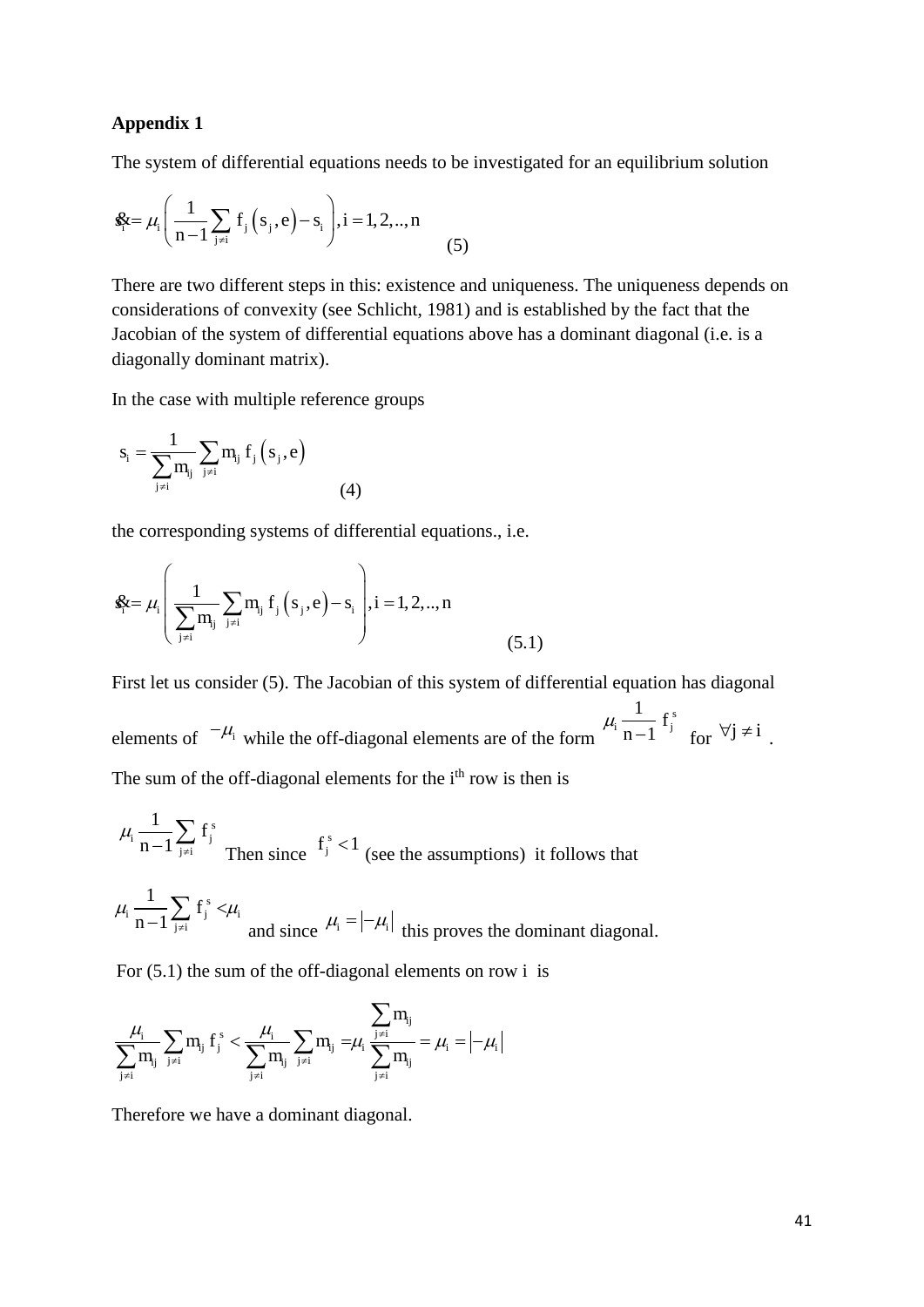#### **Appendix 2 Estimation of** APfm**: Implementation Details**

As noted in Koenker and Bassett (1978) the quantiles can be alternatively defined as the solution to an optimisation problem, namely

$$
\min_{\mu_{\tau}\in i}\left(\sum_{i=1}^{n}\rho_{\tau}\left(y_{i}-\mu_{\tau}\right)\right)
$$
\n(12)

Where  $P_{\tau}$  (.) is the so called check function (also referred to as a pinball loss function)  $\rho_r(u) = u(\tau - I(u < 0))$  with I(.) being the indicator operator.

By replacing the scalar  $\mu_{\tau}$  in (.12) above with a known parametric function  $\mu_{\tau}(X,\beta)$  the unconditional quantile is generalised to obtain conditional (on a set of covariates X) quantiles. These regression quantiles are formally expressed as:

$$
\min_{\beta \in i} \left( \sum_{i=1}^{n} \rho_{\tau} \left( y_{i} - \mu_{\tau} \left( X, \beta \right) \right) \right) \tag{13}
$$

When  $\mu_{\tau}(\cdot)$  is a linear function (.13) represents the optimisation problem that yields the solution to the linear quantile regression. Any other parametric function can be used to define a parametric (nonlinear) quantile regression.

It would then be straightforward to generalise this to unknown function  $f(.)$ 

$$
\min\left(\sum_{i=1}^n \rho_r \big( y_i - f(X) \big) \right) \tag{14}
$$

 However ( .14) is no longer a valid optimisation problem since we need to also estimate  $f(.)$  and this entails making some additional assumptions about its nature. Estimating

 $f(X)$  in this nonparametric setup can proceed in two ways. The first is to adopt an approximation to the unknown function (e.g. splines, series expansions, kernel etc.) and basically treat this approximation as a known parametric function as in ( .13). The other approach, which we follow here, is to explicitly define such an approximation as a representation of the density function of the dependent variable with regard to and the covariates. Since the latter implicitly depends on the unobservable joint probability function (and we only observe y and X), regularised version of the empirical risk function can be employed to recover an estimate of the unknown function. More specifically we minimise the following empirical risk function:

$$
R(f) = \frac{1}{n} \sum_{i=1}^{n} \rho_r (y_i - f(X)) + \frac{\lambda}{2} ||g||^2
$$
 (.15)

Where  $\| \cdot \|$  is the RKHS (reproducing kernel Hilbert space) norm and g is the part of f that is being regularised. Since deriving valid quantile estimates require unpenalised offset term, g above is just the difference between f and the offset term.

Here the estimation explicitly relies upon the dual to the above optimisation (see Takeuchi et al., 2006 for details).

The unknown function is approximated by kernel approach. The reported results use Gaussian kernel. This requires optimal bandwidth to be calculated. The latter is obtained via 5-fold cross validation.